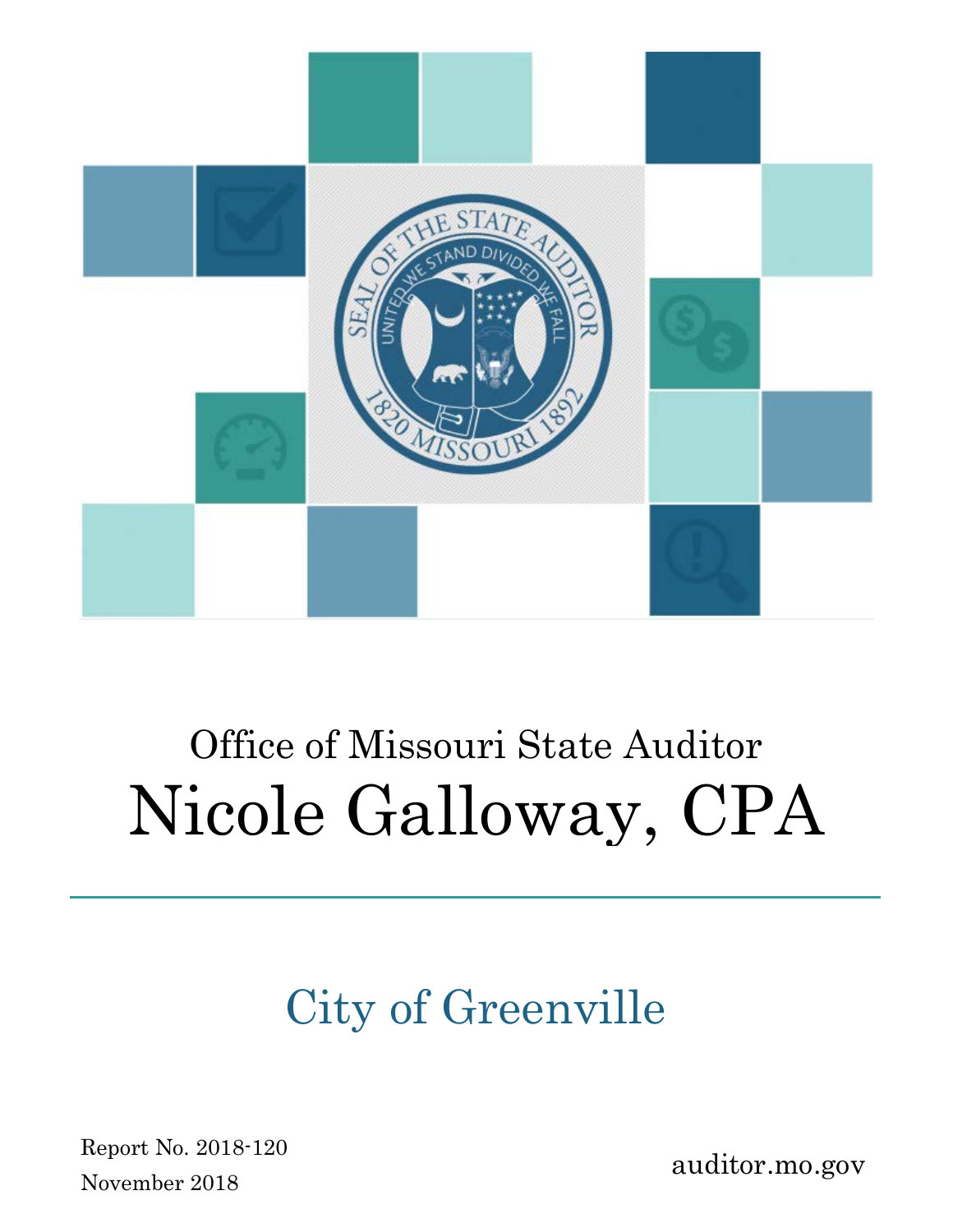

# **Missouri State Auditor** CITIZENS SUMMARY

# **Findings in the audit of City of Greenville**

| Background                                                     | The former City Clerk, Pam Birmingham, began employment with the city in<br>June 2008. Ms. Birmingham also served as the Court Clerk of the Municipal<br>Division. The Board identified concerns regarding Ms. Birmingham's<br>performance in April 2016, and as a result of those concerns, the Board<br>terminated Ms. Birmingham's employment on April 14, 2016. The Missouri<br>State Highway Patrol initially investigated and obtained documents regarding<br>unsupported checks issued to the former City Clerk, and turned these records<br>over to the Missouri Attorney General's Office (AGO) for prosecution. The<br>AGO contacted the State Auditor's Office (SAO) on January 30, 2018, and<br>requested assistance in reviewing city records and preparing documents and<br>testimony regarding unsupported checks issued to the former City Clerk. On<br>March 9, 2018, the Board passed an ordinance formally requesting and<br>authorizing an audit and the audit began on that date.                                                                                                                                    |
|----------------------------------------------------------------|-------------------------------------------------------------------------------------------------------------------------------------------------------------------------------------------------------------------------------------------------------------------------------------------------------------------------------------------------------------------------------------------------------------------------------------------------------------------------------------------------------------------------------------------------------------------------------------------------------------------------------------------------------------------------------------------------------------------------------------------------------------------------------------------------------------------------------------------------------------------------------------------------------------------------------------------------------------------------------------------------------------------------------------------------------------------------------------------------------------------------------------------|
| <b>Improper Payments and</b><br><b>Missing Monies</b>          | The lack of segregation of duties and adequate controls, and the absence of<br>proper oversight, resulted in the overpayments, improper payments,<br>improperly negotiated city checks, falsified records, and missing receipts<br>going undetected for a significant period of time. The audit identified a total<br>of approximately \$161,000 in improper payments and undeposited monies<br>from January 1, 2014 through April 14, 2016. Improper payments totaling<br>\$52,594 were made to the former City Clerk. The former City Clerk also<br>improperly cashed or negotiated 123 city checks issued to the City of<br>Greenville totaling \$39,536. Most of the checks issued for these improper<br>payments were only signed by the former City Clerk. The former City Clerk<br>deposited many of the checks written to herself from the city, cash, and other<br>unrelated checks into a personal bank account and spent \$62,416 from this<br>account on various personal items. Documentation of amounts spent from this<br>account was prepared at the request of the AGO and was provided for their<br>use in prosecution. |
|                                                                | The former City Clerk also falsified disbursement listings provided to the<br>Board for its review and approval at monthly meetings to conceal improper<br>disbursements totaling \$25,980. Utility and municipal division receipts<br>totaling \$69,229 were not deposited by the former City Clerk, and only \$2 of<br>cash was deposited into utility accounts over this more than 2 year period.                                                                                                                                                                                                                                                                                                                                                                                                                                                                                                                                                                                                                                                                                                                                      |
| Oversight, Annual Audits, and<br><b>Bond Coverage</b>          | The Board did not establish adequate oversight of the former City Clerk,<br>obtain annual audits as required by state law, or obtain bond coverage for city<br>officials and personnel with access to city monies.                                                                                                                                                                                                                                                                                                                                                                                                                                                                                                                                                                                                                                                                                                                                                                                                                                                                                                                        |
| <b>Accounting Controls and</b><br>Procedures and Disbursements | Manual receipt slips were not issued for all monies received; manual receipt<br>books were missing; utility payments were not timely recorded in the<br>computerized utility system; the method of payment was not consistently<br>recorded on receipt records; and receipts were not deposited timely or intact.<br>The city maintains an excessive number of bank accounts; monthly bank<br>reconciliations were not performed; and the city failed to monitor the city's<br>cash balances and incurred overdraft and minimum balance fees. The former<br>City Clerk made excessive and unauthorized transfers between various bank<br>accounts, and did not always deposit utility receipts into the proper bank                                                                                                                                                                                                                                                                                                                                                                                                                       |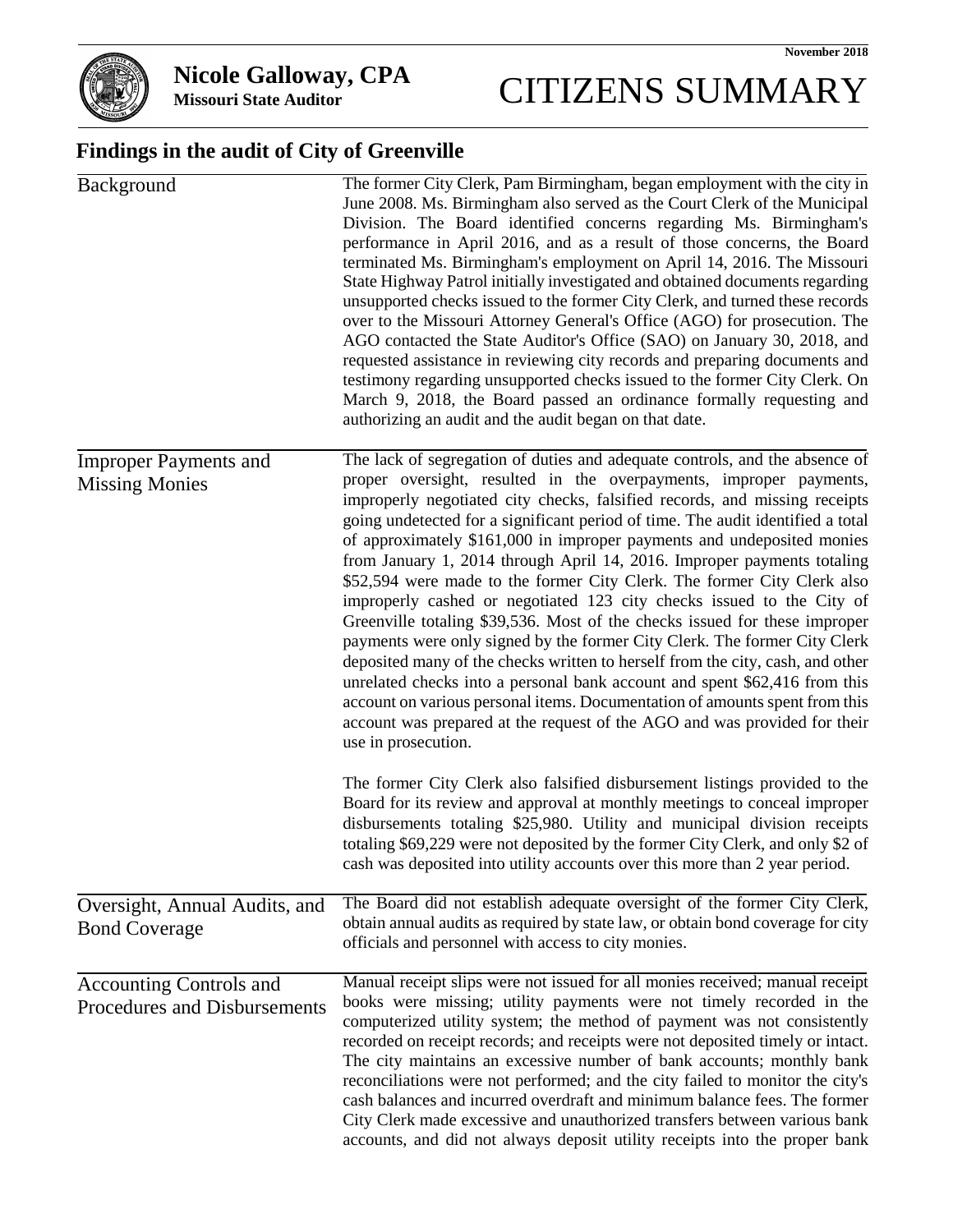|                                         | account, which led to commingling of restricted funds. Refundable utility<br>deposit monies held in the water bank account are not accounted for properly.<br>Pre-numbered forms are not used for merchant and liquor licenses and<br>gathering hall and festival booth rental fees, and records were not retained to<br>account for the collection and deposit of these fees. Various financial and<br>personnel records were not maintained. Some records were recovered from a<br>city dumpster shortly after the termination of the former City Clerk.                                                                                                                                                                                                                                             |
|-----------------------------------------|--------------------------------------------------------------------------------------------------------------------------------------------------------------------------------------------------------------------------------------------------------------------------------------------------------------------------------------------------------------------------------------------------------------------------------------------------------------------------------------------------------------------------------------------------------------------------------------------------------------------------------------------------------------------------------------------------------------------------------------------------------------------------------------------------------|
| Payroll Policies, Records, and<br>Taxes | Significant improvement regarding personnel policies, records, and remitting<br>payroll taxes is needed. The city had not established personnel policies<br>addressing overtime, holidays, vacation and sick leave, employee benefits,<br>uniform allowances, and hours of work, and a personnel file was not retained<br>for the former City Clerk. The former City Clerk did not timely file and remit<br>approximately \$65,000 in various payroll taxes, and concealed some of these<br>untimely filings and payments by falsifying disbursement listings provided to<br>the Board.                                                                                                                                                                                                                |
| <b>Municipal Division</b>               | Several case files and other court records could not be located by the<br>municipal division. Neither the municipal division nor city personnel<br>performed adequate supervisory or independent reviews of accounting<br>functions and records. The municipal division's procedures for receipting,<br>recording, and depositing were poor. The former Court Clerk did not disburse<br>fines and court costs timely, submit a monthly caseload summary report to<br>the city, or submit monthly reports of court activity to the Office of the State<br>Courts Administrator. The former Municipal Judge had not issued a court<br>order for the schedule of fines and court costs to be collected through the<br>violation bureau, and a schedule could not be located by the municipal<br>division. |
| <b>Electronic Data Security</b>         | The city had not developed a formal, written contingency plan for recovering<br>computer systems and data, and the city did not regularly back up data or<br>periodically test backup data, and did not always store backup data at a secure<br>off-site location.                                                                                                                                                                                                                                                                                                                                                                                                                                                                                                                                     |

In the areas audited, the overall performance of this entity was **Poor**.\*

**\***The rating(s) cover only audited areas and do not reflect an opinion on the overall operation of the entity. Within that context, the rating scale indicates the following:

- **Excellent:** The audit results indicate this entity is very well managed. The report contains no findings. In addition, if applicable, prior recommendations have been implemented.
- **Good:** The audit results indicate this entity is well managed. The report contains few findings, and the entity has indicated most or all recommendations have already been, or will be, implemented. In addition, if applicable, many of the prior recommendations have been implemented.
- Fair: The audit results indicate this entity needs to improve operations in several areas. The report contains several findings, or one or more findings that require management's immediate attention, and/or the entity has indicated several recommendations will not be implemented. In addition, if applicable, several prior recommendations have not been implemented.
- **Poor:** The audit results indicate this entity needs to significantly improve operations. The report contains numerous findings that require management's immediate attention, and/or the entity has indicated most recommendations will not be implemented. In addition, if applicable, most prior recommendations have not been implemented.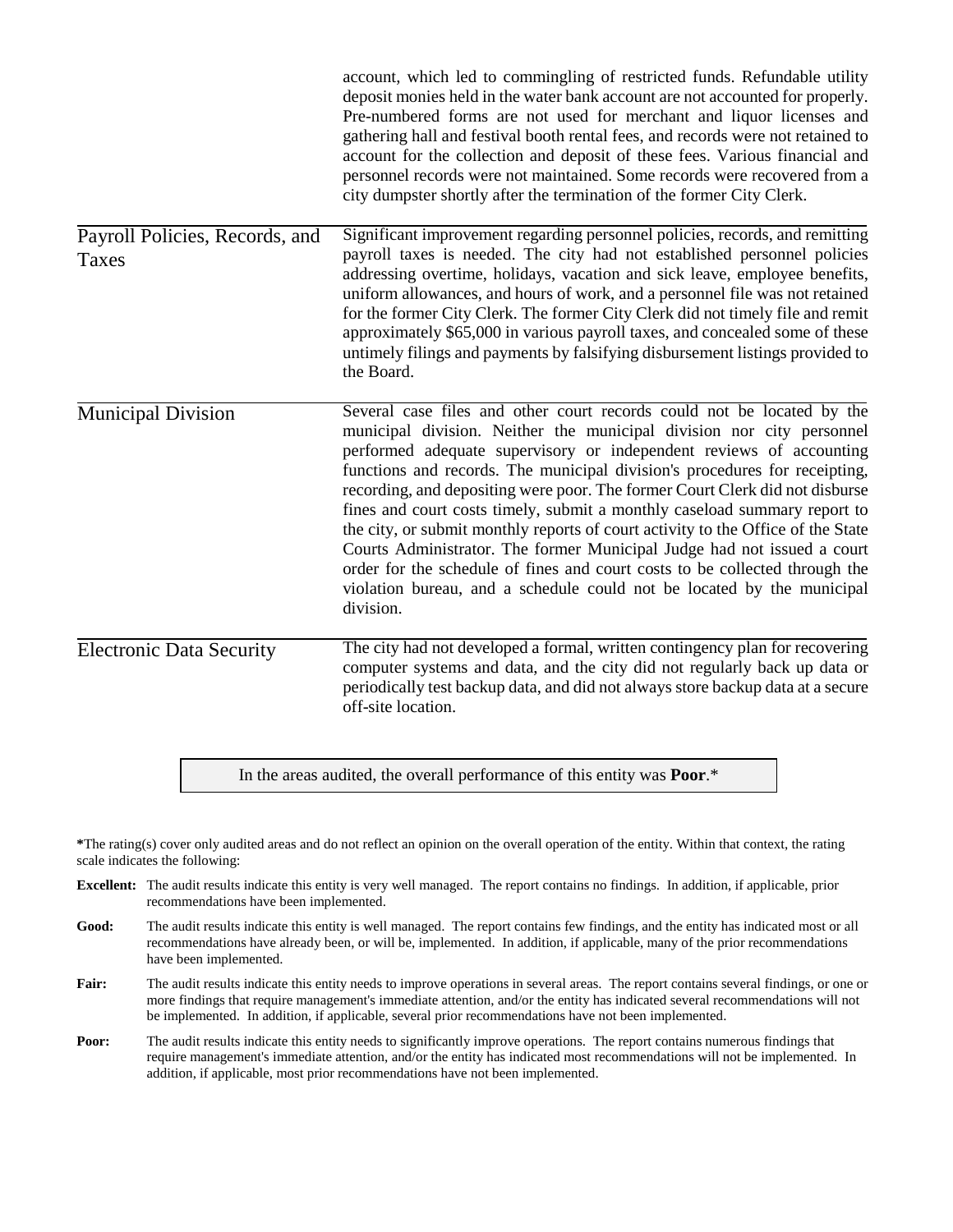# City of Greenville Table of Contents

|                                                                                                                                                                                                                                                                                                                                                  | $\overline{2}$                                                                                                                                                                                                                                            |
|--------------------------------------------------------------------------------------------------------------------------------------------------------------------------------------------------------------------------------------------------------------------------------------------------------------------------------------------------|-----------------------------------------------------------------------------------------------------------------------------------------------------------------------------------------------------------------------------------------------------------|
|                                                                                                                                                                                                                                                                                                                                                  |                                                                                                                                                                                                                                                           |
|                                                                                                                                                                                                                                                                                                                                                  |                                                                                                                                                                                                                                                           |
|                                                                                                                                                                                                                                                                                                                                                  | $\overline{25}$                                                                                                                                                                                                                                           |
| Appendixes                                                                                                                                                                                                                                                                                                                                       | 27                                                                                                                                                                                                                                                        |
| Supporting Documentation - Overpayments to Former City<br>A<br>B<br>Supporting Documentation - Improper Uniform Allowance<br>C<br>Supporting Documentation - Other Improper Payments to<br>D<br>Е<br>F<br>G<br>Supporting Documentation - Undeposited Municipal Division<br>H<br>Supporting Documentation - Former City Clerk Personal Bank<br>I |                                                                                                                                                                                                                                                           |
|                                                                                                                                                                                                                                                                                                                                                  | 3. Accounting Controls and Procedures and Disbursements 15<br>Supporting Documentation - Estimated Overpayments to Former<br>Supporting Documentation - Improperly Negotiated City Checks 36<br>Supporting Documentation - Undeposited Utility Receipts41 |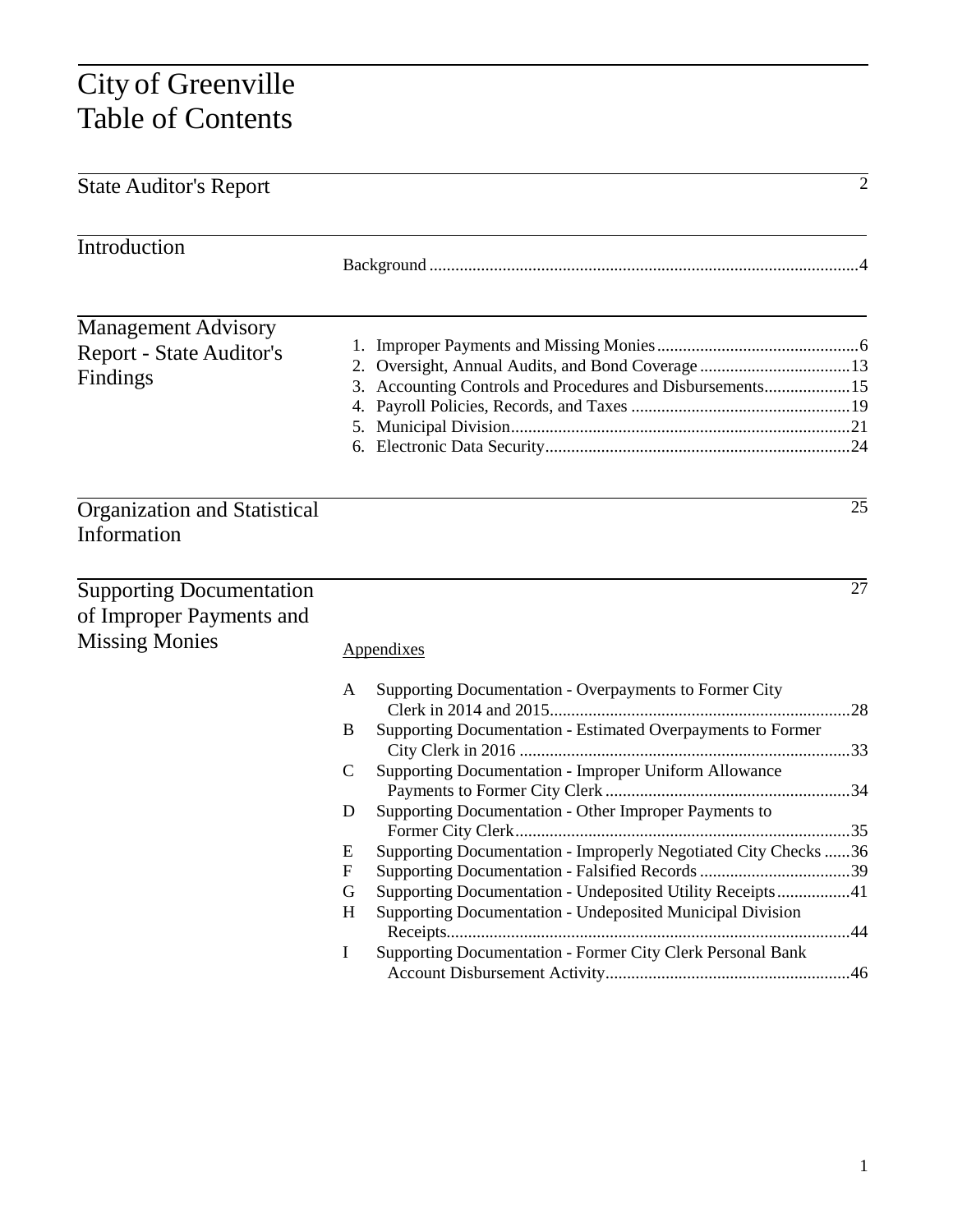

# **NICOLE GALLOWAY, CPA Missouri State Auditor**

To the Honorable Mayor and Members of the Board of Aldermen City of Greenville, Missouri

We have audited certain operations of the City of Greenville as they relate to the city's finances in fulfillment of our duties under Section 29.200.3, RSMo. Due to concerns regarding missing monies and improper payments, the State Auditor initiated the audit with the approval of the City of Greenville Board of Aldermen. The scope of our audit included, but was not necessarily limited to the period from January 1, 2014, through April 15, 2016. The objectives of our audit were to:

- 1. Evaluate the city's internal controls over significant management and financial functions.
- 2. Evaluate the city's compliance with certain legal provisions.
- 3. Evaluate the economy and efficiency of certain management practices and procedures, including certain financial transactions.
- 4. Determine the amount of missing monies and improper disbursements to the extent possible.

Our methodology included reviewing minutes of meetings, financial records, and other pertinent documents; interviewing various personnel of the city, as well as certain external parties; and testing selected transactions. We obtained an understanding of internal controls that are significant within the context of the audit objectives and assessed whether such controls have been properly designed and placed in operation. We also obtained an understanding of legal provisions that are significant within the context of the audit objectives, and we assessed the risk that illegal acts, including fraud, and violations of applicable contract, grant agreement, or other legal provisions could occur. Based on that risk assessment, we designed and performed procedures to provide reasonable assurance of detecting instances of noncompliance significant to those provisions.

We conducted our audit in accordance with the standards applicable to performance audits contained in *Government Auditing Standards*, issued by the Comptroller General of the United States. Those standards require that we plan and perform our audit to obtain sufficient, appropriate evidence to provide a reasonable basis for our findings and conclusions based on our audit objectives. We believe that the evidence obtained provides such a basis.

The accompanying Organization and Statistical Information is presented for informational purposes. This information was obtained from the city's management and was not subjected to the procedures applied in our audit of the city.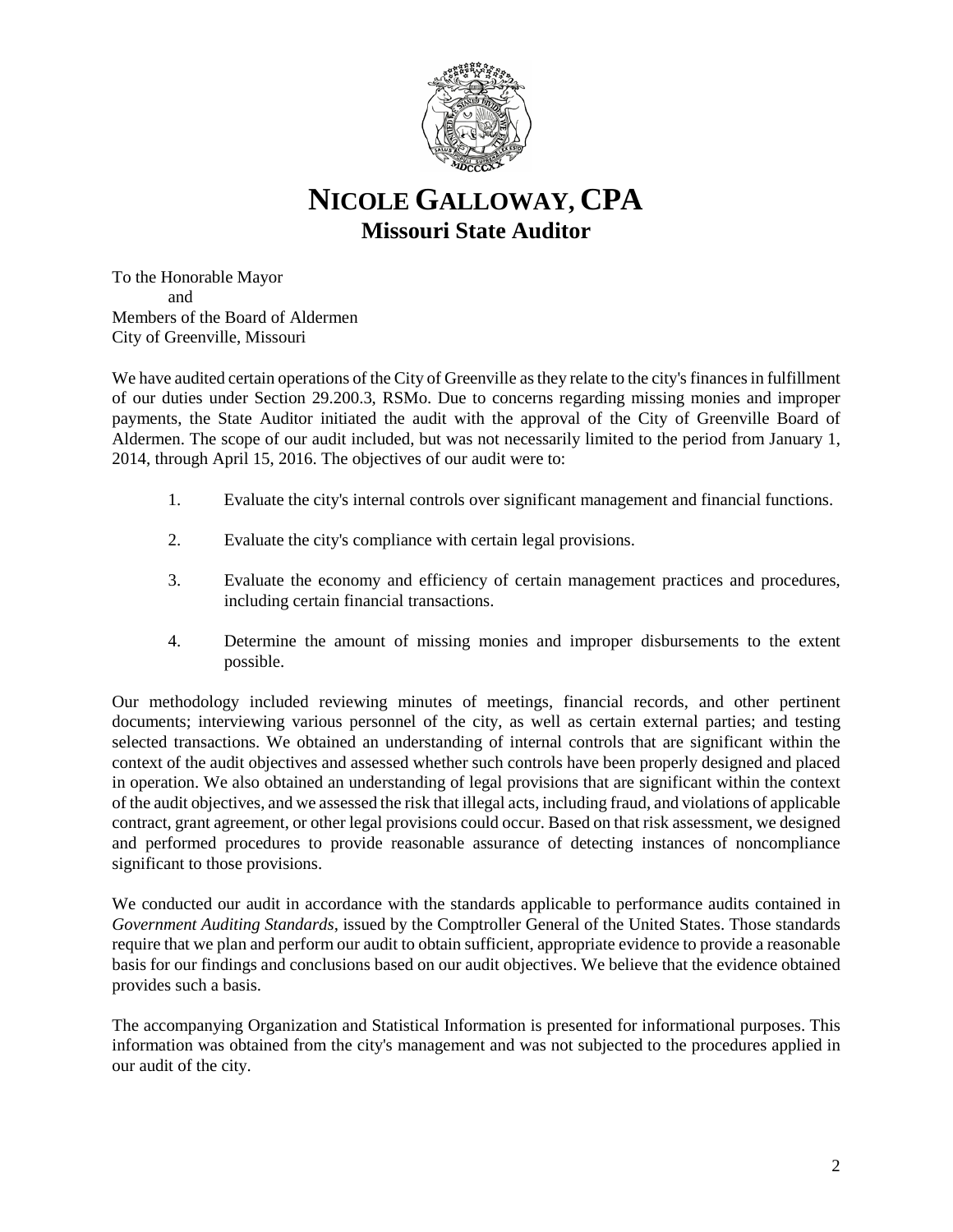For the areas audited, we identified (1) deficiencies in internal controls, (2) noncompliance with legal provisions, (3) the need for improvement in management practices and procedures, and (4) missing monies and improper disbursements totaling approximately \$161,000. The accompanying Management Advisory

Report presents our findings arising from our audit of the City of Greenville.<br> **Autobe 4.** Calley

Nicole R. Galloway, CPA State Auditor

The following auditors participated in the preparation of this report:

| Senior Director:      | Regina Pruitt, CPA       |
|-----------------------|--------------------------|
| <b>Audit Manager:</b> | Pamela Allison, CPA      |
| In-Charge Auditor:    | Katelyn Crosson, CFE     |
| Senior Auditors:      | <b>Troy Royer</b>        |
|                       | Matthew Schulenberg, CFE |
| Audit Staff:          | James C. Kayser, CFE     |
|                       | Joy Stevens, CFE         |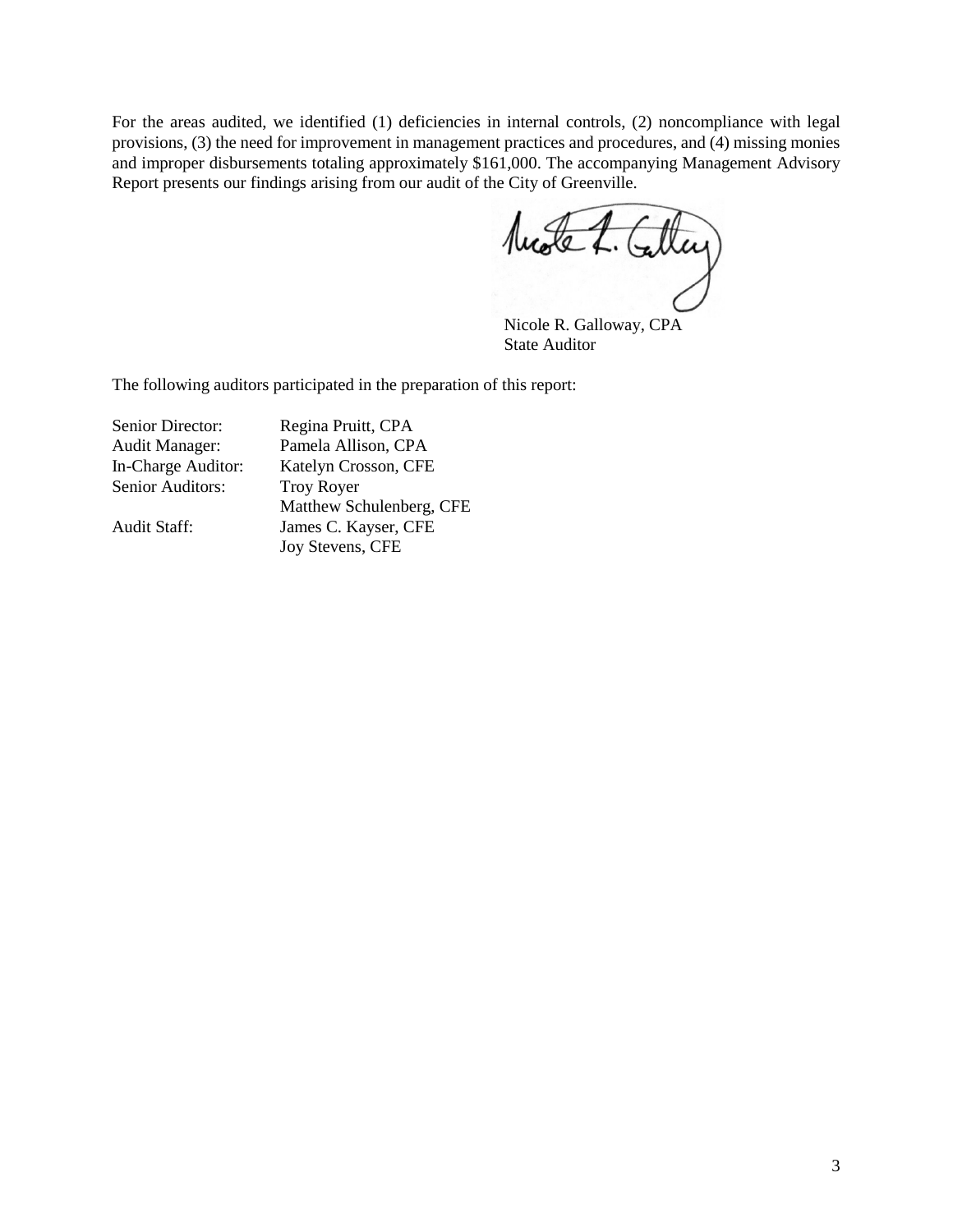# City of Greenville Introduction

| <b>Background</b> | The former City Clerk, Pam Birmingham, began employment with the city in<br>June 2008. As City Clerk, Ms. Birmingham was solely responsible for<br>financial accounting functions and records of the city as follows:                                                                                                                                                                                                                                                                                                                                                                                                                                                                      |  |  |  |
|-------------------|--------------------------------------------------------------------------------------------------------------------------------------------------------------------------------------------------------------------------------------------------------------------------------------------------------------------------------------------------------------------------------------------------------------------------------------------------------------------------------------------------------------------------------------------------------------------------------------------------------------------------------------------------------------------------------------------|--|--|--|
|                   | Receipts - collecting and receipting all payments to the city, posting to<br>$\bullet$<br>the accounting records and customer utility accounts, and preparing and<br>making bank deposits.                                                                                                                                                                                                                                                                                                                                                                                                                                                                                                 |  |  |  |
|                   | Disbursements - making purchases; receiving goods and services;<br>$\bullet$<br>preparing a listing of bills to be paid each month and providing the listing<br>to the Board of Aldermen for approval; maintaining supporting<br>documentation (all disbursements are to be supported by invoices or other<br>documentation); preparing, signing, and distributing checks; posting<br>payments to the accounting records; and transferring monies between<br>bank accounts.                                                                                                                                                                                                                |  |  |  |
|                   | Payroll - preparing computerized timesheets; calculating, preparing,<br>$\bullet$<br>signing, and distributing payroll checks (including checks related to the<br>payment of payroll taxes); posting payments to the accounting records;<br>and preparing 941 and W-2 forms.                                                                                                                                                                                                                                                                                                                                                                                                               |  |  |  |
|                   | Utility and license billings - entering meter readings in the utility software<br>$\bullet$<br>program; preparing and mailing invoices for merchant and liquor<br>licenses; and issuing licenses.                                                                                                                                                                                                                                                                                                                                                                                                                                                                                          |  |  |  |
|                   | Bank accounts - receiving and reconciling monthly bank statements to<br>$\bullet$<br>accounting records.                                                                                                                                                                                                                                                                                                                                                                                                                                                                                                                                                                                   |  |  |  |
|                   | Reporting - preparing Board meeting minutes and financial reports.                                                                                                                                                                                                                                                                                                                                                                                                                                                                                                                                                                                                                         |  |  |  |
|                   | Ms. Birmingham also served as the Court Clerk of the Municipal Division,<br>and a description of those duties are included in MAR finding number 5.2.                                                                                                                                                                                                                                                                                                                                                                                                                                                                                                                                      |  |  |  |
|                   | According to the current Mayor and City Clerk, the Board identified concerns<br>regarding the former City Clerk's job performance in April 2016, and as a<br>result of those concerns, terminated her on April 14, 2016.                                                                                                                                                                                                                                                                                                                                                                                                                                                                   |  |  |  |
|                   | The Missouri State Highway Patrol (MSHP) initially investigated and<br>obtained documents regarding unsupported checks issued to the former City<br>Clerk, and turned these records over to the Missouri Attorney General's<br>Office (AGO) for prosecution. The AGO contacted the State Auditor's Office<br>(SAO) on January 30, 2018, and requested assistance in reviewing city<br>records, preparing documents, and providing testimony regarding<br>unsupported checks issued to the former City Clerk. The SAO conducted an<br>initial review of the information provided by the MSHP and AGO as provided<br>by Section 29.221, RSMo, and determined that an audit was warranted. On |  |  |  |

March 9, 2018, the Board passed an ordinance formally requesting and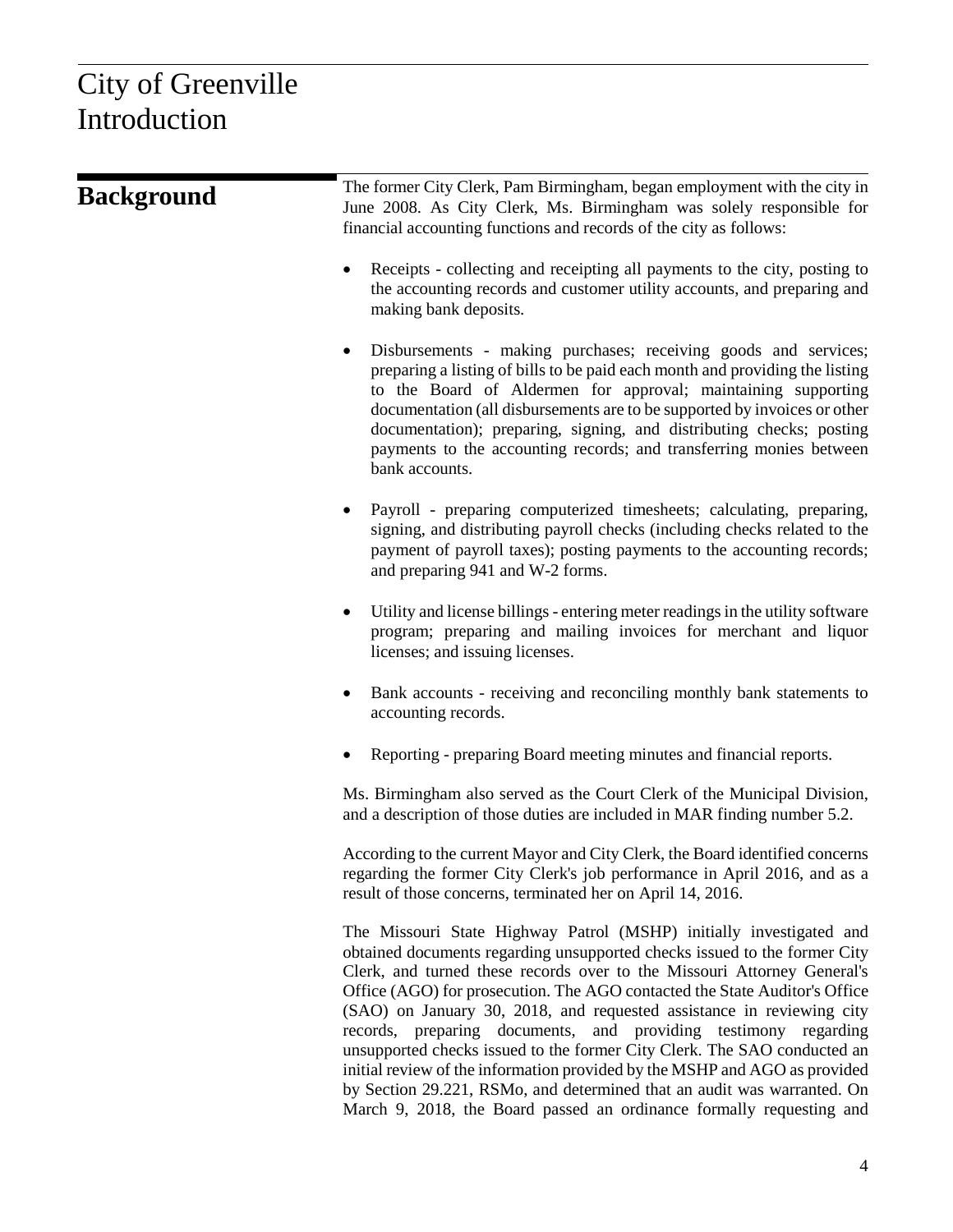

City of Greenville Introduction

authorizing an audit and the audit began that day. On July 18, 2018, the AGO filed felony criminal charges of receiving stolen property and forgery in Wayne County Circuit Court against former Greenville City Clerk Pamela S. Birmingham.

The city's fiscal year end is July 1 through June 30. The scope of our audit included, but was not necessarily limited to the period January 1, 2014, through April 14, 2016, and was determined through communications with the AGO. We applied procedures to city receipts and disbursements (including payroll), utility billings, and municipal division transactions to identify the amount of improper payments and missing monies, and the methods used to perpetrate and conceal the theft. At the AGO's request, we also compiled how the former City Clerk spent monies from her personal bank account using information obtained by the AGO. Based on the timing and amounts of improper payments and monies missing during the audit period, it is likely there are additional improper payments and monies missing during periods prior to January 2014.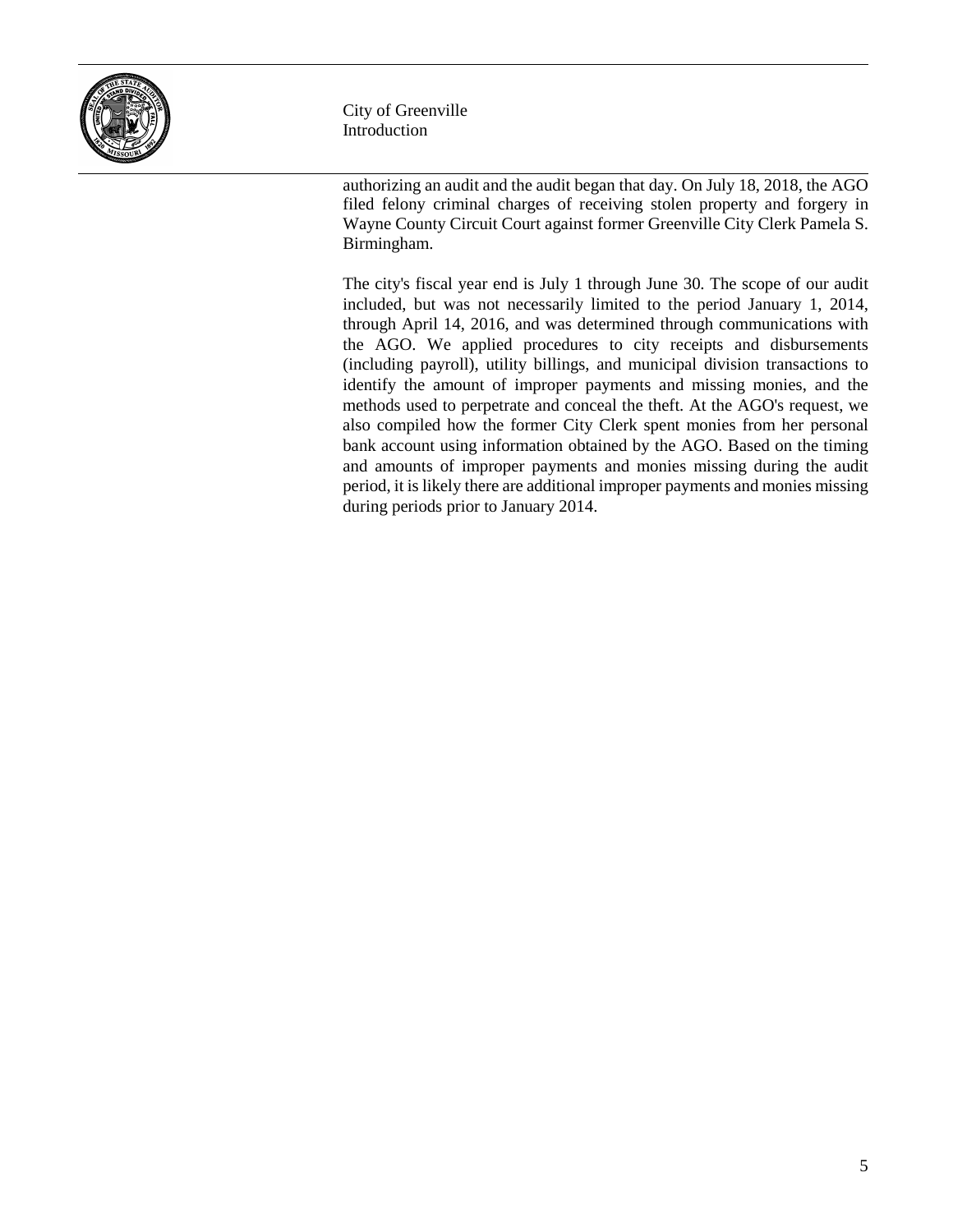# $U$  Donort Management Advisory Report City of Greenville State Auditor's Findings

| 1. Improper<br><b>Payments and</b><br><b>Missing Monies</b> | The audit identified approximately $$161,0001$ in improper payments and<br>undeposited monies. The former City Clerk also falsified disbursement<br>listings presented to the Board of Aldermen to conceal 76 improper<br>disbursements totaling \$25,980, which included some of the overpayments<br>and inappropriately negotiated city checks.                                                                                                                                                                                                                                                                     |
|-------------------------------------------------------------|-----------------------------------------------------------------------------------------------------------------------------------------------------------------------------------------------------------------------------------------------------------------------------------------------------------------------------------------------------------------------------------------------------------------------------------------------------------------------------------------------------------------------------------------------------------------------------------------------------------------------|
|                                                             | Along with other amounts discussed in this finding the report appendixes<br>present details regarding improper payments and undeposited monies.<br>Appendixes A through D show improper payments, Appendix E shows<br>improperly negotiated city checks, Appendix F shows falsified records, and<br>Appendixes G and H show undeposited utility and municipal division<br>receipts. Appendixes A, B, D, and E also show the disposition of each check<br>listed. <sup>2</sup> Appendix I shows how the former City Clerk spent \$62,416 from her<br>personal bank account and was prepared at the request of the AGO. |
|                                                             | The following table provides a summary of the improper payments and                                                                                                                                                                                                                                                                                                                                                                                                                                                                                                                                                   |

|                                   | Year Ended December 31, |        | January 1 to April 14, |         |
|-----------------------------------|-------------------------|--------|------------------------|---------|
| Method                            | 2014                    | 2015   | 2016                   | Total   |
| Overpayments                      | \$26,302                | 12,428 | 5,549                  | 44,279  |
| Improper uniform allowances       | 1,121                   | 1,377  | 710                    | 3,208   |
| Other improper payments           | 4,147                   | 960    |                        | 5,107   |
| Improperly negotiated city checks | 25,811                  | 9,139  | 4,586                  | 39,536  |
| Undeposited receipts              | 25,454                  | 30,231 | 13,544                 | 69,229  |
| Total                             | \$82,835                | 54,135 | 24,389                 | 161,359 |

missing monies.

<span id="page-8-1"></span><span id="page-8-0"></span>Overpayments

Overpayments totaling \$38,730 were made to the former City Clerk from January 1, 2014, to December 31, 2015. A comparison of checks written to the former City Clerk and cash withdrawal tickets indicating the withdrawals were for her wages to net pay amounts reported on timesheets showed overpayments totaling \$38,242 (see Appendix A). All checks written to the former City Clerk that denoted wages as the purpose were for amounts that differ from the net pay amounts documented on the timesheets, with the majority being written for more than the net pay amount documented on the timesheets. Also, numerous checks written to the former City Clerk did not document the purpose of the payments.

 $<sup>1</sup>$  Amounts presented in the report findings are rounded to the nearest dollar, whereas</sup> amounts presented in the report appendixes are not rounded.

 $2$  Bank officials provided our office with details regarding how these checks were negotiated. These checks were either deposited into the former City Clerk's personal bank account or her son's personal bank account, cashed, applied to a personal loan of the former City Clerk, applied to a personal loan of the former City Clerk's son, or used to purchase money orders to pay personal expenses of the former City Clerk.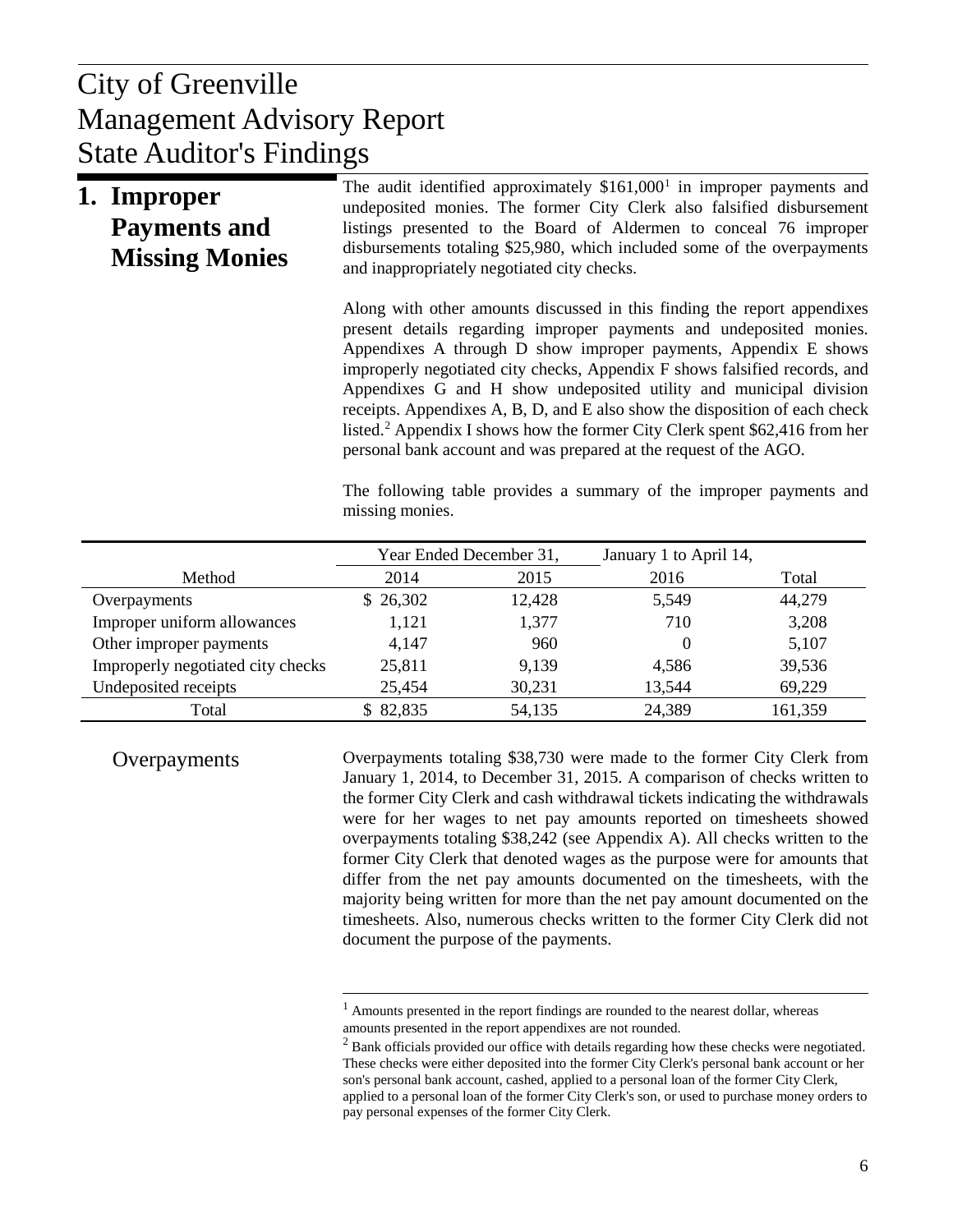

The former City Clerk prepared a computerized timesheet each year that listed each work week and included the number of hours worked, hourly pay rate, gross wages, deductions, and net pay. Her 2014 timesheet indicates 40 hours were worked 50 weeks of the year excluding the first and last weeks of the year, which included time worked in other years. Her 2015 timesheet indicates 40 hours were worked 45 weeks of the year and 32 hours were worked the remaining 7 weeks of the year, with 2 of the 7 weeks containing a holiday.

In addition to the \$38,242 of overpayments noted on Appendix A, the former City Clerk improperly increased her hourly pay rate for various periods, resulting in additional overpayments totaling \$488. The former City Clerk improperly increased her hourly pay rate to \$11 per hour when calculating her gross pay for the 8 week period from April 21, 2014, through June 13, 2014, and 3 week period from December 1, 2014, through December 26, 2014. However, according to the former City Clerk's timesheet, her hourly pay rate was \$9.50 per hour from January 1, 2014 until May 6, 2014, when meeting minutes indicated the Board approved a 50 cent per hour pay increase to \$10 per hour. The former City Clerk's 2015 timesheet indicates her hourly pay rate was \$11 per hour and this rate was used consistently throughout the year; however, city officials could not provide documentation to support this rate had been approved. This use of an unauthorized pay rate could represent additional overpayments to the former City Clerk during 2015.

Employees were paid weekly and checks were typically issued each Friday. Therefore, during the 2 years 2014 and 2015 a maximum of 104 paychecks should have been issued to each employee. However, the former City Clerk issued 190 checks to herself and withdrew cash for wages on 2 occasions during this time period. Many of these checks were issued throughout the week (not on Friday) and more than one check was issued to the former City Clerk on the same Friday in 16 instances. Forty-seven checks were written for whole dollar amounts and 79 checks did not have a purpose documented on the memo line. It would be unusual for payroll checks with tax withholdings to be written for whole dollar amounts. The former City Clerk was the only signer on these 190 checks.

Compensatory time, vacation, Several checks included memo line notations indicating the payments related to compensatory time, vacation, or sick pay; however, none of the former City Clerk's timesheets showed compensatory time worked and/or vacation or sick leave taken, and no other records were maintained to document compensatory time, vacation, or sick leave. City policy limits accrued compensatory time to 40 hours, requires employees to maintain a compensatory time ledger to document hours worked and the balance of hours available, and provides for all compensatory time to be approved by the employee's supervisor. Personnel policies regarding vacation and sick leave had not been established by the Board as noted in MAR finding number 4.1. and sick pay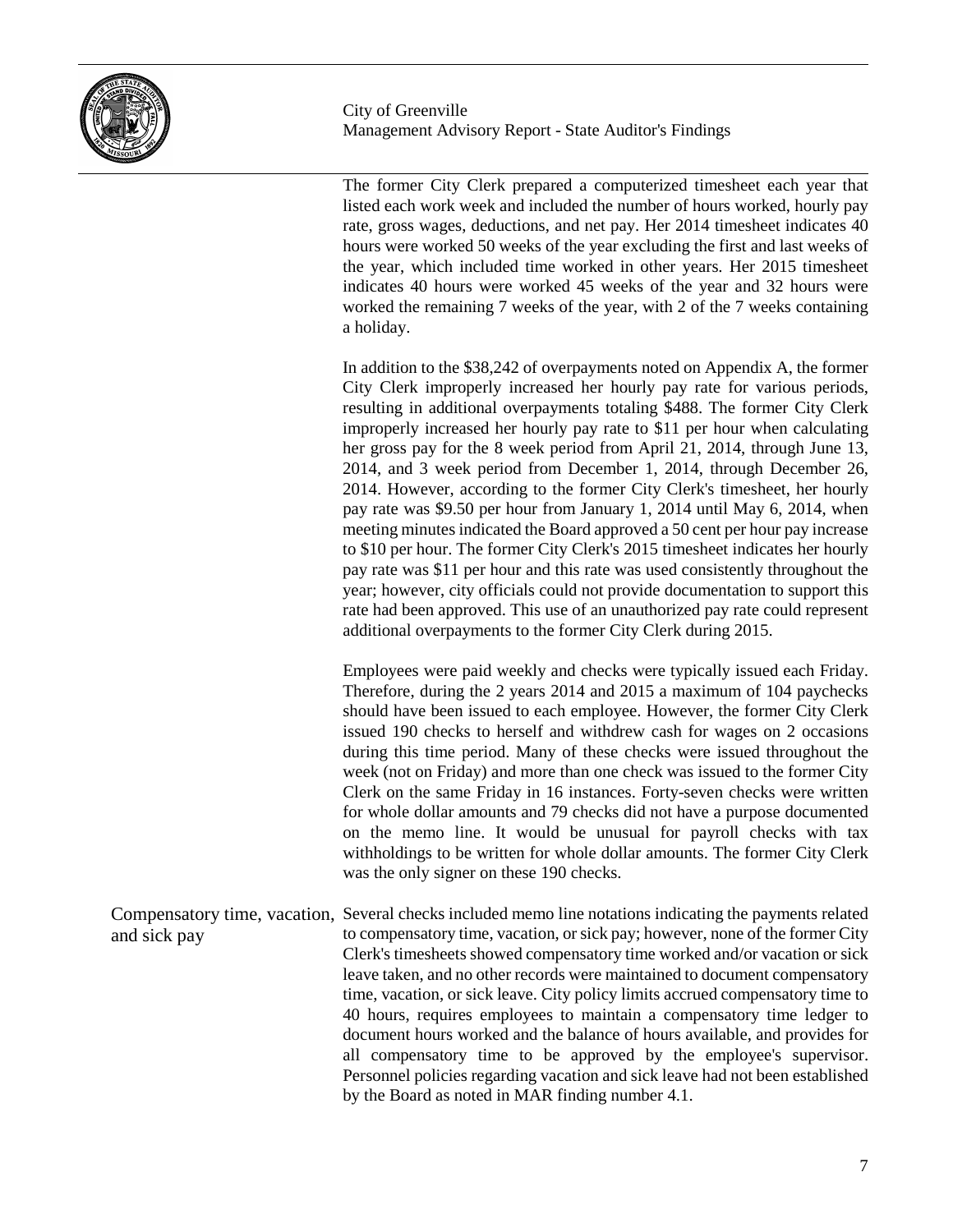

Fifteen of the 190 checks included memo line notations indicating the payment related to or included compensatory time; 7 checks included memo line notations indicating the payment related to vacation time; and 1 check indicated it was issued, in part, for sick pay. Timesheets further indicated the former City Clerk was paid for working 5 days each week during 2014 and each week during 2015, except for the 7 work weeks of 32 hours noted earlier, with 2 of the 7 weeks containing a holiday leaving 5 work days not reported on the timesheets. In addition, our review of the former City Clerk's personal bank account disbursement activity (as later discussed and summarized in Appendix I), shows the former City Clerk made purchases on Monday, July 28, 2014, in Alabama and on Wednesday, July 30, 2014, in Georgia. Based on this information, the former City Clerk was likely out of state and, therefore, not at work; however, her timesheets indicate she worked 40 hours that week and did not report any leave taken. In addition, the former City Clerk issued herself 2 checks just prior to and just after this time period. Personal bank account disbursement activity also shows the former City Clerk made

purchases at a resort in Biloxi, Mississippi, on February 2, 3, and 4, 2016, (Tuesday through Thursday). Based on this information, the former City Clerk was likely out of state and, therefore, not at work. However, the former City Clerk issued herself 2 checks just prior to and just after this time period. The issuance of multiple checks at times the former City Clerk was apparently not working is unusual. These checks are included in the calculation of estimated overpayments on Appendixes A and B.

The city could not provide the 2016 timesheet for the former City Clerk. Therefore, we estimated the former City Clerk was overpaid an additional \$5,549 during the period January 1, 2016 through April 14, 2016. Estimated overpayments for 2016

> We calculated an estimate of the amount of the net pay (\$366 per week) based on city records during the latter part of 2015 including: weekly payroll periods (Monday through Friday), gross pay of \$440 (40 hours a week at \$11.00 per hour), and tax withholdings (\$74 per week) for the 14 weeks ending April 8, 2016, totaling \$5,124. An estimate of the former City Clerk's net pay of \$278 for her last week of work (week ending April 14, 2016) was calculated based on 32 hours of work and the same weekly withholdings.

> Appendix B shows a comparison of the actual checks written to the former City Clerk totaling \$10,951 to the total estimated net pay of \$5,402, resulting in estimated overpayments totaling \$5,549.

Final paychecks issued to the former City Clerk appear questionable and are included in the estimated amounts overpaid. According to Board members, on Thursday, April 14, 2016, the former City Clerk was terminated, but was allowed to continue working the remainder of the day. The former City Clerk issued herself 2 final paychecks totaling \$1,399 that were signed by herself Final paychecks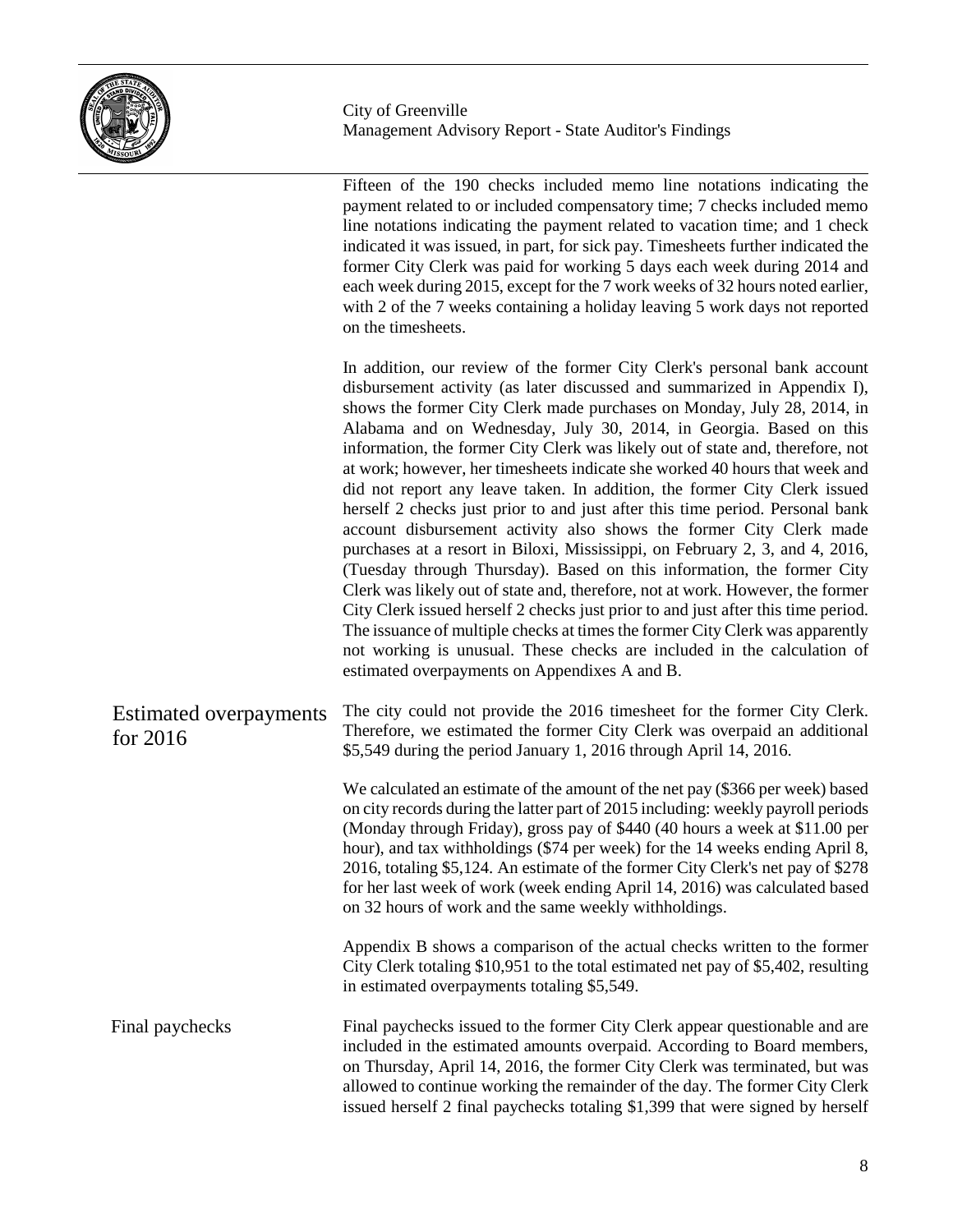

and former Mayor Bennett. All other checks issued to the former City Clerk during 2016 were only signed by the former City Clerk. Check number 3668 was issued for 32 hours of work (8 hours a day April 11 through April 14, 2016), and one sick day. However, the former City Clerk was terminated on April 14, 2016, and would not have been entitled to take a sick day on April 15, 2016, which resulted in an overpayment of \$80. Check number 3671 was also issued to the former City Clerk for "3 weeks/1 sick day" in the amount of \$1,042. No supporting documentation was retained to explain the purpose and amount of this check, resulting in an overpayment of \$1,042.

The former City Clerk improperly paid herself for uniform allowances totaling \$3,208 from January 24, 2014, to April 12, 2016 (see Appendix C). These uniform allowances were not approved by the Board. All of these checks, except for a final uniform allowance check, were signed only by the former City Clerk. The final uniform allowance check was signed by the former Mayor and the former City Clerk. Improper uniform allowances

> The Board approved uniform allowances to various city employees at its November 9, 2010, meeting. Allowance amounts varied based on job positions, with the former City Clerk receiving \$200. The meeting minutes do not specify if the allowance amounts were intended to be one-time payments in 2010 or continuing payments to employees; however, Board members indicated the uniform allowances were to represent annual end of the year bonuses to city employees. City accounting records also show payments were continued for all employees, including the former City Clerk, at the end of each year from 2010 to 2015 at the same amounts as approved in 2010 (these amounts are not included in the improper amounts paid to the former City Clerk above). The only other Board action we identified regarding uniform allowances occurred at its January 8, 2013, meeting where the Board approved uniform allowances to certain city maintenance employees at the Mayor's discretion. Accounting records show that in 2014 the former City Clerk began issuing checks to herself for uniform allowances throughout the year at the same time checks were issued to the city maintenance supervisor. Since the Board did not authorize additional uniform allowances for the former City Clerk, these additional checks are considered improper.

Other improper payments The former City Clerk improperly issued 16 of 19 checks to herself and withdrew cash on 2 occasions totaling \$5,107, for the reimbursement of supplies, petty cash, change fund, and for the park during the period January 1, 2014 through April 14, 2016 (see Appendix D). Supporting documentation was not available for these 16 checks and the withdrawal slips, all of the checks were signed only by the former City Clerk, and the 2 withdrawal slips were written in Pam Birmingham's scripted handwriting. Fourteen of the 16 improper checks and both withdrawals were for whole dollar amounts. It would be unusual for checks issued for the reimbursement of specific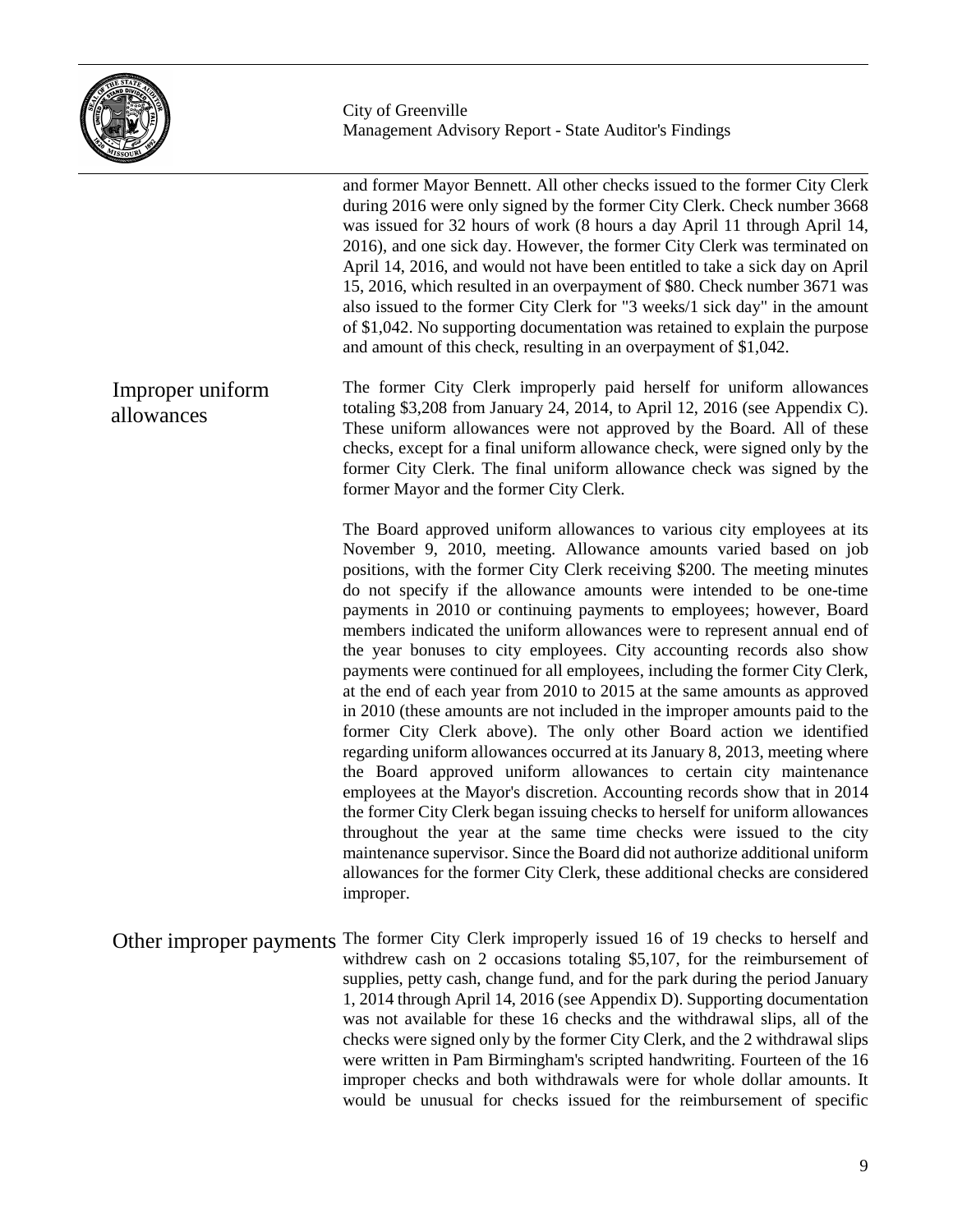

expenses to be written for whole dollar amounts. Unlike these improper checks and withdrawals, the 3 remaining checks, issued to the former City Clerk for the reimbursement of supplies totaling \$194, were supported by invoices and issued for the actual amounts of the supporting invoices. Also, city officials indicated a petty cash fund was not used.

The former City Clerk improperly negotiated 123 city checks issued to the City of Greenville totaling \$39,536 (see Appendix E). Bank officials provided our office with details regarding how these checks were negotiated. Bank records show that 120 checks were cashed (\$38,723) at banks, 2 checks were used to purchase a money order payable to a dental provider (\$713) for personal dental services, and 1 check was negotiated at a local gas station (\$100). The former City Clerk was the only signer on these checks. The endorsement for 119 of these checks consisted of "City of Greenville Pam Birmingham" written in Pam Birmingham's scripted handwriting; 3 checks had no endorsement; and the remaining check initially had "City of Greenville Pam Birmingham," but that endorsement was marked through and the restrictive endorsement of a local gas station applied. Improperly negotiated city checks

> Of these 123 checks, 54 checks had no purpose documented and some of the checks had multiple purposes documented. In addition, 23 checks were issued from the municipal court bank account with the purpose documented as municipal division cases, and 4 checks were issued with the purpose documented as taxes. While these check purposes seem to be legitimate reasons to transfer monies from one account to another, it is questionable why the former City Clerk would cash these checks, and we found no evidence this cash was deposited into any of the city bank accounts. Legitimate checks for the transfer of funds between bank accounts were paid to the order of the City of Greenville, restrictively endorsed with a "for deposit only" stamp, and were appropriately deposited into various city bank accounts (these are not included on Appendix E). Also, 23 checks were issued with the purpose of petty cash documented, and 2 checks were issued with the purpose of change documented; however, city officials indicated a petty cash fund was not used, and no documentation was retained to support these checks. Only one of the 17 checks issued for supplies was partially supported by an invoice. Check number 3367 was issued for \$300 on June 30, 2015; however, documentation was retained to support only \$193, and the remaining \$107 was not supported. Additionally, 120 of these checks were issued for whole dollar amounts.

The former City Clerk deposited many of the checks written to herself from the city, cash, and other unrelated checks into a personal bank account as noted in the disposition section of Appendixes A, B, and D. Appendix I shows how the former City Clerk spent monies totaling \$62,416 from this account on various personal items and was prepared at the request of the AGO. Personal bank account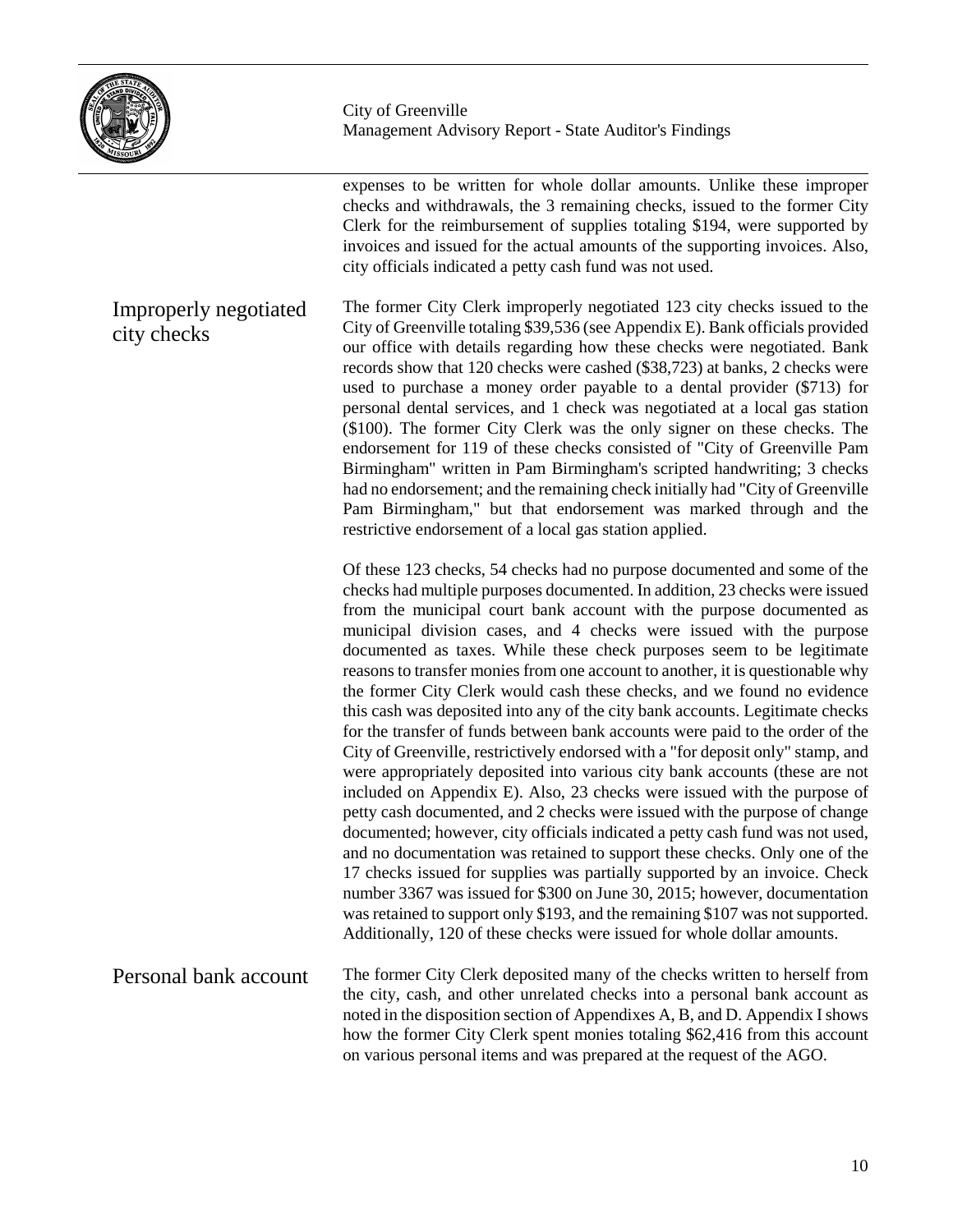

| <b>Falsified records</b>        | The former City Clerk falsified check details on at least 14 disbursement<br>listings provided to the Board for its review and approval at monthly<br>meetings. This occurred to conceal 76 improper disbursements totaling<br>\$25,980 (see Appendix F). These listings pertained to the months January<br>through August of 2014; October and November of 2014; and February,<br>August, September, and November of 2015. Most of these disbursements<br>showed a routine city vendor as the payee; however, 50 of the 76 improper<br>checks were actually issued to the former City Clerk (totaling \$18,217), 25 of<br>the 76 checks were actually issued to the City of Greenville and improperly<br>negotiated by the former City Clerk (totaling \$7,318), and the amount of<br>another check was altered from \$1,755 to \$1,500. Three of the 76 improper<br>checks (check numbers 3011, 3110, and 3409) were included as voided<br>checks on the disbursement listings, while the actual checks were written and<br>cleared the bank for \$250, \$550, and \$300. Two of the 76 improper checks<br>(3014 and 3448) were listed as being issued for wages to other city employees<br>for \$378 and \$197, while the actual checks were issued to the former City<br>Clerk for \$250 and \$280. These check amounts are included in the<br>overpayments and improperly negotiated checks discussed earlier, and are<br>reflected in other appendixes as noted on Appendix F.<br>Additional falsified disbursement listings may have been prepared during<br>other months of 2014, 2015, and 2016; however, the city could not provide<br>these records. |
|---------------------------------|-----------------------------------------------------------------------------------------------------------------------------------------------------------------------------------------------------------------------------------------------------------------------------------------------------------------------------------------------------------------------------------------------------------------------------------------------------------------------------------------------------------------------------------------------------------------------------------------------------------------------------------------------------------------------------------------------------------------------------------------------------------------------------------------------------------------------------------------------------------------------------------------------------------------------------------------------------------------------------------------------------------------------------------------------------------------------------------------------------------------------------------------------------------------------------------------------------------------------------------------------------------------------------------------------------------------------------------------------------------------------------------------------------------------------------------------------------------------------------------------------------------------------------------------------------------------------------------------------------------------------------------------------------------------|
| Undeposited utility<br>receipts | The former City Clerk did not deposit \$43,596 of recorded utility receipts and<br>only deposited \$1 in cash during the year ended December 31, 2014; periods<br>of 2015 including January 1 through February 2, March 17 through April 30,<br>and December 5 through December 31; and the period January 1 through<br>April 18, 2016 (see Appendix G) or approximately 19 months. Ninety-five<br>percent (\$41,522) of the undeposited receipts were likely cash payments. The<br>remaining \$2,074 of the undeposited receipts related to recorded payments<br>from utility customers that typically paid by check, but related check<br>payments were not located in deposits and are considered missing.                                                                                                                                                                                                                                                                                                                                                                                                                                                                                                                                                                                                                                                                                                                                                                                                                                                                                                                                                   |
|                                 | Our review of utility bank deposits made during January through April 2017<br>(after the termination of the former City Clerk), determined an average of<br>\$11,715 of total utility receipts were deposited each month, with an average<br>of \$2,341 or 20 percent of this total deposited being cash. There was no<br>significant change in the number of utility customers between 2014 and 2017;<br>however, in July 2016, residential base utility rates increased from \$15 to<br>\$17.50 a month and commercial base utility rates increased from \$20 to \$25<br>per month, which represents an increase in monthly utility revenues of<br>approximately \$730.                                                                                                                                                                                                                                                                                                                                                                                                                                                                                                                                                                                                                                                                                                                                                                                                                                                                                                                                                                                       |
|                                 | In comparison, during the approximate 19 months reviewed (when the former<br>City Clerk was employed), only \$1 of utility receipts deposited was cash and                                                                                                                                                                                                                                                                                                                                                                                                                                                                                                                                                                                                                                                                                                                                                                                                                                                                                                                                                                                                                                                                                                                                                                                                                                                                                                                                                                                                                                                                                                      |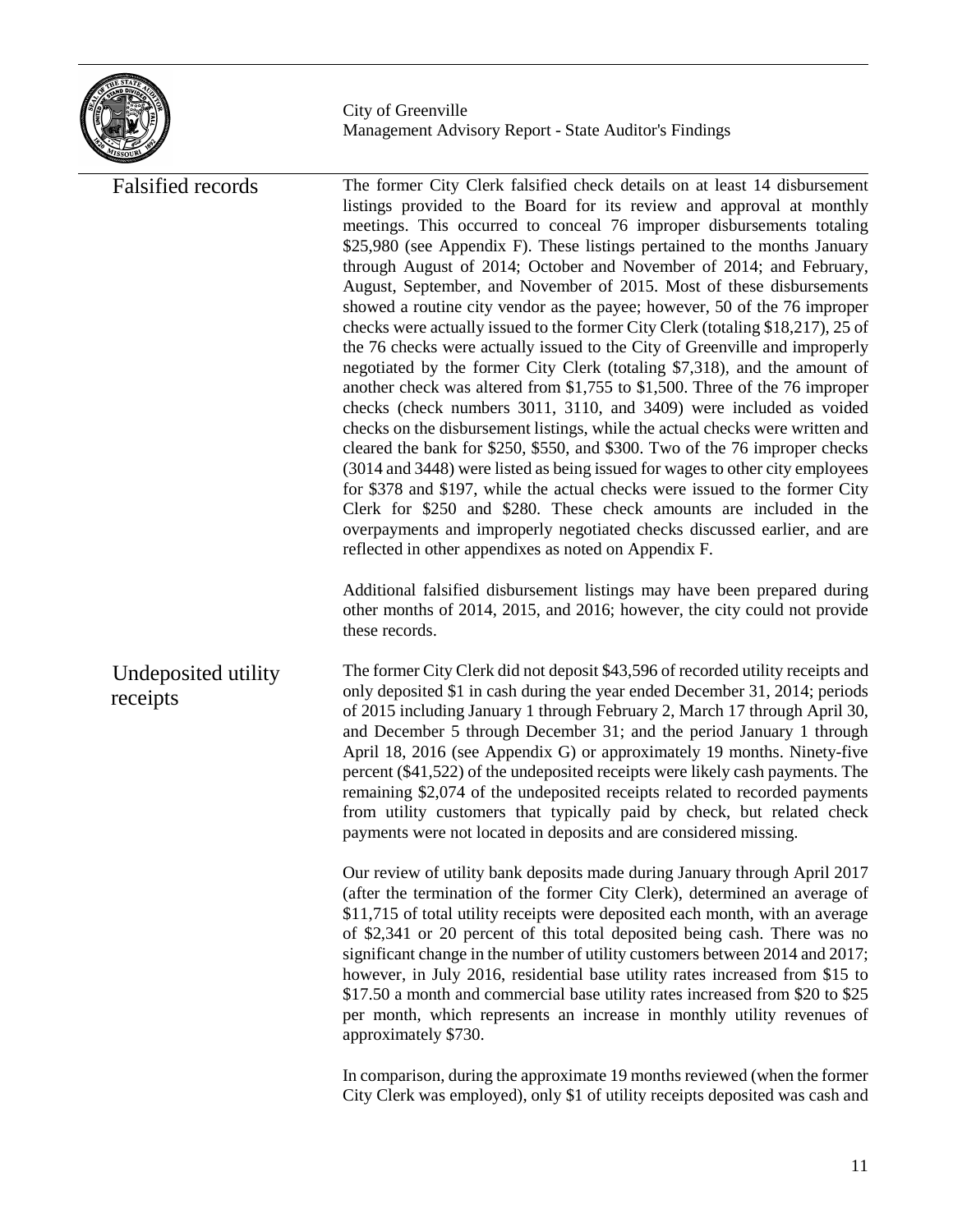

|                                            | the average total amount deposited each month was approximately \$7,000, <sup>3</sup><br>almost \$4,000 less than the total monthly average deposited in the first 4<br>months of 2017 (after adjusting for the rate increases). Based on this<br>comparison it is likely unrecorded utility receipts are also missing.                                                                                                                                                                                                                                                                                                                   |
|--------------------------------------------|-------------------------------------------------------------------------------------------------------------------------------------------------------------------------------------------------------------------------------------------------------------------------------------------------------------------------------------------------------------------------------------------------------------------------------------------------------------------------------------------------------------------------------------------------------------------------------------------------------------------------------------------|
|                                            | The former City Clerk recorded utility payments on manual payment logs,<br>computerized utility reports, and on manual receipt slips. However, some of<br>these records were not retained for various periods reviewed. We compared<br>payments recorded in the records retained to deposits to determine the amount<br>of undeposited utility receipts. The method of payment was not typically<br>noted on the various receipt records; however, some utility customers<br>typically paid with cash. The method of payment noted on Appendix G was<br>determined by comparing available payment records to the contents of<br>deposits. |
| Estimated undeposited<br>utility receipts  | The former City Clerk did not deposit an estimated \$15,966 of utility receipts<br>during the months of February, <sup>4</sup> May through November of 2015 and the<br>period March 1 through March 16, 2015. The city could not provide payment<br>logs, utility reports, and manual receipt slips for these periods.                                                                                                                                                                                                                                                                                                                    |
|                                            | Based on amounts documented in Appendix G, we calculated a monthly<br>average of undeposited cash receipts totaling \$1,803 <sup>3</sup> or 20 percent of total<br>amounts deposited that was used in the calculation of the estimated<br>undeposited utility receipts for these 8 full months (\$14,424). For the period<br>March 1 through March 16, 2015, we reduced the monthly average for<br>recorded cash receipts shown on Appendix G for March 17 and March 30,<br>2015, from \$1,803 to \$1,542.                                                                                                                                |
|                                            | Our review of utility bank deposits during this approximate 8 1/2 month time<br>period showed less than \$1 of cash being deposited, and the average total<br>amount deposited each month totaled \$6,825, <sup>5</sup> almost \$4,200 less than the<br>total monthly average deposited in the first 4 months of 2017 (after adjusting<br>for the rate increases), showing it is likely there are also unrecorded utility<br>receipts missing.                                                                                                                                                                                            |
| Undeposited municipal<br>division receipts | The former City Clerk did not deposit \$9,667 of recorded municipal division<br>receipts from January 1, 2014, through April 14, 2016 (see Appendix H).<br>Each case file included an amount assessed and a copy of the related ticket.                                                                                                                                                                                                                                                                                                                                                                                                   |
|                                            |                                                                                                                                                                                                                                                                                                                                                                                                                                                                                                                                                                                                                                           |

<span id="page-14-0"></span> $^3$  February and March 2015 deposit activity reported on Appendix G was excluded from our average calculations due to incomplete activity for each month. December 2015 deposit activity was also excluded due to the unusual nature of some recorded payments.

<span id="page-14-1"></span><sup>&</sup>lt;sup>4</sup> The deposit made on February 2, 2015, on Appendix G was for January 2015 receipts; therefore, we estimated the amount not deposited for the entire month of February 2015.

<span id="page-14-2"></span> $<sup>5</sup>$  March 2015 activity was excluded from our average calculations because complete activity</sup> for this month was not available.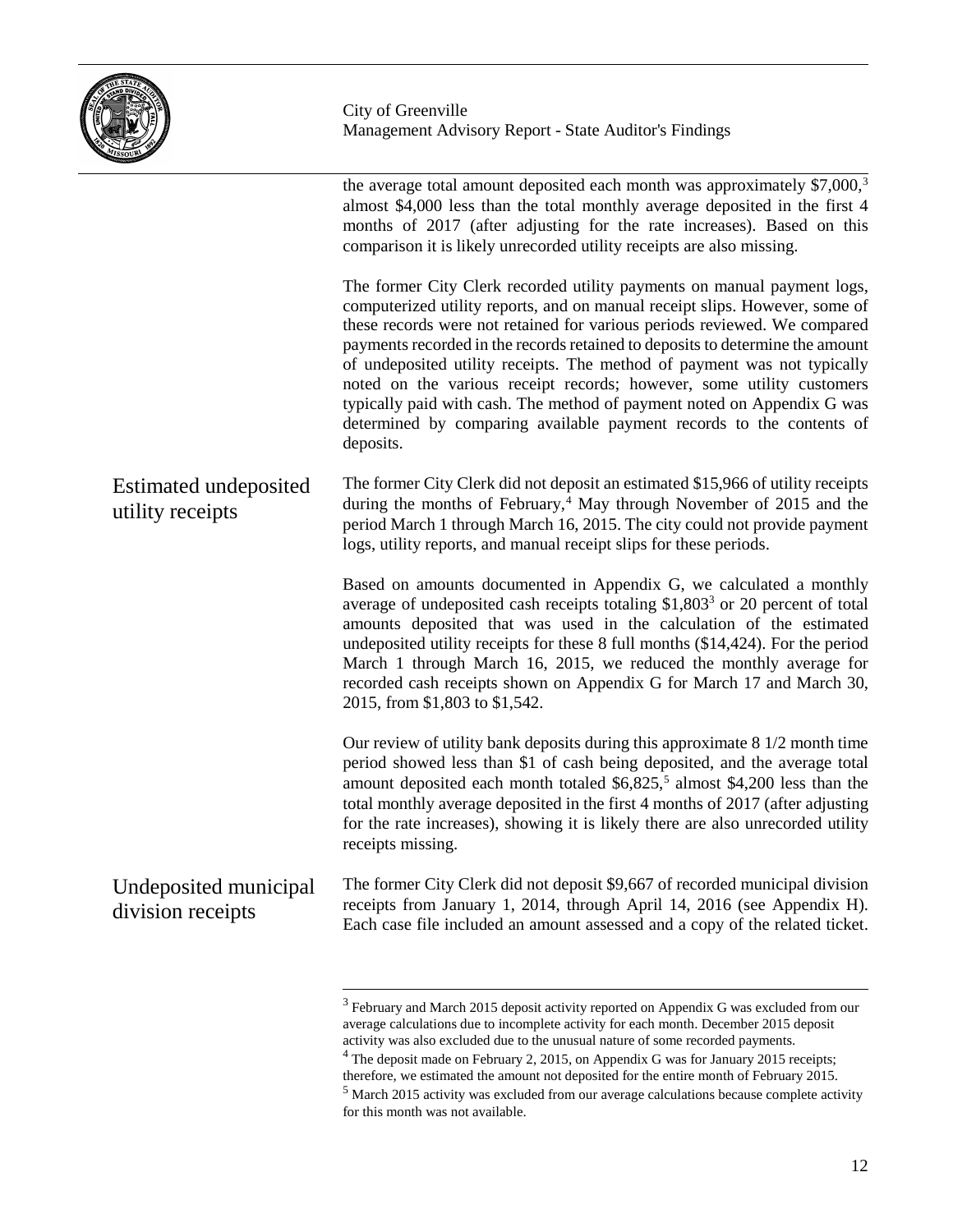|                                                             | City of Greenville<br>Management Advisory Report - State Auditor's Findings                                                                                                                                                                                                                                                                                                                                                                                                                                                                                                                                                                |
|-------------------------------------------------------------|--------------------------------------------------------------------------------------------------------------------------------------------------------------------------------------------------------------------------------------------------------------------------------------------------------------------------------------------------------------------------------------------------------------------------------------------------------------------------------------------------------------------------------------------------------------------------------------------------------------------------------------------|
|                                                             | The former City Clerk recorded payments to multiple different records<br>(manual receipt slips, agreement to pay forms, copies of tickets, and the<br>outside of the case file folders) and did not ensure payments were consistently<br>and properly recorded to all appropriate records. We compared payments<br>recorded on any of these records to deposits and determined the undeposited<br>receipts.                                                                                                                                                                                                                                |
| Overall conclusion                                          | The lack of segregation of duties and adequate controls, and the absence of<br>proper oversight, as discussed in the remainder of this report, resulted in the<br>overpayments, improper payments, improperly negotiated city checks,<br>falsified records, and missing receipts going undetected for a significant<br>period of time. The unusual nature and lack of supporting documentation for<br>various cash withdrawals and checks written, should have caused suspicion<br>and alerted the Board to the misappropriation. It is apparent city financial<br>activity was not adequately monitored by the Board.                     |
| Recommendation                                              | The Board of Aldermen continue to work with law enforcement officials<br>regarding criminal prosecution of the improper payments, inappropriately<br>negotiated city checks, the falsified records, and the undeposited receipts, and<br>take the necessary actions to seek restitution.                                                                                                                                                                                                                                                                                                                                                   |
| <b>Auditee's Response</b>                                   | We will continue to work with law enforcement officials regarding criminal<br>prosecution and seek restitution as best we can.                                                                                                                                                                                                                                                                                                                                                                                                                                                                                                             |
| 2. Oversight, Annual<br><b>Audits, and Bond</b><br>Coverage | The Board did not establish adequate oversight of the former City Clerk,<br>obtain annual audits as required by state law, or obtain bond coverage for<br>applicable officials and employees.                                                                                                                                                                                                                                                                                                                                                                                                                                              |
| 2.1 Oversight and<br>segregation of duties                  | The Board did not establish adequate segregation of duties or supervisory<br>reviews over the various financial accounting functions performed by the<br>former City Clerk as identified in the background section. Weaknesses<br>identified throughout this report are significant and demonstrate a lack of<br>segregation and proper oversight by the Board. There is little assurance city<br>monies were handled and accounted for properly.                                                                                                                                                                                          |
|                                                             | In addition, 239 checks issued to the former City Clerk (many of which were<br>improper) and the majority of city checks issued during the period of our<br>review were for less than \$1,000, and as a result, were only signed by the City<br>Clerk. According to Board members and the Mayor, checks over \$1,000 were<br>to be co-signed by the Mayor. Dual authorized signatures help provide<br>assurance that checks represent payment for legitimate city disbursements.<br>Failure to require dual signatures on all checks is a significant control<br>weakness and along with the lack of review of bank statements or canceled |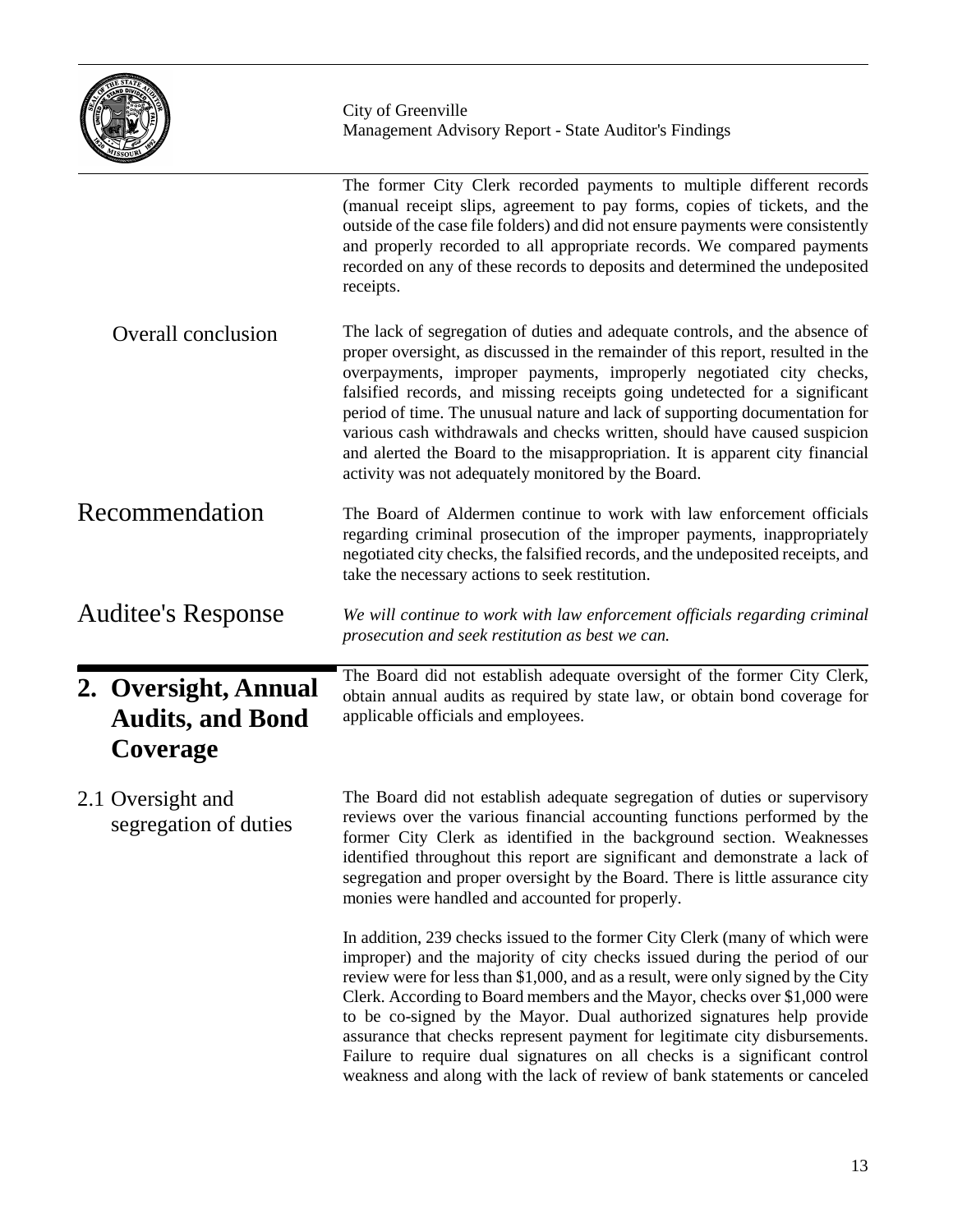|                           | City of Greenville<br>Management Advisory Report - State Auditor's Findings                                                                                                                                                                                                                                                                                                                                                                                          |                                                                                                                                                                                                                                                                                                                                                                                              |  |  |
|---------------------------|----------------------------------------------------------------------------------------------------------------------------------------------------------------------------------------------------------------------------------------------------------------------------------------------------------------------------------------------------------------------------------------------------------------------------------------------------------------------|----------------------------------------------------------------------------------------------------------------------------------------------------------------------------------------------------------------------------------------------------------------------------------------------------------------------------------------------------------------------------------------------|--|--|
|                           |                                                                                                                                                                                                                                                                                                                                                                                                                                                                      | checks by anyone other than the former City Clerk allowed the improper<br>checks and overpayments to occur.                                                                                                                                                                                                                                                                                  |  |  |
|                           | Board.                                                                                                                                                                                                                                                                                                                                                                                                                                                               | Proper segregation of duties helps ensure transactions are accounted for<br>properly and assets are adequately safeguarded. If proper segregation of<br>duties is not possible, timely supervisory or independent reviews of work<br>performed and investigation into unusual items and variances is necessary.<br>Good management practices require extensive and detailed oversight by the |  |  |
| 2.2 Annual audits         | The city does not obtain annual audits as required and city officials do not<br>know when the last audit of city finances occurred. Section 250.150, RSMo,<br>requires the city to obtain annual audits of the combined waterworks and<br>sewerage system, and the cost of the audit is to be paid from the revenues<br>received from the system.                                                                                                                    |                                                                                                                                                                                                                                                                                                                                                                                              |  |  |
| 2.3 Bonding               | The city did not have bond coverage for city employees or officials. The<br>former City Clerk, the Mayor, and Board members, who signed checks and<br>had access to monies held in bank accounts, were not covered by a bond.<br>Failure to properly bond individuals with access to funds exposes the city to<br>risk of loss. Had the city obtained bond coverage, some of the improper<br>payments and missing monies may have been covered by a bonding company. |                                                                                                                                                                                                                                                                                                                                                                                              |  |  |
| Recommendations           | The Board of Aldermen:                                                                                                                                                                                                                                                                                                                                                                                                                                               |                                                                                                                                                                                                                                                                                                                                                                                              |  |  |
|                           | 2.1                                                                                                                                                                                                                                                                                                                                                                                                                                                                  | Segregate accounting duties to the extent possible and implement<br>appropriate reviews and monitoring procedures. In addition, the<br>Board should require dual signatures on all checks.                                                                                                                                                                                                   |  |  |
|                           | 2.2                                                                                                                                                                                                                                                                                                                                                                                                                                                                  | Obtain annual audits of the waterworks and sewerage system as<br>required by state law.                                                                                                                                                                                                                                                                                                      |  |  |
|                           | 2.3                                                                                                                                                                                                                                                                                                                                                                                                                                                                  | Maintain bond coverage for all personnel with access to city monies.                                                                                                                                                                                                                                                                                                                         |  |  |
| <b>Auditee's Response</b> | 2.1<br>A member of the Board currently documents the review of timesheets,<br>reviews bank statements and all canceled checks and will document<br>this review on the bank statements in the future. Dual signatures are<br>now required on all checks, signature authority is limited to 3 Board<br>members, and the City Clerk does not sign any checks.                                                                                                           |                                                                                                                                                                                                                                                                                                                                                                                              |  |  |
|                           | 2.2                                                                                                                                                                                                                                                                                                                                                                                                                                                                  | We will start obtaining an annual audit in accordance with state law.                                                                                                                                                                                                                                                                                                                        |  |  |
|                           | 2.3                                                                                                                                                                                                                                                                                                                                                                                                                                                                  | We have obtained bond coverage for all personnel with access to city<br>monies.                                                                                                                                                                                                                                                                                                              |  |  |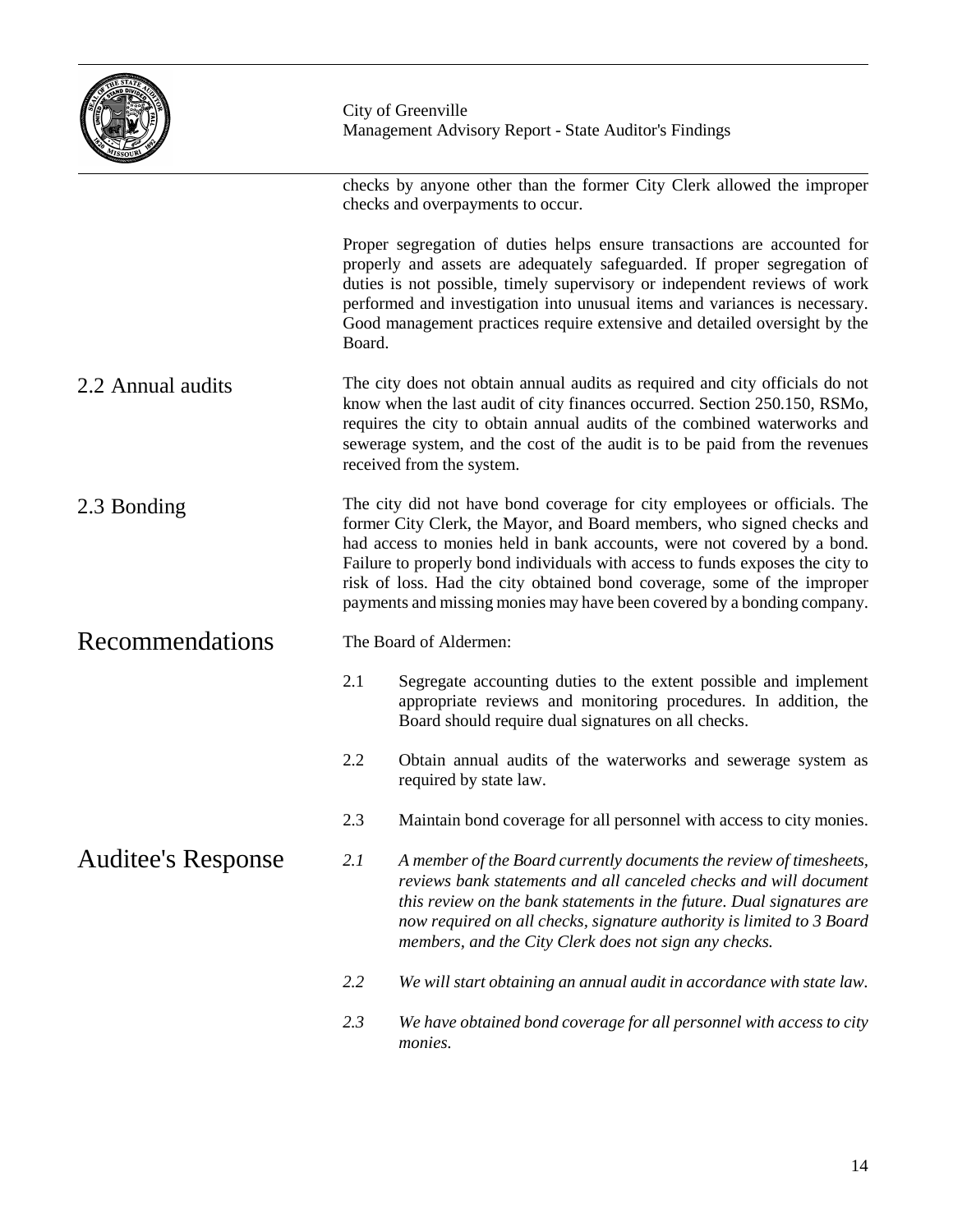

# **3. Accounting Controls and Procedures and Disbursements**

3.1 Receipting, recording, and depositing

City of Greenville Management Advisory Report - State Auditor's Findings

Significant weaknesses exist in the city's accounting controls and procedures. The city's primary revenue source includes various taxes electronically deposited into the city's bank accounts. The city's other primary revenue source is water and sewer customer payments. Utility payments, license, and miscellaneous fees received by the city are collected through the mail, in person, or in the collection box at city hall.

The city's procedures for receipting, recording, and depositing monies were poor. As a result, there is no assurance all monies collected were properly receipted and deposited.

- The former City Clerk did not always issue manual receipt slips for monies received. Per city officials, the former City Clerk's procedure was to issue manual receipt slips, and/or record utility payments and utility deposits on manual payment logs, and then record these payments into the computerized utility system. Invoices were prepared for merchant and liquor licenses due and would sometimes be marked paid and retained in a file folder. Manual receipt slips were sometimes issued for utility receipts, merchant and liquor licenses, gathering hall and booth rental fees, accident reports, and municipal division receipts; however, a complete record of all monies received was not maintained.
- Some manual receipt books were missing. Only 2 manual receipt books were retained containing copies of receipts issued from September 2, 2015, through March 29, 2016, (1 book) and February 29, 2016, through April 15, 2016 (other book). As noted in MAR finding number 5.1, some copies of receipt slips from the missing manual receipt books were included in case files.
- The former City Clerk did not always timely record utility payments in the computerized utility system. Our review of utility system reports retained indicated that during some time periods the former City Clerk would only record utility receipts in the system once or twice a month and did not record the payments on the date received.
- The former City Clerk did not consistently indicate the method of payment, or reconcile the method of payment to the composition of receipts recorded in the computerized utility system or to the deposit. The method of payment was not indicated on 29 of 156 (19 percent) of manual receipt slips reviewed.
- The former City Clerk did not deposit receipts timely or intact. The former City Clerk generally deposited monies once or twice a week. Total deposit amounts ranged from \$50 to \$3,930, and averaged \$1,005 for each deposit.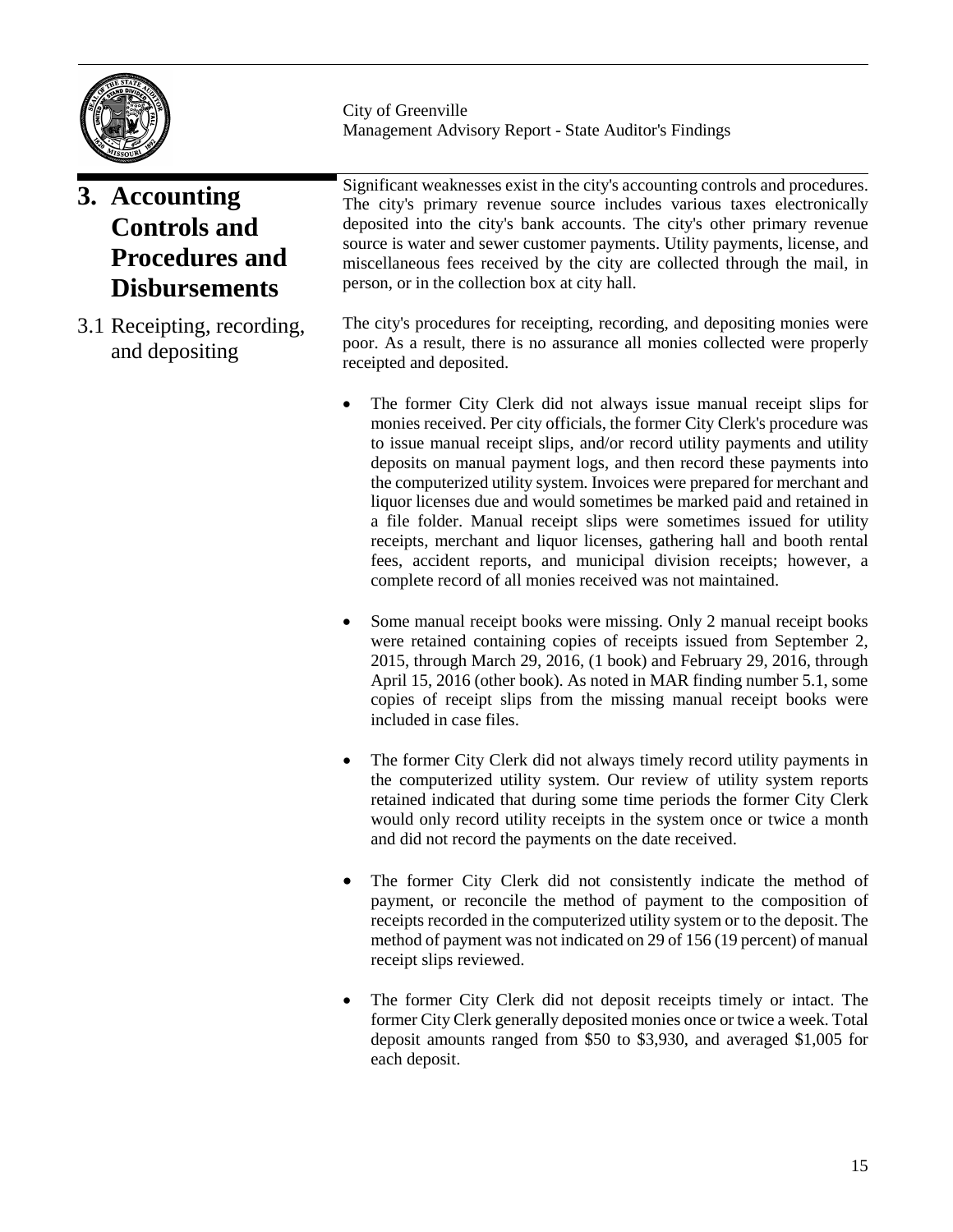

Failure to implement adequate receipting, recording, and depositing procedures increases the risk that loss, theft, or misuse of funds will go undetected.

- Controls and procedures over bank accounts and reconciliations need improvement. 3.2 Bank accounts, reconciliations, and fees
- The city maintains an excessive number of bank accounts, resulting in cumbersome record keeping. The city maintained 15 checking accounts (an account for each of the city's 15 funds) and 3 certificates of deposit (CDs). Two of these checking accounts and the 3 CDs have subsequently been closed. The large number of bank accounts may have helped conceal the improper checks. Number of bank accounts
	- Monthly bank reconciliations were not performed by the former City Clerk from January 1, 2014, through March 31, 2016. Neither the Board members nor the Mayor reviewed these monthly bank statements and the accompanying images of deposit slips and canceled checks. Bank reconciliations have been performed since the current City Clerk was appointed in June 2016, and the Board currently reviews bank statements and the accompanying images of deposit slips and canceled checks. Bank reconciliations
	- The Board and the former City Clerk failed to monitor the city's cash balances. As a result, the city incurred \$332 in bank fees in the General, Water, Cemetery, Capital Improvement and Special Fund bank accounts during the period January 1, 2014, through April 30, 2016. Overdraft and minimum balance fees

The city may benefit from combining some city bank accounts. A large number of bank accounts requires additional record keeping and increases the likelihood that errors may occur. The preparation and retention of formal monthly bank reconciliations is necessary to ensure accounting records are accurate and in balance and to identify errors timely. To prevent bank account overdraft and minimum balance charges, the city should more closely monitor bank account balances.

- The former City Clerk made excessive and unauthorized transfers between various bank accounts, and did not always deposit utility receipts into the proper bank account, which led to commingling of restricted funds. The excessive and unauthorized transfers and incorrect deposits helped conceal shortages in city bank accounts. 3.3 Excessive and unauthorized transfers and commingling of restricted funds
	- The city's accounting records indicated 64 transfers totaling \$127,318 were made between bank accounts during the period January 1, 2014, through April 14, 2016. Forty-six of these transfers were for small dollar amounts (less than \$900). The majority of these transfers were not approved by the Board and inappropriately made from various restricted funds.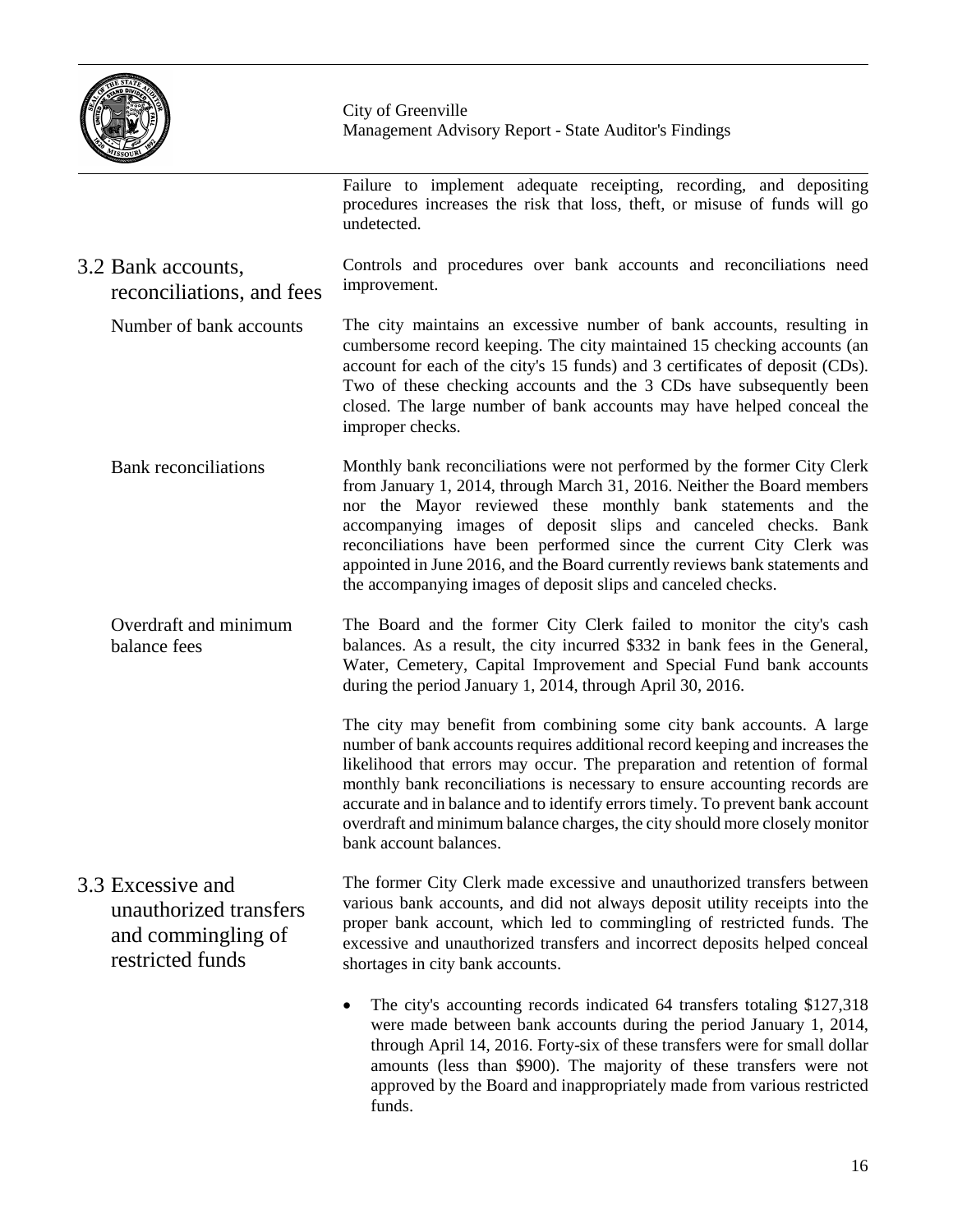|                              | City of Greenville<br>Management Advisory Report - State Auditor's Findings                                                                                                                                                                                                                                                                                                                                                                                                                                                                                                                                                                            |
|------------------------------|--------------------------------------------------------------------------------------------------------------------------------------------------------------------------------------------------------------------------------------------------------------------------------------------------------------------------------------------------------------------------------------------------------------------------------------------------------------------------------------------------------------------------------------------------------------------------------------------------------------------------------------------------------|
|                              | The former City Clerk routinely incorrectly deposited utility receipts into<br>$\bullet$<br>non-utility bank accounts. During the period August 19, 2014, through<br>April 14, 2016, 40 utility payments, totaling \$9,469, were deposited into<br>the Police Department or the General Fund bank accounts.                                                                                                                                                                                                                                                                                                                                            |
|                              | To ensure restricted monies are used for the intended purpose, monies<br>received should be deposited into the appropriate bank account. In addition,<br>Section 250.150, RSMo, restricts the use of water and sewer monies for<br>operating the systems, payment of bonds, establishment of a reserve,<br>fulfillment of any agreements contained in ordinances, and payment of costs<br>of improvements of such systems.                                                                                                                                                                                                                             |
| 3.4 Utility deposits         | Refundable utility deposits held in the water bank account are not accounted<br>for properly. The former City Clerk did not keep a listing of deposits held and<br>was not properly tracking them. Effective August 2014, city Ordinance<br>53.100 requires a \$50 deposit for homeowners and a \$100 deposit for renters<br>when an account is activated. The city currently has approximately 245<br>water/sewer accounts, but customer account records are not adequate to<br>determine the amount of deposits held. The water bank account balance was<br>\$2,229 as of April 30, 2016, resulting in a shortage of refundable utility<br>deposits. |
|                              | Refundable utility deposits are restricted funds held for customers. The Board<br>should review utility customer deposit records to ensure all customer deposits<br>are accounted for properly. In addition, the City Clerk should maintain an<br>accurate list of all utility deposits held and reconcile the list monthly to<br>monies held in the water bank account.                                                                                                                                                                                                                                                                               |
| 3.5 Licenses and rental fees | Prenumbered forms are not used for merchant and liquor licenses and<br>gathering hall and festival booth rental fees, and records were not retained to<br>account for the collection and deposit of these fees. Utilizing prenumbered<br>forms and periodically accounting for their numerical sequence and<br>reconciling those forms to related deposits would help ensure all monies are<br>properly recorded and deposited.                                                                                                                                                                                                                        |
| 3.6 Record retention         | As mentioned in MAR finding numbers 1, 3.1, 3.5, 4.1, and 5.1, various<br>financial and personnel records were not maintained. Some records were<br>recovered by city officials from a city dumpster shortly after the termination<br>of the former City Clerk.                                                                                                                                                                                                                                                                                                                                                                                        |
|                              | Retention of records is necessary to ensure the validity of transactions and<br>provide an audit trail. Section 109.270, RSMo, provides that all records made<br>or received by an official in the course of his/her public duties are public<br>property and are not to be disposed of except as provided by law. Section                                                                                                                                                                                                                                                                                                                             |

109.255, RSMo, provides that the Local Records Board issue directives for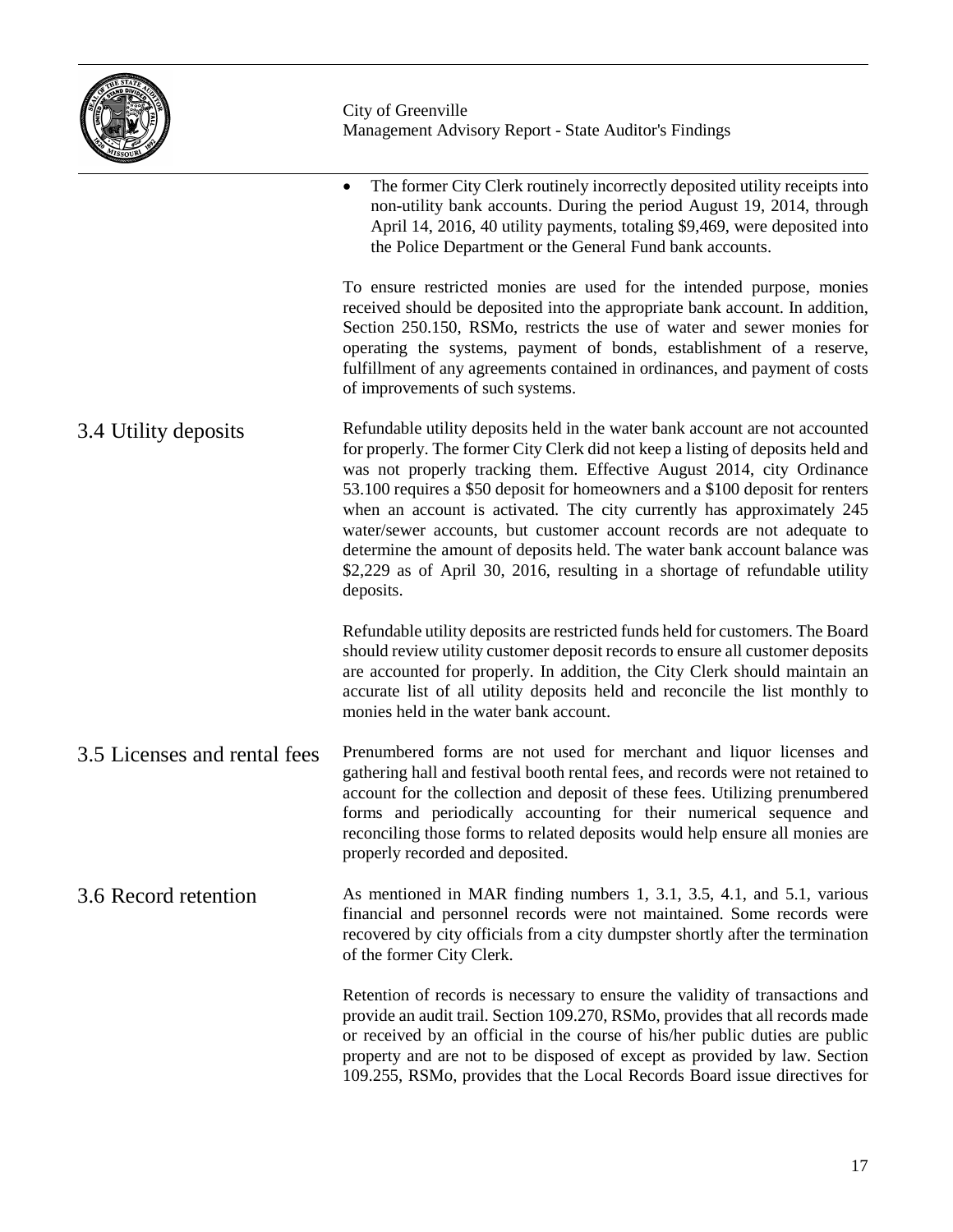

|                           |                        | the destruction of records. Record retention schedules can be found on the<br>Secretary of State's website. <sup>6</sup>                                                                                                                                                                                                                          |  |  |  |  |
|---------------------------|------------------------|---------------------------------------------------------------------------------------------------------------------------------------------------------------------------------------------------------------------------------------------------------------------------------------------------------------------------------------------------|--|--|--|--|
| <b>Recommendations</b>    | The Board of Aldermen: |                                                                                                                                                                                                                                                                                                                                                   |  |  |  |  |
|                           | 3.1                    | Require issuance of receipt slips for all monies received with the<br>method of payment indicated and reconciliation of the composition<br>of receipts to the composition of amounts recorded and deposited.<br>The Board should also ensure receipt slips are retained and monies<br>received are deposited timely and intact.                   |  |  |  |  |
|                           | 3.2                    | Evaluate the number of bank accounts. The Board should also<br>properly monitor bank account balances to avoid bank fees.                                                                                                                                                                                                                         |  |  |  |  |
|                           | 3.3                    | Monitor and reduce the number of transfers made between bank<br>accounts and ensure monies received are deposited in the appropriate<br>bank accounts.                                                                                                                                                                                            |  |  |  |  |
|                           | 3.4                    | Account for customer utility deposits previously paid, prepare an<br>accurate list of utility deposits and reconcile to monies in the water<br>bank account monthly, and resolve any discrepancies.                                                                                                                                               |  |  |  |  |
|                           | 3.5                    | Require prenumbered forms for licenses and rentals, properly<br>account for the numerical sequence of the forms, and reconcile the<br>related monies collected to deposits.                                                                                                                                                                       |  |  |  |  |
|                           | 3.6                    | Retain records in accordance with state law.                                                                                                                                                                                                                                                                                                      |  |  |  |  |
| <b>Auditee's Response</b> | 3.1                    | We will start issuing receipt slips indicating the method of payment<br>for all monies received, and we will retain all manual receipt slips.<br>We will reconcile the composition of the receipts to the composition<br>of deposits. We will ensure deposits are made intact and timely, with<br>deposits being made at least weekly.            |  |  |  |  |
|                           | 3.2                    | We reduced the number of bank accounts, and a Board member is<br>reviewing bank statements to monitor account balances and for bank<br>fees.                                                                                                                                                                                                      |  |  |  |  |
|                           | 3.3                    | We currently approve the transfer of all funds made by the City Clerk,<br>and a Board member reviews the bank statements for any transfers<br>made. The City Clerk currently deposits monies into the appropriate<br>bank accounts, and a Board member reviews bank statements and<br>deposit slips to ensure monies are deposited appropriately. |  |  |  |  |

<span id="page-20-0"></span> $^6$ https://www.sos.mo.gov/archives/localrecs/schedules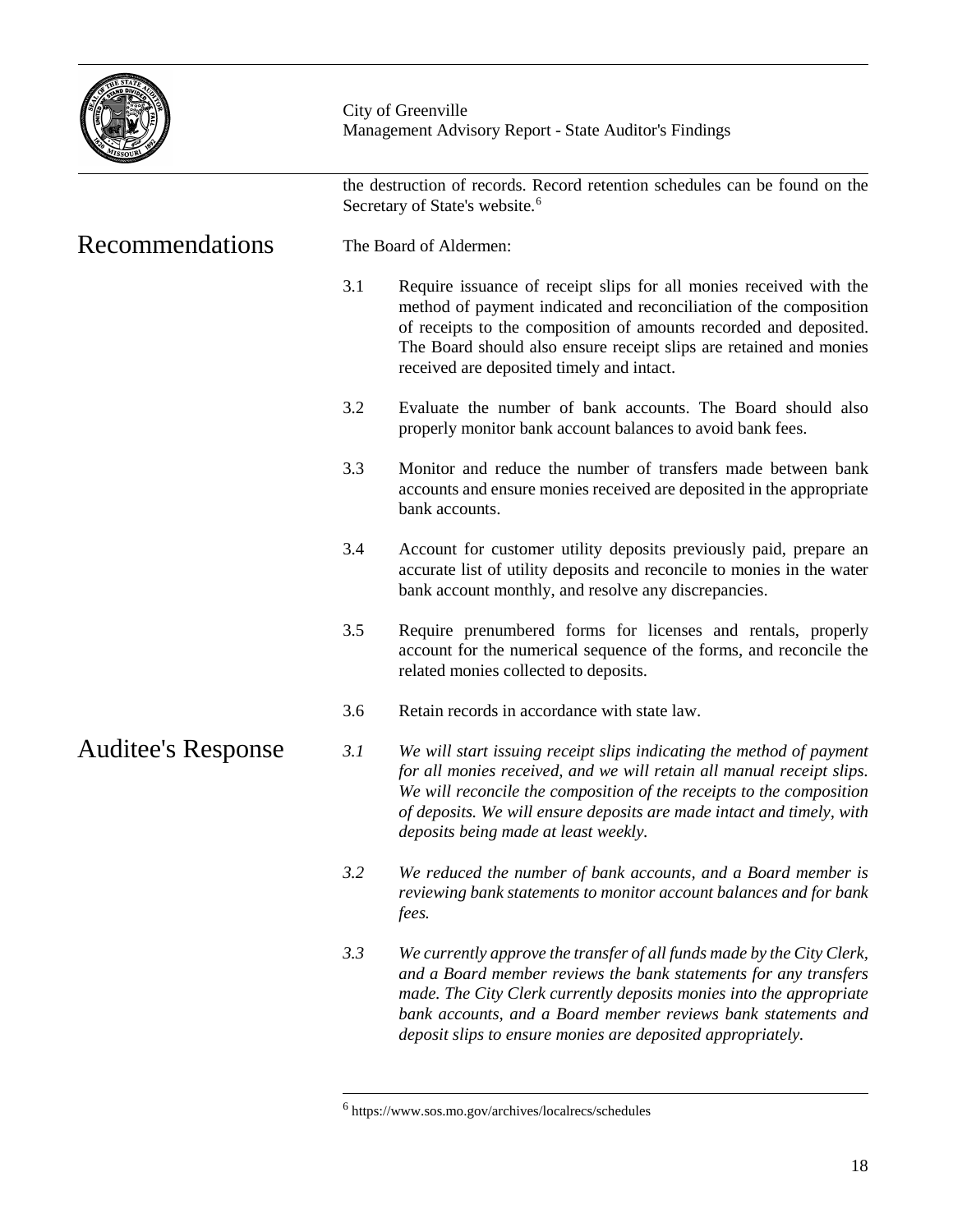

|                                                   | 3.4 | We are now maintaining a list of deposits and will restrict those<br>monies within the water bank account. We will reconcile the list to<br>the restricted balance within the water bank account.                                                                                                                                                                                                                                                                                                                                                                                                                                                                                                                                |
|---------------------------------------------------|-----|----------------------------------------------------------------------------------------------------------------------------------------------------------------------------------------------------------------------------------------------------------------------------------------------------------------------------------------------------------------------------------------------------------------------------------------------------------------------------------------------------------------------------------------------------------------------------------------------------------------------------------------------------------------------------------------------------------------------------------|
|                                                   | 3.5 | In the future, merchant and liquor licenses will be prenumbered and<br>prenumbered receipt slips will be issued for all monies received. We<br>will account for the numerical sequence of licenses and receipt slips.                                                                                                                                                                                                                                                                                                                                                                                                                                                                                                            |
|                                                   | 3.6 | We will ensure records are retained in accordance with state law.                                                                                                                                                                                                                                                                                                                                                                                                                                                                                                                                                                                                                                                                |
| 4. Payroll Policies,<br><b>Records, and Taxes</b> |     | Significant improvement regarding personnel policies, employee records, and<br>remitting payroll taxes is needed.                                                                                                                                                                                                                                                                                                                                                                                                                                                                                                                                                                                                                |
| 4.1 Personnel policies and<br>files               |     | The city had not established personnel policies addressing overtime, holidays,<br>vacation and sick leave, employee benefits, uniform allowances, and hours of<br>work, and a personnel file was not retained for the former City Clerk. Had<br>personnel policies been established and a personnel file retained, additional<br>evidence would have been available to support the former City Clerk's pay<br>rate, payroll withholdings, and vacation and sick leave.                                                                                                                                                                                                                                                           |
|                                                   |     | A current city employee, who has been employed since January 2011,<br>indicated 1 week of vacation is given for the first year of service and 2 weeks<br>of vacation for subsequent years. This employee also indicated vacation leave<br>is earned at the start of each calendar year and is to be used by the end of the<br>year. In addition, the May 6, 2014, Board meeting minutes indicated 3 sick<br>days a year were provided to each employee, including the former City Clerk.                                                                                                                                                                                                                                         |
|                                                   |     | Written personnel policies are necessary to ensure equitable treatment of<br>employees and prevent misunderstandings. Personnel files should at a<br>minimum contain documentation of the Board's authorization for hiring the<br>employee, the employee's authorized pay rate, and any subsequent changes in<br>pay rate. In addition, the Internal Revenue Service (IRS) requires employers<br>to ensure a W-4 form is completed by each employee to support payroll<br>withholding and taxes. Also, according to the Immigration Reform and<br>Control Act of 1986, an individual may not begin employment unless an I-9<br>form is completed. Employers are subject to civil or criminal penalties if they<br>do not comply. |
| 4.2 Payroll taxes and<br>unreported compensation  |     | The former City Clerk did not timely file and remit various payroll taxes, and<br>concealed some of these untimely filings and payments by falsifying<br>disbursement listings provided to the Board as discussed in MAR finding<br>number 1 and presented in Appendix F.                                                                                                                                                                                                                                                                                                                                                                                                                                                        |
|                                                   |     | The former City Clerk did not timely file 941 forms and remit applicable                                                                                                                                                                                                                                                                                                                                                                                                                                                                                                                                                                                                                                                         |

• The former City Clerk did not timely file 941 forms and remit applicable payroll taxes, totaling \$59,629, to the IRS for the period March 2014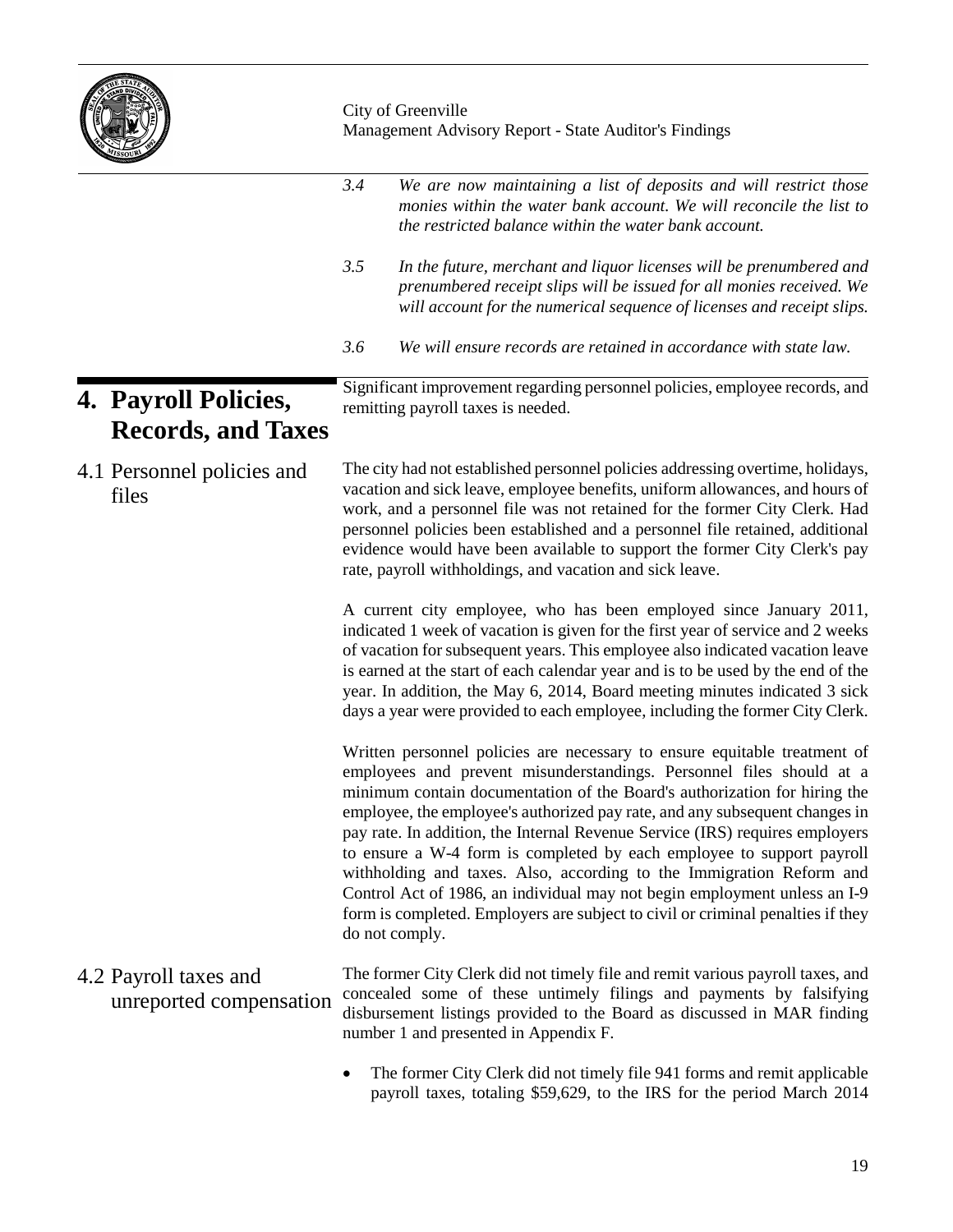

through December 2015, resulting in an assessment of interest totaling \$6,335.

- The former City Clerk did not timely file and remit applicable payroll taxes, totaling \$5,114, to Missouri Department of Revenue (DOR) for the period February 2015 through December 2015, resulting in an assessment of interest totaling \$531.
- The former City Clerk did not timely file quarterly contribution and wage reports and remit unemployment taxes totaling \$155 to the Missouri Department of Labor and Industrial Relations, Division of Employment Security, for the second, third, and fourth quarter of 2015, resulting in an assessment of penalties totaling \$400.

Also, overpayments and improper payments identified in MAR finding number 1 were not included on the former City Clerk's W-2 forms and not subject to payroll tax withholdings.

The Internal Revenue Code requires employers to file a 941 form by the last day of the month following the end of the quarter, along with payment of Social Security and Medicare taxes withheld from employees and the employer's share, as well as federal income taxes withheld. Similarly, Chapter 143, RSMo, includes requirements for reporting wages and withholding state income taxes. Missouri Employment Security Law, Section 288.160.2, RSMo, states that if any employer neglects or refuses to file any report by the last day of the month following the due date there shall be imposed a monthly penalty not to exceed the greater of \$200 dollars or 20 percent of the contributions. The IRS requires employers to report all compensation on W-2 forms and withhold and remit income and payroll taxes.

The Board of Aldermen: Recommendations

- 4.1 Adopt detailed personnel policies addressing requirements of employees and benefits provided, and maintain personnel files for all city employees.
- 4.2 Establish procedures to ensure all compensation is properly reported and payroll taxes are properly withheld and remitted to the appropriate taxing entities timely. In addition, the former City Clerk's W-2 forms should be amended as appropriate.
- *4.1 We will adopt personnel policies addressing overtime, holidays, vacation and sick leave, benefits, clothing allowances, and hours of*  work. We will ensure personnel files are maintained for all *employees.* Auditee's Response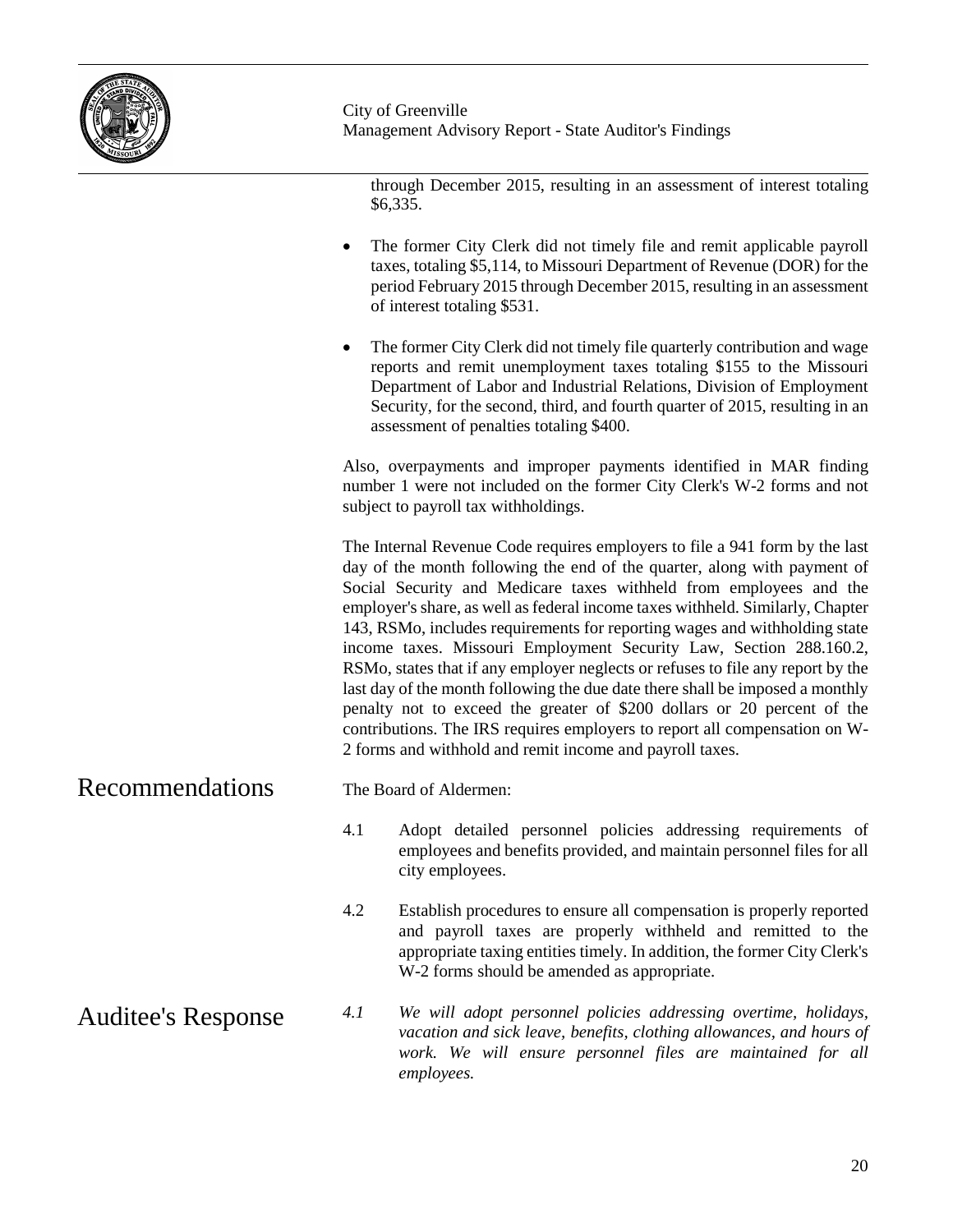

|                              | 4.2<br>We currently review payroll tax reports quarterly and payroll tax<br>payments monthly. We will also contact the IRS and Missouri<br>Department of Labor and Industrial Relations to determine the<br>appropriate reporting methods for the overpayments and improper<br>payments.                                                                                                                                                                                                                                                                                                                                                                                                                                                                                                                                                                                 |
|------------------------------|--------------------------------------------------------------------------------------------------------------------------------------------------------------------------------------------------------------------------------------------------------------------------------------------------------------------------------------------------------------------------------------------------------------------------------------------------------------------------------------------------------------------------------------------------------------------------------------------------------------------------------------------------------------------------------------------------------------------------------------------------------------------------------------------------------------------------------------------------------------------------|
| <b>5. Municipal Division</b> | We identified significant weaknesses with accounting controls and<br>procedures of the municipal division. As a result, there is no assurance all<br>municipal division receipts are accounted for properly. The former City Clerk<br>also served as the Court Clerk until her termination.                                                                                                                                                                                                                                                                                                                                                                                                                                                                                                                                                                              |
| 5.1 Missing records          | Several case files could not be located by the municipal division. In addition,<br>as noted in MAR finding number 3.1, some manual receipt books were not<br>retained; however, some case files contained copies of manual receipt slips<br>issued from the missing receipt books.                                                                                                                                                                                                                                                                                                                                                                                                                                                                                                                                                                                       |
|                              | Supreme Court Operating Rule 4.08 requires municipal divisions to maintain<br>a docket or backer sheet for each case. All information regarding the case<br>should be documented including, but not limited to, a copy of the ticket, case<br>number, defendant name, sentence, bond information, warrant information,<br>and disposition of the case. In addition, Supreme Court Operating Rule No.<br>8.04.7 requires all financial records be maintained for 5 years or until<br>completion of an audit. Retention of applicable records is necessary to<br>properly account for the municipal division's financial activity.                                                                                                                                                                                                                                         |
| 5.2 Oversight                | Neither the municipal division nor city personnel performed adequate<br>supervisory or independent reviews of accounting functions and records. The<br>former Court Clerk was responsible for all duties related to collecting and<br>recording monies, posting fines and court costs into the manual case records,<br>preparing and making deposits, and making disbursements. Neither the<br>Municipal Judge nor other personnel independent of the cash custody and<br>record-keeping functions provided adequate supervision or review of the<br>work performed by the former Court Clerk. In addition, the former Municipal<br>Judge did not approve the final disposition of cases brought before the court<br>or the fines handled through the Violations Bureau (VB), and the Municipal<br>Judge's approval of amended and dismissed tickets was not documented. |
|                              | To reduce the risk of loss, theft, or misuse of funds going undetected, the<br>municipal division should ensure documented supervisory or independent<br>reviews of accounting records are conducted. In addition, to ensure the proper<br>disposition of all cases has been entered in the municipal division records, the<br>Municipal Judge should sign the final docket sheet to indicate approval of the<br>recorded disposition.                                                                                                                                                                                                                                                                                                                                                                                                                                   |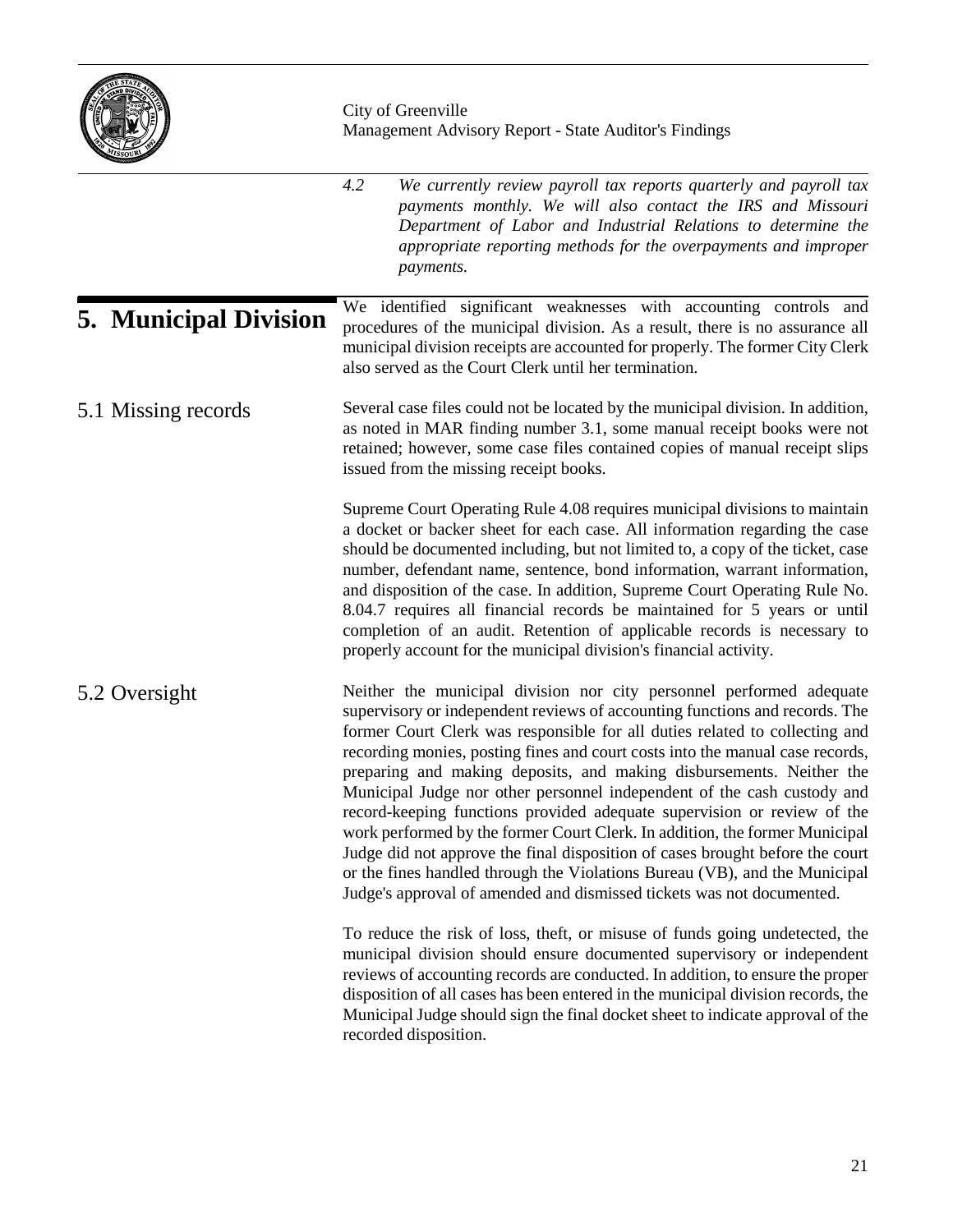

| 5.3 Receipting, recording,<br>and depositing | The municipal division's procedures for receipting, recording, and depositing<br>were poor. As a result, there was no assurance all monies collected were<br>properly receipted, recorded or deposited.                                                                                                                                                                                                                                                                                                                                                                                                                                                             |
|----------------------------------------------|---------------------------------------------------------------------------------------------------------------------------------------------------------------------------------------------------------------------------------------------------------------------------------------------------------------------------------------------------------------------------------------------------------------------------------------------------------------------------------------------------------------------------------------------------------------------------------------------------------------------------------------------------------------------|
|                                              | The former Court Clerk did not always issue manual receipt slips for<br>monies received and did not always record the method of payment on<br>receipt slips issued. Bank records showed numerous payments deposited,<br>but not receipted.                                                                                                                                                                                                                                                                                                                                                                                                                          |
|                                              | The former Court Clerk recorded payments to multiple different records<br>$\bullet$<br>and did not ensure payments were consistently and properly recorded to<br>all appropriate records. The former Court Clerk recorded municipal<br>division payments to multiple different records including; manual receipt<br>slips, agreement to pay forms, ticket copies, and case file folders. The<br>manner in which payments were recorded also varied and was<br>inconsistent. In some instances all details of the payment (date, amount,<br>and method of payment) were recorded, and in other instances, the case<br>file folder or copy of ticket was marked paid. |
|                                              | The former Court Clerk did not deposit receipts timely or intact. For<br>$\bullet$<br>example, a \$176 money order dated November 12, 2015, was not<br>deposited until January 14, 2016, while a \$433 check dated November<br>19, 2015, was deposited on December 1, 2015.                                                                                                                                                                                                                                                                                                                                                                                         |
|                                              | To reduce the risk of loss, theft, or misuse of monies received going<br>undetected, procedures should be established to ensure all monies received<br>are properly receipted, recorded, and deposited.                                                                                                                                                                                                                                                                                                                                                                                                                                                             |
| 5.4 Disbursement and<br>reporting            | The former Court Clerk did not disburse fines and court costs timely. In<br>addition, the former Court Clerk did not submit monthly caseload summary<br>reports to the city or monthly reports of court activity to the Office of the State<br>Courts Administrator (OSCA) during the period July 1, 2014, through April<br>14, 2016.                                                                                                                                                                                                                                                                                                                               |
|                                              | For example, the former Court Clerk issued 8 checks on December 4, 2015,<br>to the Crime Victims Fund totaling \$285. The memo lines of the 8 checks<br>indicated: July 2014 - 4 cases, September 2014 - 1 case, November 2014 - 3<br>cases, January 2015 - 11 cases, March 2015 - 5 cases, July 2015 - 7 cases,<br>September 2015 - 1 case, and November 2015 - 8 cases. In addition, the<br>former Court Clerk did not disburse any of the Peace Officer Standards and<br>Training Commission fees collected to the state or any court costs and fines<br>collected to the city during the period July 1, 2014, through April 14, 2016.                           |
|                                              | Section 479.080.1, RSMo, requires all fines and court costs to be paid to<br>or deposited into the city treasury at least monthly. Supreme Court<br>Operating Rule 4.29 and Section 479.080.3, RSMo, require the Court Clerk                                                                                                                                                                                                                                                                                                                                                                                                                                        |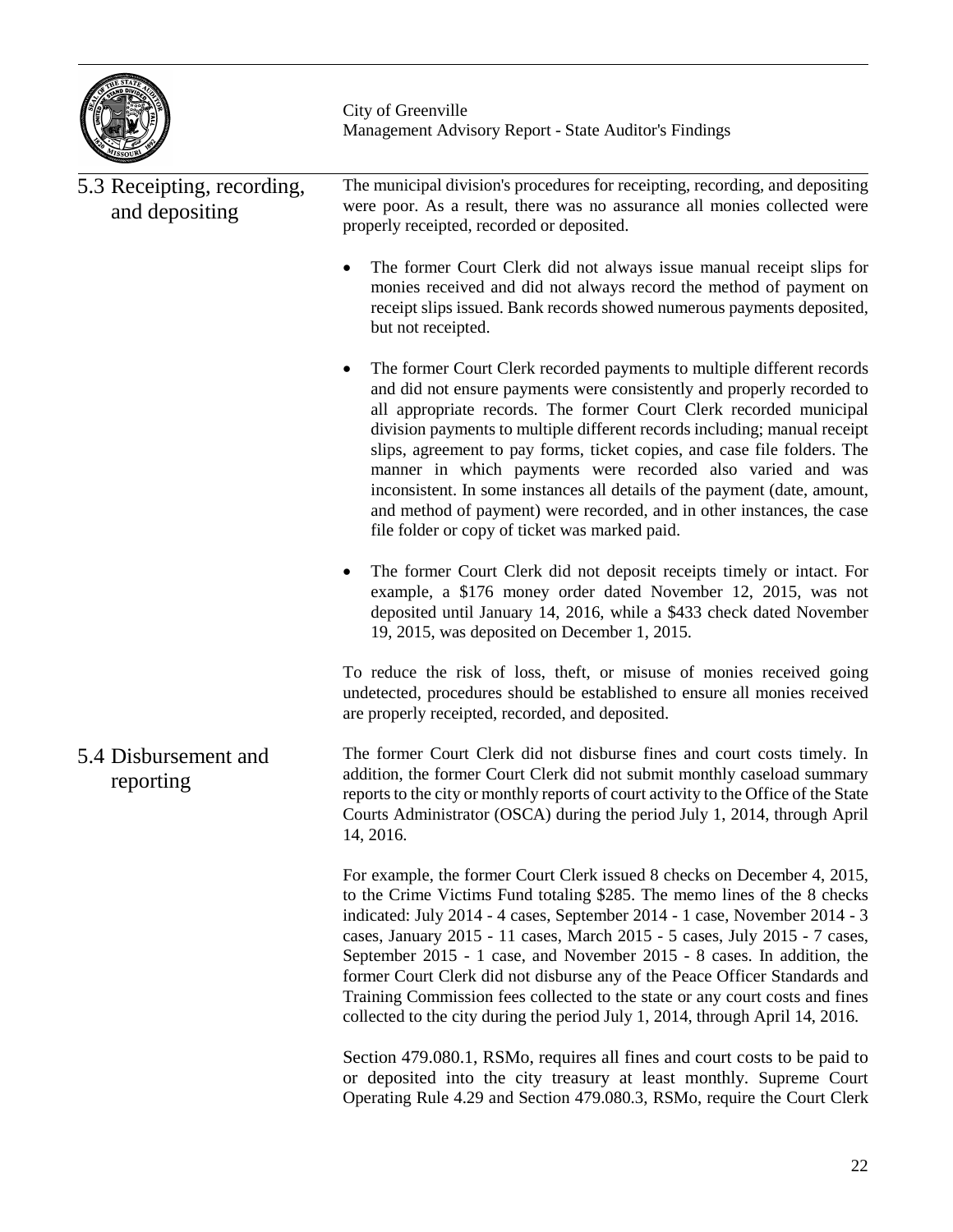|                                  |          | City of Greenville<br>Management Advisory Report - State Auditor's Findings                                                                                                                                                                                                                                                                                                                                                                                                                                                                                                                                                                             |
|----------------------------------|----------|---------------------------------------------------------------------------------------------------------------------------------------------------------------------------------------------------------------------------------------------------------------------------------------------------------------------------------------------------------------------------------------------------------------------------------------------------------------------------------------------------------------------------------------------------------------------------------------------------------------------------------------------------------|
|                                  | monthly. | to prepare a monthly report of all cases heard in the municipal division court.<br>The report is to be verified by the Court Clerk or Municipal Judge and filed<br>with the city. In addition, Missouri Supreme Court Operating Rule 4.28.3<br>indicates municipal divisions should report all court activity to OSCA                                                                                                                                                                                                                                                                                                                                   |
| 5.5 Violation Bureau<br>schedule | Clerk.   | The former Municipal Judge had not issued a court order for the schedule of<br>fines and court costs to be collected on tickets paid through the VB, and if a<br>schedule of fines and court costs was used by the former Court Clerk to assess<br>court costs and fines during the period July 1, 2014 through April 14, 2016,<br>it could not be located at the VB. The lack of an approved schedule of fines<br>and court costs and independent review of fines and costs assessed (as<br>discussed in MAR section number 5.2) increases the risk that fines and costs<br>could have inappropriately been assessed and collected by the former Court |
|                                  |          | Supreme Court Rule No. 37.49(d), requires the Municipal Judge to establish<br>a schedule of fines and court costs for each offense by court order and<br>prominently post the established schedule at the VB.                                                                                                                                                                                                                                                                                                                                                                                                                                           |
| Recommendations                  |          | The City of Greenville Municipal Division:                                                                                                                                                                                                                                                                                                                                                                                                                                                                                                                                                                                                              |
|                                  | 5.1      | Ensure necessary records are retained.                                                                                                                                                                                                                                                                                                                                                                                                                                                                                                                                                                                                                  |
|                                  | 5.2      | Ensure documented periodic independent or supervisory reviews of<br>municipal division records is performed, and ensure the Municipal<br>Judge approves the final disposition of all cases and reviews and<br>approves all amended and dismissed tickets.                                                                                                                                                                                                                                                                                                                                                                                               |
|                                  | 5.3      | Properly receipt, record, and deposit all monies received.                                                                                                                                                                                                                                                                                                                                                                                                                                                                                                                                                                                              |
|                                  | 5.4      | Ensure court fees are disbursed within 30 days of receipt and monthly<br>reports are submitted timely to the city and OSCA.                                                                                                                                                                                                                                                                                                                                                                                                                                                                                                                             |
|                                  | 5.5      | Establish the VB schedule by court order and prominently post the<br>schedule.                                                                                                                                                                                                                                                                                                                                                                                                                                                                                                                                                                          |
| <b>Auditee's Response</b>        |          | The City of Greenville Municipal Division Judge, Board of Alderman, City<br>Attorney, and Court Clerk provided the following responses:                                                                                                                                                                                                                                                                                                                                                                                                                                                                                                                 |
|                                  | 5.1      | We will retain court records in accordance with state law. We also<br>plan to start using the state's automated court system.                                                                                                                                                                                                                                                                                                                                                                                                                                                                                                                           |
|                                  | 5.2      | The Board will work together with the City Attorney and Municipal<br>Judge to provide adequate oversight of the Court Clerk. The<br>Municipal Judge indicated she will ensure all court dockets are                                                                                                                                                                                                                                                                                                                                                                                                                                                     |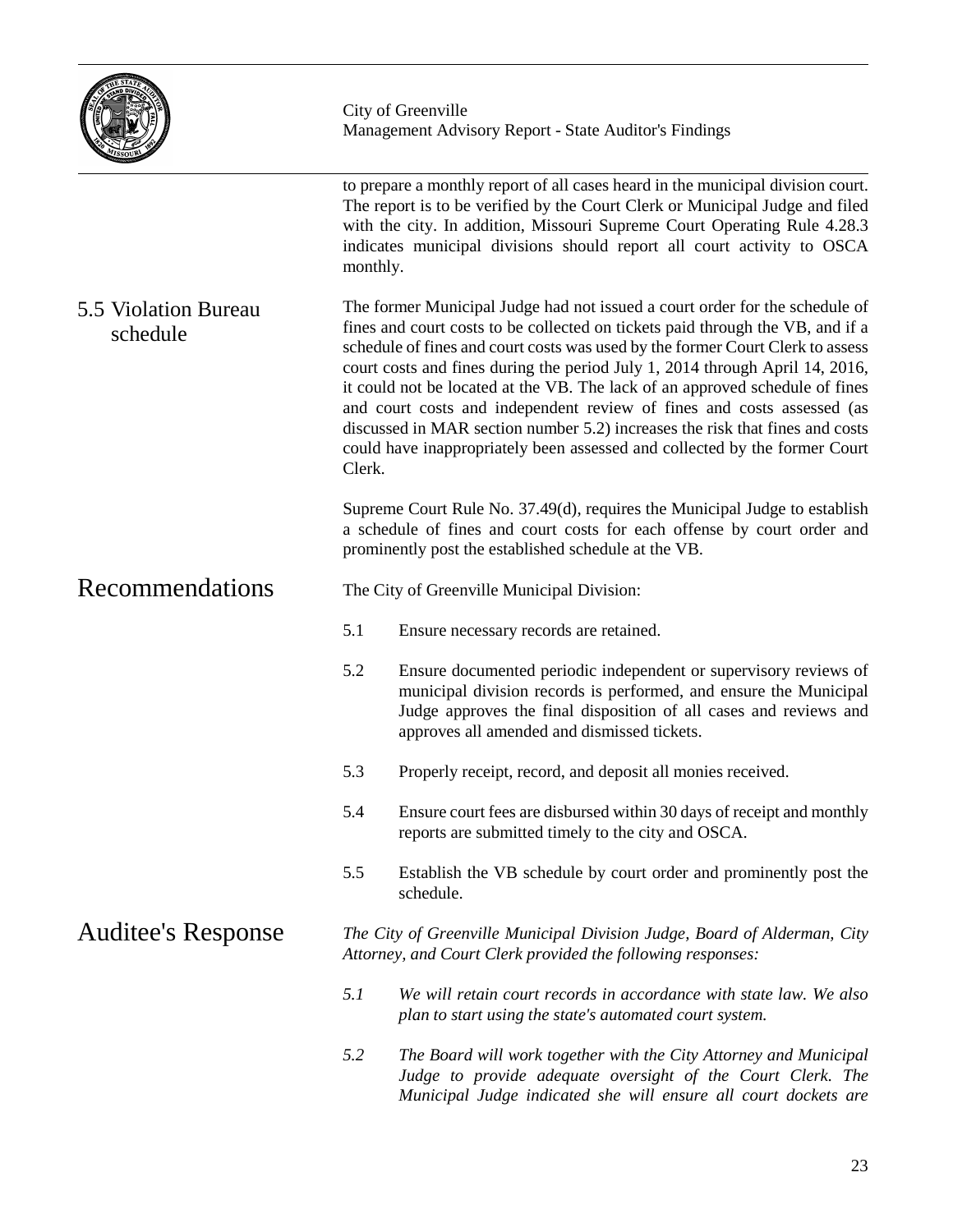|                                              | City of Greenville<br>Management Advisory Report - State Auditor's Findings                                                                                                                                                                                                                                                                                                                                                                                                                                                                         |  |  |  |  |  |  |
|----------------------------------------------|-----------------------------------------------------------------------------------------------------------------------------------------------------------------------------------------------------------------------------------------------------------------------------------------------------------------------------------------------------------------------------------------------------------------------------------------------------------------------------------------------------------------------------------------------------|--|--|--|--|--|--|
|                                              | reviewed and signed and all amended and dismissed tickets are<br>properly reviewed by the City Attorney.                                                                                                                                                                                                                                                                                                                                                                                                                                            |  |  |  |  |  |  |
|                                              | 5.3<br>In the future, we will ensure all monies are receipted, recorded, and<br>deposited timely, with deposits made at least weekly.                                                                                                                                                                                                                                                                                                                                                                                                               |  |  |  |  |  |  |
|                                              | 5.4<br>We will ensure all court fees are disbursed monthly and reports are<br>submitted monthly to the city and the OSCA.                                                                                                                                                                                                                                                                                                                                                                                                                           |  |  |  |  |  |  |
|                                              | 5.5<br>The Municipal Judge indicated she will approve a VB schedule by<br>court order and ensure it is posted at city hall.                                                                                                                                                                                                                                                                                                                                                                                                                         |  |  |  |  |  |  |
| <b>6. Electronic Data</b><br><b>Security</b> | The city has not developed a formal, written contingency plan for resuming<br>normal business operations and recovering computer systems and data in the<br>event of a disaster or other extraordinary situations. In addition, city personnel<br>did not regularly back up data or periodically test backup data to ensure<br>essential data could be restored, and did not always store backup data at a<br>secure off-site location.                                                                                                             |  |  |  |  |  |  |
|                                              | City officials indicated the utility system software provider used during the<br>period January 1, 2014, through April 14, 2016, was purchased by another<br>software vendor and the city discontinued using this software in October<br>2016. City officials were unable to access the old utility software system or<br>retrieve information from back up data, and as a result, data could not be<br>provided by the city, as noted in MAR finding number 1.                                                                                     |  |  |  |  |  |  |
|                                              | A formal, written contingency plan should be prepared, and periodically<br>tested and updated as needed to address actions for restoring computer<br>systems should a disaster or other extraordinary situation occur. In addition,<br>completing regular data backups and periodically testing the backup data<br>helps ensure current data is available to be restored and is complete and<br>reliable. Storing backup data in a secure off-site location provides increased<br>assurance city electronic records could be restored if necessary. |  |  |  |  |  |  |
| Recommendation                               | The Board of Aldermen develop a formal, written contingency plan that is<br>periodically tested, evaluated, and updated as needed. The Board should also<br>require data to be backed up regularly, tested on a periodic basis, and stored<br>in a secure off-site location.                                                                                                                                                                                                                                                                        |  |  |  |  |  |  |
| <b>Auditee's Response</b>                    | We will develop a contingency plan and test data back ups, and we are now<br>backing up data monthly, and the new utility software company also backs up<br>data and stores it off-site.                                                                                                                                                                                                                                                                                                                                                            |  |  |  |  |  |  |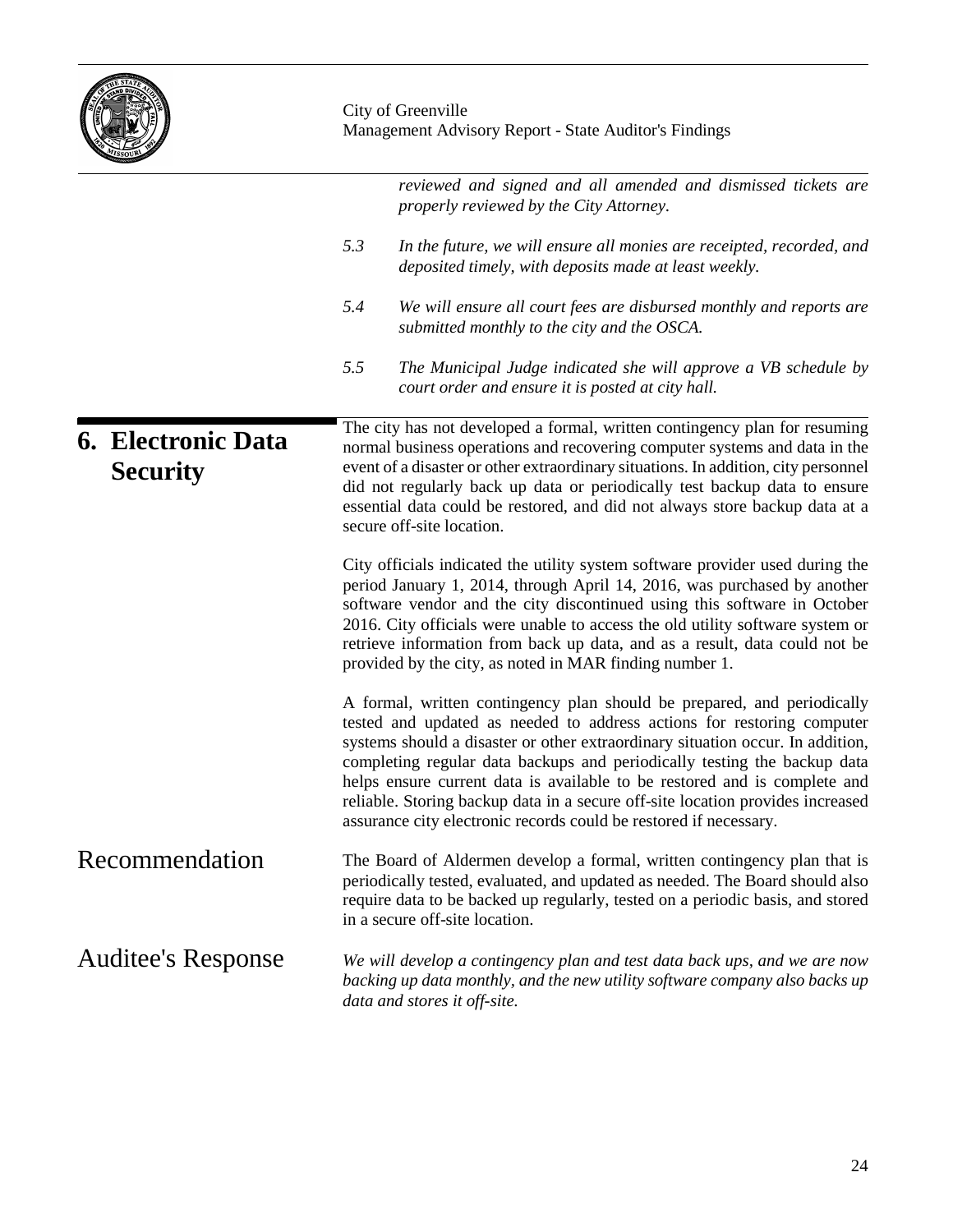# $\frac{1}{2}$ ictical Info Organization and Statistical Information City of Greenville

|                                | The City of Greenville is located in Wayne County. The city was incorporated<br>in 1819 and is currently a fourth-class city. The city employed 5 full-time<br>employees and 3 part-time employees on June 30, 2015.<br>City operations include utility services (water and sewer), police,                                                                                                                            |  |  |  |  |  |
|--------------------------------|------------------------------------------------------------------------------------------------------------------------------------------------------------------------------------------------------------------------------------------------------------------------------------------------------------------------------------------------------------------------------------------------------------------------|--|--|--|--|--|
|                                | maintenance of streets, and parks and recreation.                                                                                                                                                                                                                                                                                                                                                                      |  |  |  |  |  |
| Mayor and Board of<br>Aldermen | The city government consists of a mayor and a 4-member board of aldermen.<br>The members are elected for 2-year terms. The mayor is elected for a 2-year<br>term, presides over the board of aldermen, and votes only in the case of a tie.<br>The Mayor and Board of Aldermen, at April 30, 2016, are identified below.<br>The Mayor is paid \$50 per month and Board of Aldermen members are paid<br>\$10 per month. |  |  |  |  |  |
|                                | Carroll Rainwater, Mayor                                                                                                                                                                                                                                                                                                                                                                                               |  |  |  |  |  |
|                                | Larry Burchard, Alderman                                                                                                                                                                                                                                                                                                                                                                                               |  |  |  |  |  |
|                                | Rendell Wills, Alderman                                                                                                                                                                                                                                                                                                                                                                                                |  |  |  |  |  |
|                                | Jarred Costephens, Alderman                                                                                                                                                                                                                                                                                                                                                                                            |  |  |  |  |  |
|                                | Mack Lawrence, Alderman (1)                                                                                                                                                                                                                                                                                                                                                                                            |  |  |  |  |  |
|                                | (1) Resigned from the Board in December 2016, and the Board subsequently appointed Carl<br>Rickman as an Alderman in January 2017.                                                                                                                                                                                                                                                                                     |  |  |  |  |  |
| <b>Financial Activity</b>      | A summary of the city's financial activity, prepared using the city's bank<br>statements, for the year ended June 30, 2015 is as follows:                                                                                                                                                                                                                                                                              |  |  |  |  |  |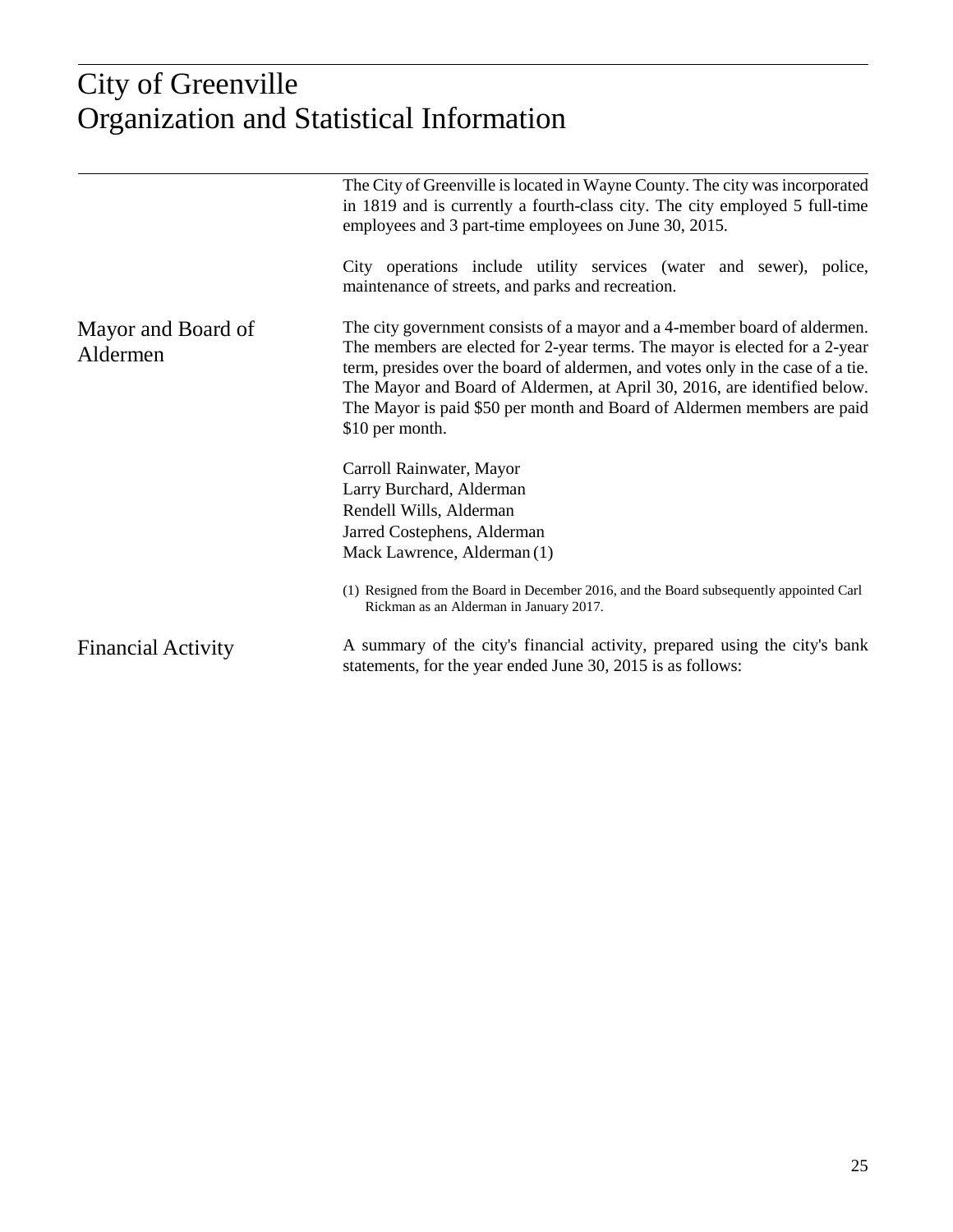

City of Greenville Organization and Statistical Information

City of Greenville Year Ended June 30, 2015

|                              |   |         |        | Police     | Municipal | Recreational | D.A.R.E. |         | Capital        |
|------------------------------|---|---------|--------|------------|-----------|--------------|----------|---------|----------------|
| <b>FUND</b>                  |   | General | Water  | Department | Court     | Trail        | Program  | Special | Improvement    |
| (1) RECEIPTS                 | ◡ | 173,385 | 85,130 | 64,461     | 1,841     | 0            | 100      | 5,000   | $\overline{0}$ |
| (1) DISBURSEMENTS            |   | 174,288 | 84,377 | 69,652     | 3,097     | $\theta$     | 2,176    | 5,356   | 10             |
| <b>RECEIPTS OVER (UNDER)</b> |   |         |        |            |           |              |          |         |                |
| <b>DISBURSEMENTS</b>         |   | (903)   | 753    | (5,191)    | (1,256)   | $\theta$     | (2,076)  | (356)   | (10)           |
| <b>CASH AND INVESTMENTS</b>  |   |         |        |            |           |              |          |         |                |
| <b>JULY 1, 2014</b>          |   | 6,003   | 1,541  | 5,485      | 1,454     | 152          | 2,435    | 396     | 189            |
| <b>CASH AND INVESTMENTS</b>  |   |         |        |            |           |              |          |         |                |
| <b>JUNE 30, 2015</b>         |   | 5,100   | 2,294  | 294        | 198       | 152          | 359      | 40      | 179            |

|                              |   |          |             |                         |        | Park Board-   | Park Board- | Community          |             |
|------------------------------|---|----------|-------------|-------------------------|--------|---------------|-------------|--------------------|-------------|
|                              |   |          | Park Board- | Park Board- Park Board- |        | <b>Sports</b> | Park        | Development        | Total       |
| <b>FUND</b>                  |   | Cemetery | Baseball    | Basketball              | Soccer | Complex       | Improvement | <b>Block Grant</b> | (all funds) |
| (1) RECEIPTS                 | P | 3,000    | 15,888      | 3,470                   | 7,168  | 2,702         | 4,578       | 3,491              | 370,214     |
| (1) DISBURSEMENTS            |   | $\theta$ | 17,539      | 3,492                   | 7,447  | 2,966         | 4,578       | 511                | 375,489     |
| <b>RECEIPTS OVER (UNDER)</b> |   |          |             |                         |        |               |             |                    |             |
| <b>DISBURSEMENTS</b>         |   | 3,000    | (1,651)     | (22)                    | (279)  | (264)         | $\Omega$    | 2,980              | (5,275)     |
| <b>CASH AND INVESTMENTS</b>  |   |          |             |                         |        |               |             |                    |             |
| <b>JULY 1, 2014</b>          |   | 171      | 7,552       | 785                     | 2,377  | 3,475         | $\Omega$    | $\theta$           | 32,015      |
| <b>CASH AND INVESTMENTS</b>  |   |          |             |                         |        |               |             |                    |             |
| <b>JUNE 30, 2015</b>         |   | 3,171    | 5,901       | 763                     | 2,098  | 3,211         | 0           | 2,980              | 26,740      |

(1) Receipts and disbursements presented include transfers in and out.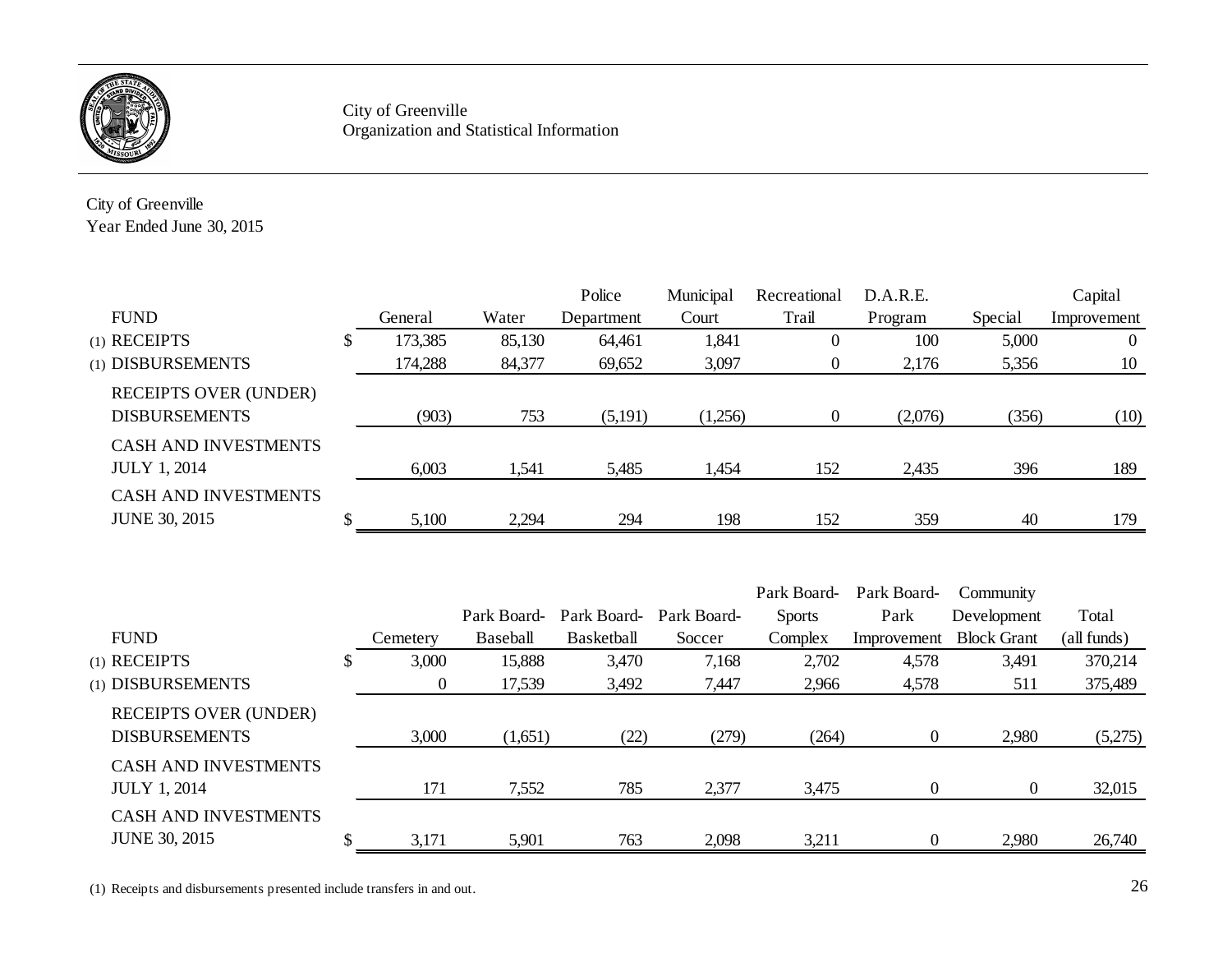# $\sigma$ ion of Supporting Documentation of Improper Payments and Missing City of Greenville Monies

The following appendixes provide supporting documentation for improper payments and missing monies discussed in MAR finding number 1 and are summarized in the following table:

|          | Type of                                                         |
|----------|-----------------------------------------------------------------|
| Appendix | <b>Supporting Documentation</b>                                 |
| A        | Overpayments to Former City Clerk in 2014 and 2015              |
| B        | Estimated Overpayments to Former City Clerk in 2016             |
|          | <b>Improper Uniform Allowance Payments to Former City Clerk</b> |
| D        | Other Improper Payments to Former City Clerk                    |
| Ε        | <b>Improperly Negotiated City Checks</b>                        |
| F        | <b>Falsified Records</b>                                        |
| G        | <b>Undeposited Utility Receipts</b>                             |
| H        | <b>Undeposited Municipal Division Receipts</b>                  |
|          | Former City Clerk Personal Bank Account Disbursement Activity   |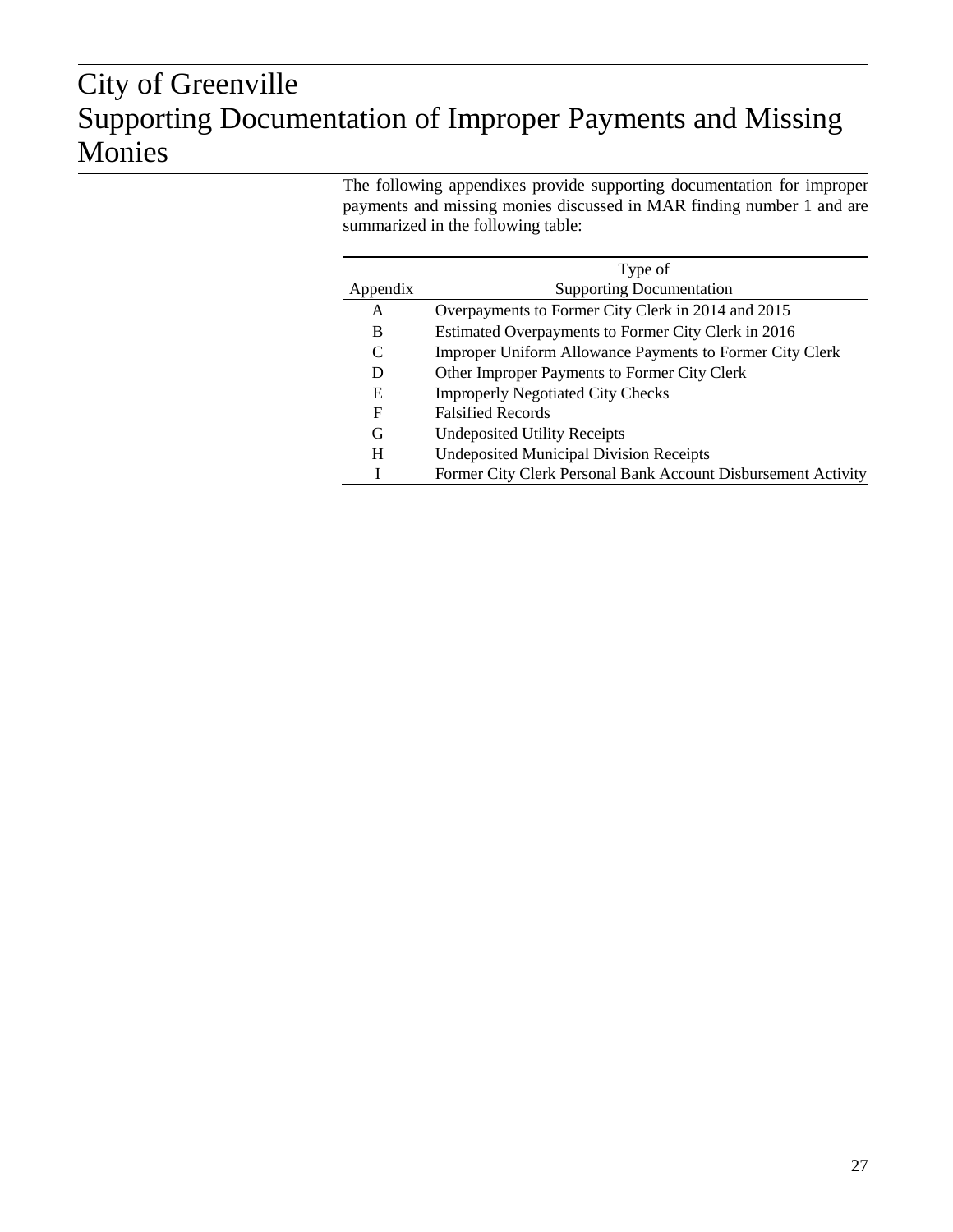# City of Greenville

| <b>Check Details</b>                                                                   |               |        |                         |                                            | Disposition of Checks |                                           |          |                        |            |                    |          |        |
|----------------------------------------------------------------------------------------|---------------|--------|-------------------------|--------------------------------------------|-----------------------|-------------------------------------------|----------|------------------------|------------|--------------------|----------|--------|
| Day of the<br>Purpose per Check Memo<br>Week Check<br>Check<br>Line or Cash Withdrawal |               |        |                         |                                            | Date                  | Deposited<br>Into Personal<br><b>Bank</b> |          | Applied to<br>Personal | Applied to | Purchased<br>Money |          |        |
| <b>Check Date</b>                                                                      | <b>Issued</b> | Number | Amount                  | Ticket, if Provided                        | Account               | Negotiated                                | Accounts | Cashed                 | Loan       | Son's Loan         | Order    | Total  |
| 1/3/2014                                                                               | Friday        | 4798   | 395.50<br>$\mathcal{S}$ | Wages                                      | Water                 | $1/6/2014$ \$                             | 395.50   | 0.00                   | 0.00       | 0.00               | 0.00     | 395.50 |
| 1/10/2014 (1) Friday                                                                   |               | 2743   | 389.50                  | City/Wages                                 | General               | 1/14/2014                                 | 389.50   | 0.00                   | 0.00       | 0.00               | 0.00     | 389.50 |
| 1/10/2014                                                                              | Friday        | 4803   | 389.50                  | Comp time                                  | Water                 | 1/13/2014                                 | 0.00     | 389.50                 | 0.00       | 0.00               | 0.00     | 389.50 |
| 1/17/2014                                                                              | Friday        | 4816   | 359.12                  |                                            | Water                 | 1/22/2014                                 | 359.12   | 0.00                   | 0.00       | 0.00               | 0.00     | 359.12 |
| 1/24/2014                                                                              | Friday        | 4820   | 389.50                  | Wages                                      | Water                 | 1/27/2014                                 | 0.00     | 389.50                 | 0.00       | 0.00               | 0.00     | 389.50 |
| 1/24/2014                                                                              | Friday        | 2753   | 399.50                  |                                            | General               | 1/28/2014                                 | 399.50   | 0.00                   | 0.00       | 0.00               | 0.00     | 399.50 |
| 1/29/2014                                                                              | Wednesday     | 2757   | 389.50                  |                                            | General               | 1/29/2014                                 | 0.00     | 389.50                 | 0.00       | 0.00               | 0.00     | 389.50 |
| 1/31/2014                                                                              | Friday        | 4824   | 380.50                  | Wages/Water                                | Water                 | 2/4/2014                                  | 380.50   | 0.00                   | 0.00       | 0.00               | 0.00     | 380.50 |
| 2/7/2014                                                                               | Friday        | 4828   | 349.10                  | Wages                                      | Water                 | 2/11/2014                                 | 349.10   | 0.00                   | 0.00       | 0.00               | 0.00     | 349.10 |
| 2/7/2014                                                                               | Friday        | 2762   | 389.50                  |                                            | General               | 2/10/2014                                 | 0.00     | 389.50                 | 0.00       | 0.00               | 0.00     | 389.50 |
| 2/14/2014                                                                              | Friday        | 4833   | 389.50                  |                                            | Water                 | 2/18/2014                                 | 0.00     | 389.50                 | 0.00       | 0.00               | 0.00     | 389.50 |
| 2/14/2014                                                                              | Friday        | 2763   | 380.50                  |                                            | General               | 2/19/2014                                 | 0.00     | 380.50                 | 0.00       | 0.00               | 0.00     | 380.50 |
| 2/18/2014                                                                              | Tuesday       | 4837   | 380.50                  |                                            | Water                 | 2/20/2014                                 | 380.50   | 0.00                   | 0.00       | 0.00               | 0.00     | 380.50 |
| 2/21/2014                                                                              | Friday        | 2766   | 389.50                  |                                            | General               | 2/24/2014                                 | 0.00     | 389.50                 | 0.00       | 0.00               | 0.00     | 389.50 |
| 2/27/2014                                                                              | Thursday      | 4845   | 389.50                  | Wages                                      | Water                 | 2/28/2014                                 | 389.50   | 0.00                   | 0.00       | 0.00               | 0.00     | 389.50 |
| 2/28/2014                                                                              | Friday        | 2779   | 389.50                  |                                            | General               | 3/3/2014                                  | 0.00     | 389.50                 | 0.00       | 0.00               | 0.00     | 389.50 |
| 3/7/2014                                                                               | Friday        | 4849   | 389.50                  | Wages/Water                                | Water                 | 3/11/2014                                 | 389.50   | 0.00                   | 0.00       | 0.00               | 0.00     | 389.50 |
| 3/7/2014                                                                               | Friday        | 2781   | 380.50                  |                                            | General               | 3/10/2014                                 | 0.00     | 380.50                 | 0.00       | 0.00               | 0.00     | 380.50 |
| 3/10/2014                                                                              | Monday        | 2784   | 350.00                  |                                            | General               | 3/13/2014                                 | 350.00   | 0.00                   | 0.00       | 0.00               | 0.00     | 350.00 |
| 3/14/2014                                                                              | Friday        | 2787   | 389.50                  | Wages-city                                 | General               | 3/18/2014                                 | 389.50   | 0.00                   | 0.00       | 0.00               | 0.00     | 389.50 |
| 3/14/2014                                                                              | Friday        | 4854   | 389.50                  |                                            | Water                 | 3/17/2014                                 | 0.00     | 389.50                 | 0.00       | 0.00               | 0.00     | 389.50 |
| 3/18/2014                                                                              | Tuesday       | 4860   | 389.50                  | Wages/Water                                | Water                 | 3/18/2014                                 | 0.00     | 389.50                 | 0.00       | 0.00               | 0.00     | 389.50 |
| 3/21/2014                                                                              | Friday        | 2792   | 389.50                  |                                            | General               | 3/24/2014                                 | 389.50   | 0.00                   | 0.00       | 0.00               | 0.00     | 389.50 |
| 3/21/2014                                                                              | Friday        | 4863   | 350.00                  |                                            | Water                 | 3/24/2014                                 | 0.00     | 350.00                 | 0.00       | 0.00               | 0.00     | 350.00 |
| 3/24/2014                                                                              | Monday        | 4869   | 389.50                  | Wages/Water                                | Water                 | 3/26/2014                                 | 389.50   | 0.00                   | 0.00       | 0.00               | 0.00     | 389.50 |
| 3/24/2014                                                                              | Monday        | 2795   | 350.00                  |                                            | General               | 3/24/2014                                 | 0.00     | 350.00                 | $0.00\,$   | $0.00\,$           | $0.00\,$ | 350.00 |
| 3/28/2014                                                                              | Friday        | (2)    | 389.50                  | Pam Birmingham Wages<br>city/Out of checks | General               | 3/28/2014                                 | 0.00     | 389.50                 | 0.00       | 0.00               | 0.00     | 389.50 |
| 4/1/2014                                                                               | Tuesday       | 2800   | 389.50                  |                                            | General               | 4/2/2014                                  | 389.50   | 0.00                   | 0.00       | 0.00               | 0.00     | 389.50 |
| 4/4/2014                                                                               | Friday        | 2818   | 389.50                  | Wages                                      | General               | 4/7/2014                                  | 0.00     | 389.50                 |            | 0.00               | 0.00     | 389.50 |
| 4/8/2014                                                                               | Tuesday       | 2821   | 389.50                  |                                            | General               | 4/9/2014                                  | 389.50   | 0.00                   | 0.00       | 0.00               | 0.00     | 389.50 |
| 4/11/2014                                                                              | Friday        | 2822   | 450.00                  | Wages                                      | General               | 4/11/2014                                 | 0.00     | 250.00                 | 200.00     | 0.00               | 0.00     | 450.00 |
| 4/16/2014                                                                              | Wednesday     | 2827   | 389.50                  |                                            | General               | 4/17/2014                                 | 389.50   | 0.00                   | 0.00       | 0.00               | 0.00     | 389.50 |
| 4/17/2014                                                                              | Thursday      | 4879   | 389.50                  | Wages/Water                                | Water                 | 4/21/2014                                 | 0.00     | 389.50                 | 0.00       | 0.00               | 0.00     | 389.50 |
| 4/23/2014                                                                              | Wednesday     | 4881   | 359.00                  | Water                                      | Water                 | 4/24/2014                                 | 0.00     | 359.00                 | 0.00       | 0.00               | 0.00     | 359.00 |
| 4/25/2014                                                                              | Friday        | 2841   | 400.50                  |                                            | General               | 4/29/2014                                 | 400.50   | 0.00                   | 0.00       | 0.00               | 0.00     | 400.50 |
| 4/29/2014                                                                              | Tuesday       | 2844   | 399.10                  |                                            | General               | 4/30/2014                                 | 399.10   | 0.00                   | 0.00       | 0.00               | 0.00     | 399.10 |
| 4/30/2014                                                                              | Wednesday     | 2851   | 420.00                  |                                            | General               | 4/30/2014                                 | 0.00     | 420.00                 | 0.00       | 0.00               | 0.00     | 420.00 |
| 5/1/2014                                                                               | Thursday      | 2858   | 389.50                  | Comp time                                  | General               | 5/2/2014                                  | 389.50   | 0.00                   | 0.00       | 0.00               | 0.00     | 389.50 |
| 5/2/2014                                                                               | Friday        | 4887   | 400.97                  | Wages                                      | Water                 | 5/5/2014                                  | 0.00     | 400.97                 | 0.00       | 0.00               | 0.00     | 400.97 |
| 5/7/2014                                                                               | Wednesday     | 4891   | 420.10                  |                                            | Water                 | 5/8/2014                                  | 0.00     | 420.10                 | 0.00       | 0.00               | 0.00     | 420.10 |
| 5/8/2014                                                                               | Thursday      | 2861   | 389.50                  | Wages-comp time                            | General               | 5/8/2014                                  | 0.00     | 389.50                 | 0.00       | 0.00               | 0.00     | 389.50 |
| 5/9/2014                                                                               | Friday        | 4895   | 400.09                  | Wages                                      | Water                 | 5/13/2014                                 | 400.09   | 0.00                   | 0.00       | 0.00               | 0.00     | 400.09 |
| 5/15/2014                                                                              | Thursday      | 2869   | 420.10                  |                                            | General               | 5/19/2014                                 | 420.10   | 0.00                   | 0.00       | 0.00               | 0.00     | 420.10 |
|                                                                                        |               |        |                         |                                            |                       |                                           |          |                        |            |                    |          |        |

| ion of Checks |  |
|---------------|--|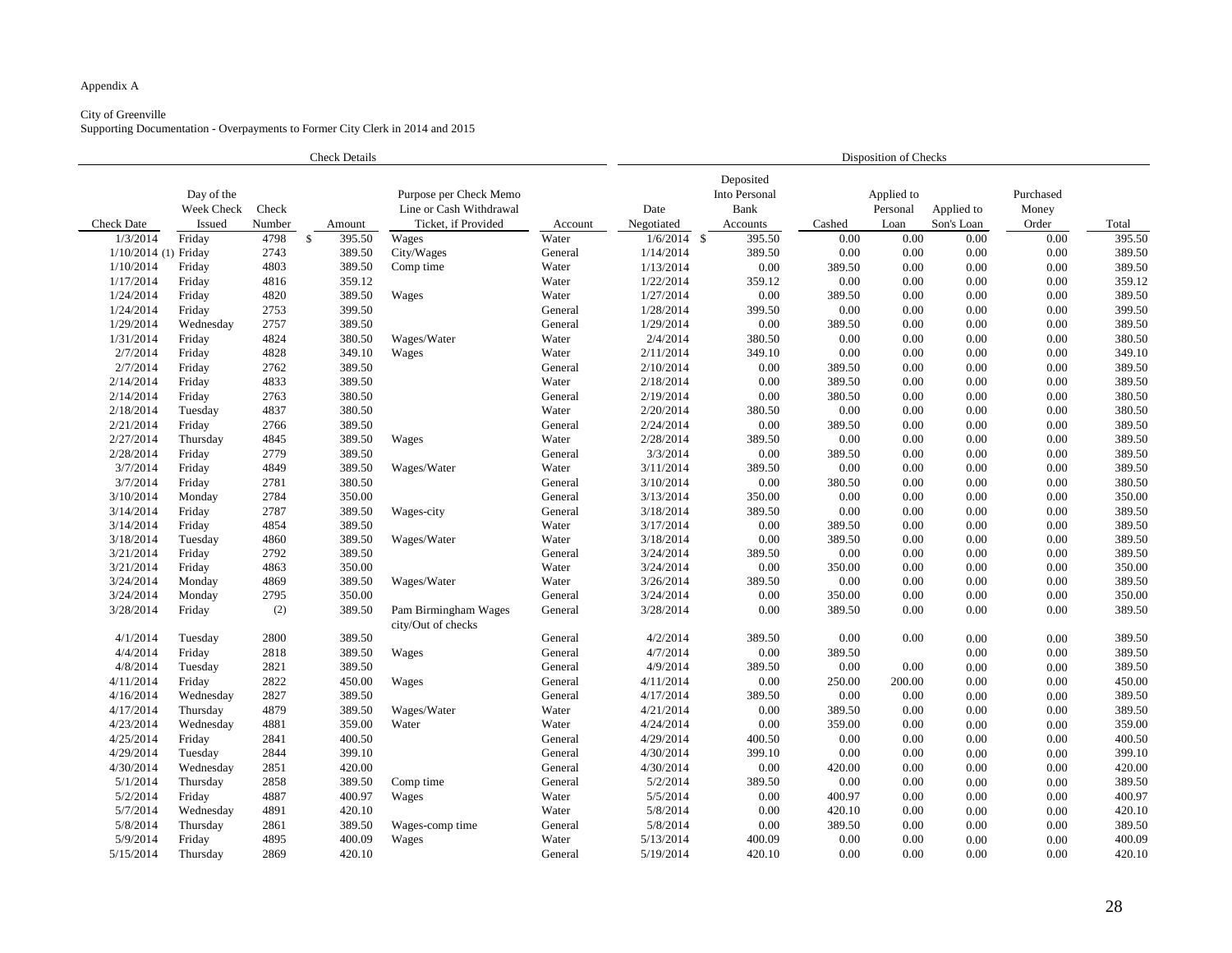# City of Greenville

|                   | <b>Check Details</b>               |                 |        |                                                                          |         |                    | Disposition of Checks                                 |        |                                |                          |                             |        |  |  |
|-------------------|------------------------------------|-----------------|--------|--------------------------------------------------------------------------|---------|--------------------|-------------------------------------------------------|--------|--------------------------------|--------------------------|-----------------------------|--------|--|--|
| <b>Check Date</b> | Day of the<br>Week Check<br>Issued | Check<br>Number | Amount | Purpose per Check Memo<br>Line or Cash Withdrawal<br>Ticket, if Provided | Account | Date<br>Negotiated | Deposited<br>Into Personal<br><b>Bank</b><br>Accounts | Cashed | Applied to<br>Personal<br>Loan | Applied to<br>Son's Loan | Purchased<br>Money<br>Order | Total  |  |  |
| 5/19/2014         | Monday                             | 2874            | 420.10 | <b>Wages 19-23</b>                                                       | General | 5/20/2014          | 420.10                                                | 0.00   | 0.00                           | 0.00                     | 0.00                        | 420.10 |  |  |
| 5/23/2014         | Friday                             | (2)             | 420.10 | Pam Birmingham Wages                                                     | Water   | 5/23/2014          | 0.00                                                  | 420.10 | 0.00                           | 0.00                     | 0.00                        | 420.10 |  |  |
| 5/30/2014         | Friday                             | 2890            | 450.00 |                                                                          | General | 5/30/2014          | 0.00                                                  | 450.00 | 0.00                           | 0.00                     | 0.00                        | 450.00 |  |  |
| 5/30/2014         | Friday                             | 4905            | 420.10 |                                                                          | Water   | 6/2/2014           | 420.10                                                | 0.00   | 0.00                           | 0.00                     | 0.00                        | 420.10 |  |  |
| 6/6/2014          | Friday                             | 2899            | 401.29 |                                                                          | General | 6/10/2014          | 401.29                                                | 0.00   | 0.00                           | 0.00                     | 0.00                        | 401.29 |  |  |
| 6/9/2014          | Monday                             | 2904            | 401.25 |                                                                          | General | 6/10/2014          | 401.25                                                | 0.00   | 0.00                           | 0.00                     | 0.00                        | 401.25 |  |  |
| 6/13/2014         | Friday                             | 4915            | 401.10 | Comp time                                                                | Water   | 6/16/2014          | 401.10                                                | 0.00   | 0.00                           | 0.00                     | 0.00                        | 401.10 |  |  |
| 6/19/2014         | Thursday                           | 2919            | 429.01 | Wages                                                                    | General | 6/20/2014          | 0.00                                                  | 429.01 | 0.00                           | 0.00                     | 0.00                        | 429.01 |  |  |
| 6/19/2014         | Thursday                           | 4924            | 396.00 |                                                                          | Water   | 6/23/2014          | 396.00                                                | 0.00   | 0.00                           | 0.00                     | 0.00                        | 396.00 |  |  |
| 6/27/2014         | Friday                             | 2927            | 401.10 | Wages                                                                    | General | 6/30/2014          | 401.10                                                | 0.00   | 0.00                           | 0.00                     | 0.00                        | 401.10 |  |  |
| 6/30/2014         | Monday                             | 2935            | 425.00 |                                                                          | General | 6/30/2014          | $0.00\,$                                              | 425.00 | 0.00                           | 0.00                     | 0.00                        | 425.00 |  |  |
| 7/3/2014          | Thursday                           | 4926            | 415.10 | Wages                                                                    | Water   | 7/7/2014           | 400.00                                                | 15.10  | 0.00                           | 0.00                     | 0.00                        | 415.10 |  |  |
| 7/8/2014          | Tuesday                            | 2952            | 420.10 |                                                                          | General | 7/10/2014          | 420.10                                                | 0.00   | 0.00                           | 0.00                     | 0.00                        | 420.10 |  |  |
| 7/11/2014         | Friday                             | 4928            | 410.25 | Wages                                                                    | Water   | 7/14/2014          | 410.25                                                | 0.00   | 0.00                           | 0.00                     | 0.00                        | 410.25 |  |  |
| 7/15/2014         | Tuesday                            | 4930            | 300.00 |                                                                          | Water   | 7/16/2014          | 0.00                                                  | 300.00 | 0.00                           | 0.00                     | 0.00                        | 300.00 |  |  |
| 7/18/2014         | Friday                             | 4931            | 401.25 | Wages                                                                    | Water   | 7/21/2014          | 401.25                                                | 0.00   | 0.00                           | 0.00                     | 0.00                        | 401.25 |  |  |
| 7/24/2014         | Thursday                           | 4940            | 401.10 | Vacation                                                                 | Water   | 7/24/2014          | 0.00                                                  | 401.10 | 0.00                           | 0.00                     | 0.00                        | 401.10 |  |  |
| 7/24/2014         | Thursday                           | 2972            | 410.25 | Wages                                                                    | General | 7/25/2014          | 410.25                                                | 0.00   | 0.00                           | 0.00                     | 0.00                        | 410.25 |  |  |
| 7/31/2014         | Thursday                           | 2978            | 450.00 |                                                                          | General | 8/1/2014           | 450.00                                                | 0.00   | 0.00                           | 0.00                     | 0.00                        | 450.00 |  |  |
| 8/1/2014          | Friday                             | 4943            | 410.00 |                                                                          | Water   | 8/1/2014           | $0.00\,$                                              | 410.00 | 0.00                           | 0.00                     | 0.00                        | 410.00 |  |  |
| 8/8/2014          | Friday                             | 4950            | 410.25 | Wages                                                                    | Water   | 8/12/2014          | 410.25                                                | 0.00   | 0.00                           | 0.00                     | 0.00                        | 410.25 |  |  |
| 8/11/2014         | Monday                             | 4955            | 410.25 | Wages                                                                    | Water   | 8/12/2014          | 410.25                                                | 0.00   | 0.00                           | 0.00                     | 0.00                        | 410.25 |  |  |
| 8/13/2014         | Wednesday                          | 4961            | 450.00 | 20 Comp 20 Vac                                                           | Water   | 8/14/2014          | 300.00                                                | 150.00 | 0.00                           | 0.00                     | 0.00                        | 450.00 |  |  |
| 8/18/2014         | Monday                             | 4964            | 410.25 | Wages                                                                    | Water   | 8/19/2014          | 410.25                                                | 0.00   | 0.00                           | 0.00                     | 0.00                        | 410.25 |  |  |
| 8/20/2014         | Wednesday                          | 4970            | 450.00 |                                                                          | Water   | 8/20/2014          | 0.00                                                  | 450.00 | 0.00                           | 0.00                     | 0.00                        | 450.00 |  |  |
| 8/25/2014         | Monday                             | 4977            | 410.25 |                                                                          | Water   | 8/26/2014          | 410.25                                                | 0.00   | 0.00                           | 0.00                     | 0.00                        | 410.25 |  |  |
| 8/28/2014         | Thursday                           | 3016            | 410.25 | Wages                                                                    | General | 8/29/2014          | 0.00                                                  | 410.25 | 0.00                           | 0.00                     | 0.00                        | 410.25 |  |  |
| 8/29/2014         | Friday                             | 3019            | 400.00 | Wages                                                                    | General | 9/2/2014           | 0.00                                                  | 400.00 | 0.00                           | 0.00                     | 0.00                        | 400.00 |  |  |
| 9/2/2014          | Tuesday                            | 4983            | 410.00 | Wages-Water 9-1-9-5-14                                                   | Water   | 9/4/2014           | 410.00                                                | 0.00   | 0.00                           | 0.00                     | 0.00                        | 410.00 |  |  |
| 9/5/2014          | Friday                             | 3029            | 359.18 | Wages                                                                    | General | 9/9/2014           | 359.18                                                | 0.00   | 0.00                           | 0.00                     | 0.00                        | 359.18 |  |  |
| 9/9/2014          | Tuesday                            | 3033            | 410.25 |                                                                          | General | 9/10/2014          | 410.25                                                | 0.00   | 0.00                           | 0.00                     | 0.00                        | 410.25 |  |  |
| 9/12/2014         | Friday                             | 4986            | 401.10 |                                                                          | Water   | 9/15/2014          | 0.00                                                  | 401.10 | 0.00                           | 0.00                     | 0.00                        | 401.10 |  |  |
| 9/19/2014         | Friday                             | 3049            | 410.25 |                                                                          | General | 9/22/2014          | 410.25                                                | 0.00   | 0.00                           | 0.00                     | 0.00                        | 410.25 |  |  |
| 9/19/2014         | Friday                             | 4991            | 450.00 |                                                                          | Water   | 9/19/2014          | 0.00                                                  | 450.00 | 0.00                           | 0.00                     | 0.00                        | 450.00 |  |  |
| 9/26/2014         | Friday                             | 3058            | 410.25 |                                                                          | General | 9/29/2014          | 410.25                                                | 0.00   | 0.00                           | 0.00                     | 0.00                        | 410.25 |  |  |
| 10/3/2014         | Friday                             | 5005            | 401.25 |                                                                          | Water   | 10/7/2014          | 351.25                                                | 50.00  | 0.00                           | 0.00                     | 0.00                        | 401.25 |  |  |
| 10/10/2014        | Friday                             | 5007            | 401.10 | Wages                                                                    | Water   | 10/14/2014         | 0.00                                                  | 220.10 | 181.00                         | 0.00                     | 0.00                        | 401.10 |  |  |
| 10/17/2014        | Friday                             | 5017            | 410.25 | Wages                                                                    | Water   | 10/20/2014         | 310.25                                                | 100.00 | 0.00                           | 0.00                     | 0.00                        | 410.25 |  |  |
| 10/20/2014        | Monday                             | 3084            | 401.10 |                                                                          | General | 10/22/2014         | 301.10                                                | 100.00 | 0.00                           | 0.00                     | 0.00                        | 401.10 |  |  |
| 10/22/2014        | Wednesday                          | 3089            | 250.00 |                                                                          | General | 10/23/2014         | 0.00                                                  | 250.00 | 0.00                           | 0.00                     | 0.00                        | 250.00 |  |  |
| 10/23/2014        | Thursday                           | 3094            | 410.25 |                                                                          | General | 10/24/2014         | 410.25                                                | 0.00   | 0.00                           | 0.00                     | 0.00                        | 410.25 |  |  |
| 10/24/2014        | Friday                             | 5024            | 396.58 |                                                                          | Water   | 10/24/2014         | 0.00                                                  | 68.71  | 0.00                           | 195.87                   | 132.00(3)                   | 396.58 |  |  |
| 10/31/2014        | Friday                             | 3097            | 401.25 |                                                                          | General | 11/3/2014          | 401.25                                                | 0.00   | 0.00                           | 0.00                     | 0.00                        | 401.25 |  |  |
| 10/31/2014        | Friday                             | 5026            | 450.00 |                                                                          | Water   | 10/31/2014         | 0.00                                                  | 450.00 | 0.00                           | 0.00                     | 0.00                        | 450.00 |  |  |

|  | ion of Checks |
|--|---------------|
|  |               |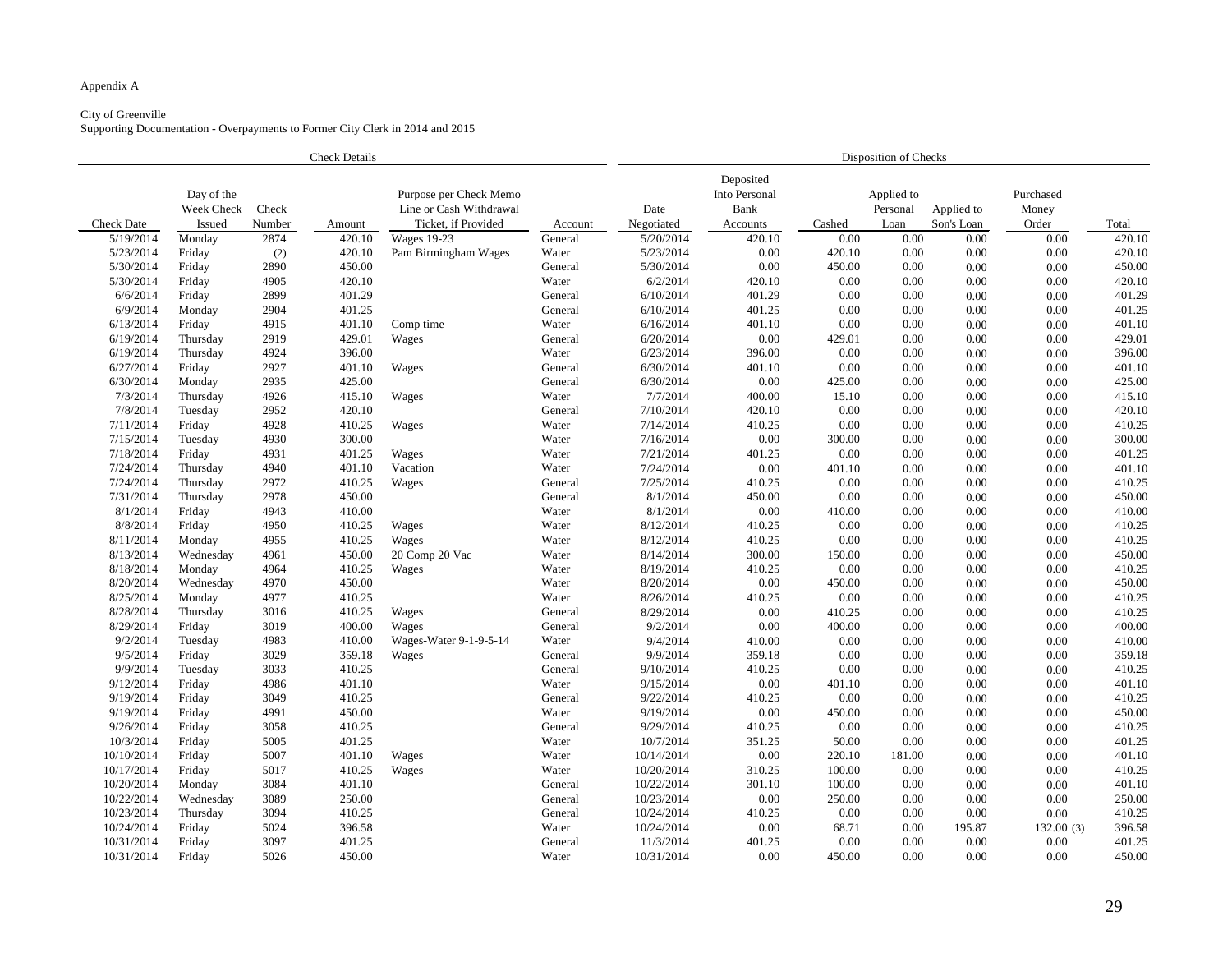# City of Greenville

| <b>Check Details</b> |                          |        |           |                                                   |         | Disposition of Checks |                                           |           |                        |            |                    |           |  |
|----------------------|--------------------------|--------|-----------|---------------------------------------------------|---------|-----------------------|-------------------------------------------|-----------|------------------------|------------|--------------------|-----------|--|
|                      | Day of the<br>Week Check | Check  |           | Purpose per Check Memo<br>Line or Cash Withdrawal |         | Date                  | Deposited<br>Into Personal<br><b>Bank</b> |           | Applied to<br>Personal | Applied to | Purchased<br>Money |           |  |
| <b>Check Date</b>    | <b>Issued</b>            | Number | Amount    | Ticket, if Provided                               | Account | Negotiated            | Accounts                                  | Cashed    | Loan                   | Son's Loan | Order              | Total     |  |
| 11/4/2014            | Tuesday                  | 5030   | 410.25    |                                                   | Water   | 11/6/2014             | 410.25                                    | 0.00      | 0.00                   | 0.00       | 0.00               | 410.25    |  |
| 11/7/2014            | Friday                   | 3102   | 450.00    | Wages                                             | General | 11/7/2014             | 0.00                                      | 450.00    | 0.00                   | 0.00       | 0.00               | 450.00    |  |
| 11/14/2014           | Friday                   | 5029   | 401.25    | Wages                                             | Water   | 11/17/2014            | 401.25                                    | 0.00      | 0.00                   | 0.00       | 0.00               | 401.25    |  |
| 11/17/2014           | Monday                   | 5035   | 420.01    | Wages                                             | Water   | 11/18/2014            | 420.01                                    | 0.00      | 0.00                   | 0.00       | 0.00               | 420.01    |  |
| 11/19/2014           | Wednesday                | 5046   | 450.00    |                                                   | Water   | 11/19/2014            | 0.00                                      | 450.00    | 0.00                   | 0.00       | 0.00               | 450.00    |  |
| 11/20/2014           | Thursday                 | 5053   | 385.28    |                                                   | Water   | 11/21/2014            | 385.28                                    | 0.00      | 0.00                   | 0.00       | 0.00               | 385.28    |  |
| 11/21/2014           | Friday                   | 3114   | 337.28    | 10 vac. 25.5 comp                                 | General | 11/24/2014            | 337.28                                    | 0.00      | 0.00                   | 0.00       | 0.00               | 337.28    |  |
| 11/22/2014           | Saturday                 | 3119   | 350.00    |                                                   | General | 11/24/2014            | 0.00                                      | 350.00    | 0.00                   | 0.00       | 0.00               | 350.00    |  |
| 11/26/2014           | Wednesday                | 5048   | 385.10    | Wages                                             | Water   | 12/1/2014             | 385.10                                    | 0.00      | 0.00                   | 0.00       | 0.00               | 385.10    |  |
| 12/1/2014            | Monday                   | 5052   | 395.01    |                                                   | Water   | 12/3/2014             | 395.01                                    | 0.00      | 0.00                   | 0.00       | 0.00               | 395.01    |  |
| 12/5/2014            | Friday                   | 3124   | 395.10    | Wages                                             | General | 12/9/2014             | 395.10                                    | 0.00      | 0.00                   | 0.00       | 0.00               | 395.10    |  |
| 12/5/2014            | Friday                   | 3128   | 401.10    |                                                   | General | 12/8/2014             | 0.00                                      | 401.10    | 0.00                   | 0.00       | 0.00               | 401.10    |  |
| 12/9/2014            | Tuesday                  | 5056   | 410.25    | Wages                                             | Water   | 12/11/2014            | 410.25                                    | 0.00      | 0.00                   | 0.00       | 0.00               | 410.25    |  |
| 12/12/2014           | Friday                   | 5067   | 450.00    |                                                   | Water   | 12/12/2014            | 0.00                                      | 54.13     | 200.00                 | 195.87     | 0.00               | 450.00    |  |
| 12/16/2014           | Tuesday                  | 3139   | 385.10    | Wages-Ins                                         | General | 12/17/2014            | 0.00                                      | 385.10    | 0.00                   | 0.00       | 0.00               | 385.10    |  |
| 12/17/2014           | Wednesday                | 3143   | 250.00    | Wages-comp time                                   | General | 12/23/2014            | 250.00                                    | 0.00      | 0.00                   | 0.00       | 0.00               | 250.00    |  |
| 12/18/2014           | Thursday                 | 5072   | 425.10    | Wages                                             | Water   | 12/19/2014            | 0.00                                      | 425.10    | 0.00                   | 0.00       | 0.00               | 425.10    |  |
| 12/22/2014           | Monday                   | 5071   | 480.00    | Wages/Vac/Comp                                    | Water   | 12/23/2014            | 480.00                                    | 0.00      | 0.00                   | 0.00       | 0.00               | 480.00    |  |
| 12/23/2014           | Tuesday                  | 3154   | 345.25    |                                                   | General | 12/24/2014            | 0.00                                      | 345.25    | 0.00                   | 0.00       | 0.00               | 345.25    |  |
| 12/30/2014           | Tuesday                  | 5075   | 385.01    |                                                   | Water   | 12/30/2014            | 0.00                                      | 253.01    | 0.00                   | 0.00       | 132.00(3)          | 385.01    |  |
| 12/30/2014           | Tuesday                  | 3159   | 400.25    |                                                   | General | 1/2/2015              | 400.25                                    | 0.00      | 0.00                   | 0.00       | 0.00               | 400.25    |  |
| Total 2014           |                          |        | 42,922.08 |                                                   |         |                       | 23,846.61                                 | 17,838.73 | 581.00                 | 391.74     | 264.00             | 42,922.08 |  |
| 1/9/2015             | Friday                   | 3181   | 395.25    |                                                   | General | 1/13/2015             | 395.25                                    | 0.00      | 0.00                   | 0.00       | 0.00               | 395.25    |  |
| 1/15/2015            | Thursday                 | 3195   | 400.25    | Wages                                             | General | 1/16/2015             | 0.00                                      | 400.25    | 0.00                   | 0.00       | 0.00               | 400.25    |  |
| 1/15/2015            | Thursday                 | 3191   | 280.00    | Comp hrs. 2014                                    | General | 1/20/2015             | 280.00                                    | 0.00      | 0.00                   | 0.00       | 0.00               | 280.00    |  |
| 1/15/2015            | Thursday                 | 3164   | 250.00    |                                                   | General | 1/21/2015             | 250.00                                    | 0.00      | 0.00                   | 0.00       | 0.00               | 250.00    |  |
| 1/16/2015            | Friday                   | 5079   | 425.85    | Wages                                             | Water   | 1/20/2015             | 0.00                                      | 320.44    | 0.00                   | 105.41     | 0.00               | 425.85    |  |
| 1/16/2015            | Friday                   | 3204   | 495.00    | Vac pay                                           | General | 2/3/2015              | 495.00                                    | 0.00      | 0.00                   | 0.00       | 0.00               | 495.00    |  |
| 1/17/2015            | Saturday                 | 5083   | 425.00    |                                                   | Water   | 1/21/2015             | 0.00                                      | 425.00    | 0.00                   | 0.00       | 0.00               | 425.00    |  |
| 1/21/2015            | Wednesday                | 5089   | 385.10    |                                                   | Water   | 1/23/2015             | 385.10                                    | 0.00      | 0.00                   | 0.00       | 0.00               | 385.10    |  |
| 1/23/2015            | Friday                   | 5091   | 495.01    | Reg pay, comp and sick pay                        | Water   | 1/23/2015             | 0.00                                      | 183.29    | 179.72                 | 0.00       | 132.00(3)          | 495.01    |  |
| 2/6/2015             | Friday                   | 3229   | 395.10    | Wages                                             | General | 2/10/2015             | 395.10                                    | 0.00      | 0.00                   | 0.00       | 0.00               | 395.10    |  |
| 2/11/2015            | Wednesday                | 5105   | 395.10    | Wages                                             | Water   | 2/13/2015             | 395.10                                    | 0.00      | 0.00                   | 0.00       | 0.00               | 395.10    |  |
| 2/19/2015            | Thursday                 | 5111   | 395.25    | Wages                                             | Water   | 2/23/2015             | 245.25                                    | 150.00    | 0.00                   | 0.00       | 0.00               | 395.25    |  |
| 2/27/2015            | Friday                   | 5117   | 325.10    | Wages                                             | Water   | 3/3/2015              | 325.10                                    | 0.00      | 0.00                   | 0.00       | 0.00               | 325.10    |  |
| 3/12/2015            | Thursday                 | 5124   | 231.00    | Wages week 3-2-15 minus<br>109.00 hotel           | Water   | 3/13/2015             | 231.00                                    | 0.00      | 0.00                   | 0.00       | 0.00               | 231.00    |  |
| 3/13/2015            | Friday                   | 5130   | 325.10    | Wages                                             | Water   | 3/17/2015             | 325.10                                    | 0.00      | 0.00                   | 0.00       | 0.00               | 325.10    |  |
| 3/20/2015            | Friday                   | 5137   | 395.10    | Wages                                             | Water   | 3/24/2015             | 395.10                                    | 0.00      | 0.00                   | 0.00       | 0.00               | 395.10    |  |
| 3/27/2015            | Friday                   | 5149   | 395.10    | Wages                                             | Water   | 4/14/2015             | 0.00                                      | 0.00      | 215.00                 | 180.10(4)  | 0.00               | 395.10    |  |
| 3/27/2015            | Friday                   | 3252   | 395.10    | Wages                                             | General | 3/31/2015             | 395.10                                    | 0.00      | 0.00                   | 0.00       | 0.00               | 395.10    |  |
| 4/2/2015             | Thursday                 | 3256   | 395.10    | Wages                                             | General | 4/6/2015              | 395.10                                    | 0.00      | 0.00                   | 0.00       | 0.00               | 395.10    |  |
| 4/10/2015            |                          | 3274   | 395.10    |                                                   | General | 4/14/2015             | 395.10                                    | 0.00      | 0.00                   | 0.00       | 0.00               |           |  |
|                      | Friday                   |        |           | Wages                                             |         |                       |                                           |           |                        |            |                    | 395.10    |  |
| 4/17/2015            | Friday                   | 5158   | 395.10    | Wages                                             | Water   | 4/21/2015             | 395.10                                    | 0.00      | 0.00                   | 0.00       | 0.00               | 395.10    |  |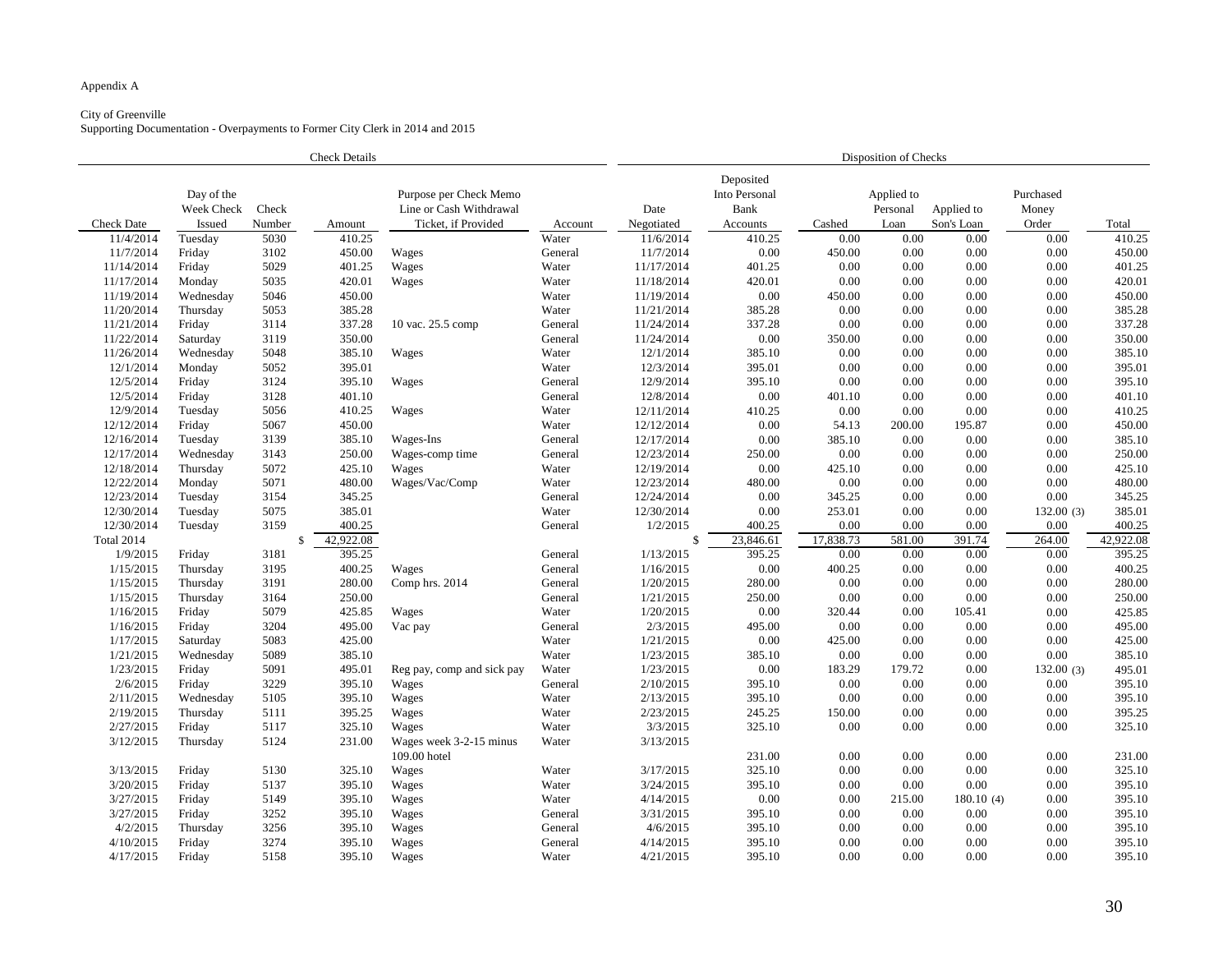# City of Greenville

|                   | <b>Check Details</b>                      |                 |        |                                                                          |         |                    | Disposition of Checks                                 |        |                                |                          |                             |        |  |  |
|-------------------|-------------------------------------------|-----------------|--------|--------------------------------------------------------------------------|---------|--------------------|-------------------------------------------------------|--------|--------------------------------|--------------------------|-----------------------------|--------|--|--|
| <b>Check Date</b> | Day of the<br>Week Check<br><b>Issued</b> | Check<br>Number | Amount | Purpose per Check Memo<br>Line or Cash Withdrawal<br>Ticket, if Provided | Account | Date<br>Negotiated | Deposited<br>Into Personal<br><b>Bank</b><br>Accounts | Cashed | Applied to<br>Personal<br>Loan | Applied to<br>Son's Loan | Purchased<br>Money<br>Order | Total  |  |  |
| 4/20/2015         | Monday                                    | 3287            | 425.10 | Wages-comp 4-20-15                                                       | General | 4/23/2015          | 425.10                                                | 0.00   | 0.00                           | 0.00                     | 0.00                        | 425.10 |  |  |
| 4/22/2015         | Wednesday                                 | 5163            | 401.25 |                                                                          | Water   | 4/23/2015          | 0.00                                                  | 401.25 | 0.00                           | 0.00                     | 0.00                        | 401.25 |  |  |
| 4/24/2015         | Friday                                    | 3296            | 395.10 | Wages                                                                    | General | 5/1/2015           | 0.00                                                  | 395.10 | 0.00                           | 0.00                     | 0.00                        | 395.10 |  |  |
| 5/1/2015          | Friday                                    | 5167            | 365.35 | Wages                                                                    | Water   | 5/5/2015           | 365.35                                                | 0.00   | 0.00                           | 0.00                     | 0.00                        | 365.35 |  |  |
| 5/5/2015          | Tuesday                                   | 3301            | 395.25 | Wages                                                                    | General | 5/6/2015           | 0.00                                                  | 395.25 | 0.00                           | 0.00                     | 0.00                        | 395.25 |  |  |
| 5/7/2015          | Thursday                                  | 5170            | 395.10 | Wages Ins                                                                | Water   | 5/12/2015          | 0.00                                                  | 0.00   | $\overline{0}$                 | 0.00                     | 395.10(5)                   | 395.10 |  |  |
| 5/15/2015         | Friday                                    | 3310            | 395.10 | Wages                                                                    | General | 5/18/2015          | 395.10                                                | 0.00   | 0.00                           | 0.00                     | 0.00                        | 395.10 |  |  |
| 5/15/2015         | Friday                                    | 5172            | 250.00 |                                                                          | Water   | 5/15/2015          | 0.00                                                  | 250.00 | 0.00                           | 0.00                     | 0.00                        | 250.00 |  |  |
| 5/15/2015         | Friday                                    | 5176            | 305.00 |                                                                          | Water   | 5/20/2015          | 305.00                                                | 0.00   | 0.00                           | 0.00                     | 0.00                        | 305.00 |  |  |
| 5/22/2015         | Friday                                    | 5179            | 395.10 | Wages                                                                    | Water   | 5/22/2015          | 0.00                                                  | 214.74 | 180.36                         | 0.00                     | 0.00                        | 395.10 |  |  |
| 5/29/2015         | Friday                                    | 3330            | 325.08 | Wages                                                                    | General | 6/1/2015           | 325.08                                                | 0.00   | 0.00                           | 0.00                     | 0.00                        | 325.08 |  |  |
| 6/5/2015          | Friday                                    | 3340            | 325.49 | Wages Ins                                                                | General | 6/9/2015           | 325.49                                                | 0.00   | 0.00                           | 0.00                     | 0.00                        | 325.49 |  |  |
| 6/12/2015         | Friday                                    | 3346            | 395.25 | Wages                                                                    | General | 6/15/2015          | 395.25                                                | 0.00   | 0.00                           | 0.00                     | 0.00                        | 395.25 |  |  |
| 6/19/2015         | Friday                                    | 5199            | 375.25 | Wages                                                                    | Water   | 6/23/2015          | 275.25                                                | 100.00 | 0.00                           | 0.00                     | 0.00                        | 375.25 |  |  |
| 6/26/2015         | Friday                                    | 3365            | 395.10 | Wages                                                                    | General | 6/30/2015          | 395.10                                                | 0.00   | 0.00                           | 0.00                     | 0.00                        | 395.10 |  |  |
| 7/3/2015          | Friday                                    | 3377            | 355.25 | Wages                                                                    | General | 7/9/2015           | 355.25                                                | 0.00   | 0.00                           | 0.00                     | 0.00                        | 355.25 |  |  |
| 7/3/2015          | Friday                                    | 5207            | 395.10 | Wages                                                                    | Water   | 7/6/2015           | 0.00                                                  | 395.10 | 0.00                           | 0.00                     | 0.00                        | 395.10 |  |  |
| 7/10/2015         | Friday                                    | 3381            | 395.10 |                                                                          | General | 7/14/2015          | 395.10                                                | 0.00   | 0.00                           | 0.00                     | 0.00                        | 395.10 |  |  |
| 7/14/2015         | Tuesday                                   | 5215            | 395.10 | Wages                                                                    | Water   | 7/14/2015          | 0.00                                                  | 0.00   | 215.00                         | 180.10(4)                | 0.00                        | 395.10 |  |  |
| 7/21/2015         | Tuesday                                   | 3389            | 365.25 | Wages vac                                                                | General | 7/28/2015          | 300.00                                                | 65.25  | 0.00                           | 0.00                     | 0.00                        | 365.25 |  |  |
| 7/23/2015         | Thursday                                  | 5224            | 365.25 | Wages                                                                    | Water   | 7/27/2015          | 365.25                                                | 0.00   | 0.00                           | 0.00                     | 0.00                        | 365.25 |  |  |
| 7/24/2015         | Friday                                    | 5228            | 395.10 | Vacation                                                                 | Water   | 7/24/2015          | 0.00                                                  | 395.10 | 0.00                           | 0.00                     | 0.00                        | 395.10 |  |  |
| 8/3/2015          | Monday                                    | 3393            | 395.10 | Wages                                                                    | General | 8/5/2015           | 395.10                                                | 0.00   | 0.00                           | 0.00                     | 0.00                        | 395.10 |  |  |
| 8/4/2015          | Tuesday                                   | 5230            | 350.00 | Comp time                                                                | Water   | 8/4/2015           | 0.00                                                  | 350.00 | 0.00                           | 0.00                     | 0.00                        | 350.00 |  |  |
| 8/6/2015          | Thursday                                  | 3399            | 320.00 |                                                                          | General | 8/10/2015          | 320.00                                                | 0.00   | 0.00                           | 0.00                     | 0.00                        | 320.00 |  |  |
| 8/11/2015         | Tuesday                                   | 5234            | 320.00 |                                                                          | Water   | 8/13/2015          | 320.00                                                | 0.00   | 0.00                           | 0.00                     | 0.00                        | 320.00 |  |  |
| 8/13/2015         | Thursday                                  | 5240            | 320.00 | Wages                                                                    | Water   | 8/14/2015          | 0.00                                                  | 320.00 | 0.00                           | 0.00                     | 0.00                        | 320.00 |  |  |
| 8/17/2015         | Monday                                    | 5244            | 350.00 | Wages                                                                    | Water   | 8/17/2015          | 0.00                                                  | 350.00 | 0.00                           | 0.00                     | 0.00                        | 350.00 |  |  |
| 8/18/2015         | Tuesday                                   | 3401            | 285.00 |                                                                          | General | 8/20/2015          | 285.00                                                | 0.00   | 0.00                           | 0.00                     | 0.00                        | 285.00 |  |  |
| 8/21/2015         | Friday                                    | 3405            | 255.01 |                                                                          | General | 8/25/2015          | 255.01                                                | 0.00   | 0.00                           | 0.00                     | 0.00                        | 255.01 |  |  |
| 8/27/2015         | Thursday                                  | 5251            | 320.01 | Wages                                                                    | Water   | 8/31/2015          | 300.00                                                | 20.01  | 0.00                           | 0.00                     | 0.00                        | 320.01 |  |  |
| 8/31/2015         | Monday                                    | 5256            | 350.00 | Wages-week of 9-3-15                                                     | Water   | 9/1/2015           | 300.00                                                | 50.00  | 0.00                           | 0.00                     | 0.00                        | 350.00 |  |  |
| 9/4/2015          | Friday                                    | 3412            | 285.38 | Wages Ins                                                                | General | 9/8/2015           | 285.38                                                | 0.00   | 0.00                           | 0.00                     | 0.00                        | 285.38 |  |  |
| 9/11/2015         | Friday                                    | 3427            | 290.10 | Wages Ins                                                                | General | 9/15/2015          | 290.10                                                | 0.00   | 0.00                           | 0.00                     | 0.00                        | 290.10 |  |  |
| 9/17/2015         | Thursday                                  | 3441            | 320.01 | Wages                                                                    | General | 9/23/2015          | 320.01                                                | 0.00   | 0.00                           | 0.00                     | 0.00                        | 320.01 |  |  |
| 9/23/2015         | Wednesday                                 | 5267            | 395.10 | Wages                                                                    | Water   | 9/25/2015          | 395.10                                                | 0.00   | 0.00                           | 0.00                     | 0.00                        | 395.10 |  |  |
| 9/24/2015         | Thursday                                  | 3448            | 280.25 |                                                                          | General | 9/24/2015          | 0.00                                                  | 280.25 | 0.00                           | 0.00                     | 0.00                        | 280.25 |  |  |
| 9/28/2015         | Monday                                    | 5275            | 385.01 | Wages Ins                                                                | Water   | 9/29/2015          | 385.01                                                | 0.00   | 0.00                           | 0.00                     | 0.00                        | 385.01 |  |  |
| 10/1/2015         | Thursday                                  | 5277            | 395.10 |                                                                          | Water   | 10/1/2015          | 0.00                                                  | 395.10 | 0.00                           | 0.00                     | 0.00                        | 395.10 |  |  |
| 10/6/2015         | Tuesday                                   | 3455            | 325.01 | Wages                                                                    | General | 10/8/2015          | 325.01                                                | 0.00   | 0.00                           | 0.00                     | 0.00                        | 325.01 |  |  |
| 10/14/2015        | Wednesday                                 | 3457            | 395.10 | Wages                                                                    | General | 10/15/2015         | 395.10                                                | 0.00   | 0.00                           | 0.00                     | 0.00                        | 395.10 |  |  |
| 10/15/2015        | Thursday                                  | 5288            | 495.25 |                                                                          | Water   | 10/15/2015         | 0.00                                                  | 495.25 | 0.00                           | 0.00                     | 0.00                        | 495.25 |  |  |
| 10/19/2015        | Monday                                    | 5293            | 500.00 | Wages-comp time 40 hours                                                 | Water   | 10/19/2015         | 0.00                                                  | 500.00 | 0.00                           | 0.00                     | 0.00                        | 500.00 |  |  |
| 10/23/2015        | Friday                                    | 3469            | 425.10 |                                                                          | General | 10/26/2015         | 425.10                                                | 0.00   | 0.00                           | 0.00                     | 0.00                        | 425.10 |  |  |

| ion of Checks |  |
|---------------|--|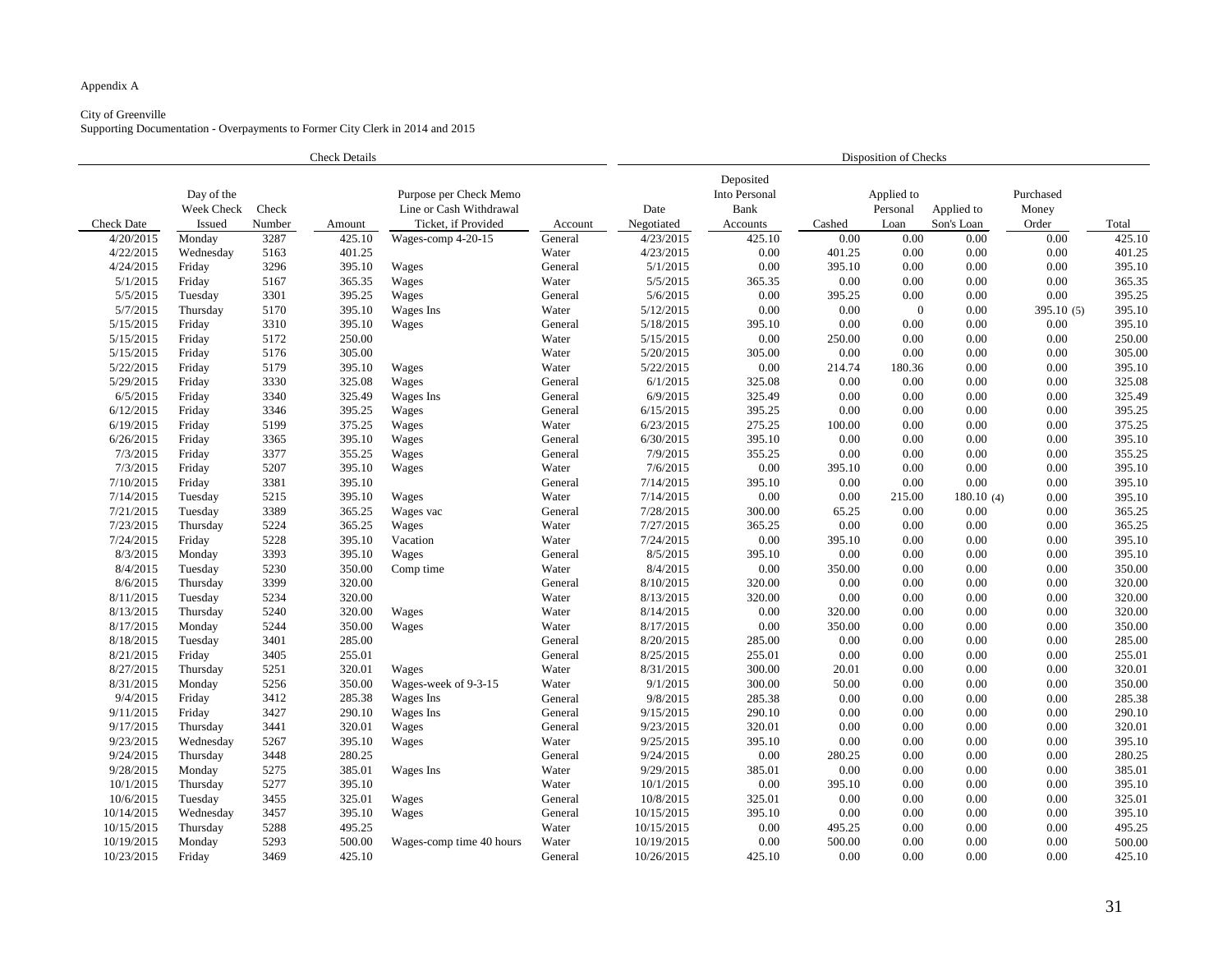### City of Greenville

Supporting Documentation - Overpayments to Former City Clerk in 2014 and 2015

(6) Bank officials provided documentation showing \$125.01 was deposited into the former City Clerk's bank account and \$300 was deposited into her son's (Austin Birmingham) 2 personal bank accounts (\$150 was deposited into (7) During 2015, the former City Clerk's timesheet included a deduction for insurance of \$19.76 each week totaling \$1,027.52 for the year, but the city did not provide the former City Clerk with health insurance. Since we these amounts, we adjusted net payroll amounts for these insurance deductions.

|                                                                                             | <b>Check Details</b>     |              |           |                                                                                     |          |                    | Disposition of Checks                                 |                                                                      |          |        |                             |           |  |  |
|---------------------------------------------------------------------------------------------|--------------------------|--------------|-----------|-------------------------------------------------------------------------------------|----------|--------------------|-------------------------------------------------------|----------------------------------------------------------------------|----------|--------|-----------------------------|-----------|--|--|
| Day of the<br>Week Check<br>Check<br><b>Check Date</b><br>Number<br><b>Issued</b><br>Amount |                          |              |           | Purpose per Check Memo<br>Line or Cash Withdrawal<br>Ticket, if Provided<br>Account |          | Date<br>Negotiated | Deposited<br>Into Personal<br><b>Bank</b><br>Accounts | Applied to<br>Applied to<br>Personal<br>Son's Loan<br>Cashed<br>Loan |          |        | Purchased<br>Money<br>Order | Total     |  |  |
| 10/26/2015                                                                                  | Monday                   | 5296         | 395.00    |                                                                                     | Water    | 10/28/2015         | 250.00                                                | 145.00                                                               | 0.00     | 0.00   | 0.00                        | 395.00    |  |  |
| 10/29/2015                                                                                  | Thursday                 | 3475         | 537.50    | Comp time $+$ wages 60                                                              | General  | 10/29/2015         | 0.00                                                  | 537.50                                                               | 0.00     | 0.00   | 0.00                        | 537.50    |  |  |
| 10/30/2015                                                                                  | Friday                   | 5295         | 325.01    | Wages                                                                               | Water    | 11/3/2015          | 325.01                                                | 0.00                                                                 | 0.00     | 0.00   | 0.00                        | 325.01    |  |  |
| 11/2/2015                                                                                   | Monday                   | 5298         | 425.01    | Wages                                                                               | Water    | 11/2/2015          | 0.00                                                  | 425.01                                                               | 0.00     | 0.00   | 0.00                        | 425.01    |  |  |
| 11/6/2015                                                                                   | Friday                   | 3480         | 400.00    | Wages                                                                               | General  | 11/10/2015         | 400.00                                                | 0.00                                                                 | 0.00     | 0.00   | 0.00                        | 400.00    |  |  |
| 11/12/2015                                                                                  | Thursday                 | 5302         | 426.29    | Wages                                                                               | Water    | 11/16/2015         | 426.29                                                | 0.00                                                                 | 0.00     | 0.00   | 0.00                        | 426.29    |  |  |
| 11/17/2015                                                                                  | Tuesday                  | 5312         | 345.05    | Wages                                                                               | Water    | 11/19/2015         | 345.05                                                | 0.00                                                                 | 0.00     | 0.00   | 0.00                        | 345.05    |  |  |
| 11/20/2015                                                                                  | Friday                   | 5317         | 365.00    |                                                                                     | Water    | 11/24/2015         | 365.00                                                | 0.00                                                                 | 0.00     | 0.00   | 0.00                        | 365.00    |  |  |
| 11/25/2015                                                                                  | Wednesday                | 3490         | 225.00    | Comp time                                                                           | General  | 11/25/2015         | 0.00                                                  | 225.00                                                               | 0.00     | 0.00   | 0.00                        | 225.00    |  |  |
| 11/25/2015                                                                                  | Wednesday                | 5318         | 385.10    | Wages 40                                                                            | Water    | 11/30/2015         | 300.00                                                | 85.10                                                                | 0.00     | 0.00   | 0.00                        | 385.10    |  |  |
| 11/30/2015                                                                                  | Monday                   | 3492         | 425.01    |                                                                                     | General  | 12/2/2015          | 425.01(6)                                             | 0.00                                                                 | 0.00     | 0.00   | 0.00                        | 425.01    |  |  |
| 12/4/2015                                                                                   | Friday                   | 3498         | 395.00    | Wages                                                                               | General  | 12/8/2015          | 395.00                                                | 0.00                                                                 | 0.00     | 0.00   | 0.00                        | 395.00    |  |  |
| 12/4/2015                                                                                   | Friday                   | 1058         | 375.00    |                                                                                     | Cemetery | 12/4/2015          | 0.00                                                  | 375.00                                                               | 0.00     | 0.00   | 0.00                        | 375.00    |  |  |
| 12/10/2015                                                                                  | Thursday                 | 3510         | 395.01    | Wages                                                                               | General  | 12/11/2015         | 395.01                                                | 0.00                                                                 | 0.00     | 0.00   | 0.00                        | 395.01    |  |  |
| 12/11/2015                                                                                  | Friday                   | 5323         | 310.25    |                                                                                     | Water    | 12/11/2015         | 0.00                                                  | 310.25                                                               | 0.00     | 0.00   | 0.00                        | 310.25    |  |  |
| 12/18/2015                                                                                  | Friday                   | 5332         | 385.01    | Wages                                                                               | Water    | 12/22/2015         | 385.01                                                | 0.00                                                                 | 0.00     | 0.00   | 0.00                        | 385.01    |  |  |
| 12/18/2015                                                                                  | Friday                   | 3539         | 344.00    |                                                                                     | General  | 12/18/2015         | 0.00                                                  | 344.00                                                               | 0.00     | 0.00   | 0.00                        | 344.00    |  |  |
| 12/23/2015                                                                                  | Wednesday                | 5337         | 385.01    | Wages                                                                               | Water    | 12/24/2015         | 300.01                                                | 85.00                                                                | 0.00     | 0.00   | 0.00                        | 385.01    |  |  |
| 12/31/2015                                                                                  | Thursday                 | 5340         | 385.01    | Wages                                                                               | Water    | 1/5/2016           | 385.01                                                | 0.00                                                                 | 0.00     | 0.00   | 0.00                        | 385.01    |  |  |
| <b>Total 2015</b>                                                                           |                          | \$           | 31,178.17 |                                                                                     |          | \$.                | 20,012.14                                             | 9,383.24                                                             | 790.08   | 465.61 | 527.10                      | 31,178.17 |  |  |
|                                                                                             | Total net pay per checks | $\mathbb{S}$ | 74,100.25 |                                                                                     |          |                    | 43,858.75                                             | 27,221.97                                                            | 1,371.08 | 857.35 | 791.10                      | 74,100.25 |  |  |

Adjusted net payroll for 2014 and 2015 35,857.95

Total overpayments in 2014 and 2015 \$ 38,242.30

(1) The date noted on the check is January 10, 2013; however, based on check number sequence and date cleared, it was likely written on January 10, 2014.

(2) The former City Clerk withdrew cash using a cash withdrawal ticket at the bank.

(3) The former City Clerk purchased a money order payable to Banner Finance.

(4) Bank officials provided documentation showing the former City Clerk paid \$26.64 in cash along with \$180.10 of the listed check for a total payment of \$206.74 towards her son's (Austin Birmingham) loan.

(5) Bank officials provided documentation showing the former City Clerk paid \$67.01 in cash along with the listed check of \$395.10 and purchased a money order totaling \$462.11 payable to the United States Treasury.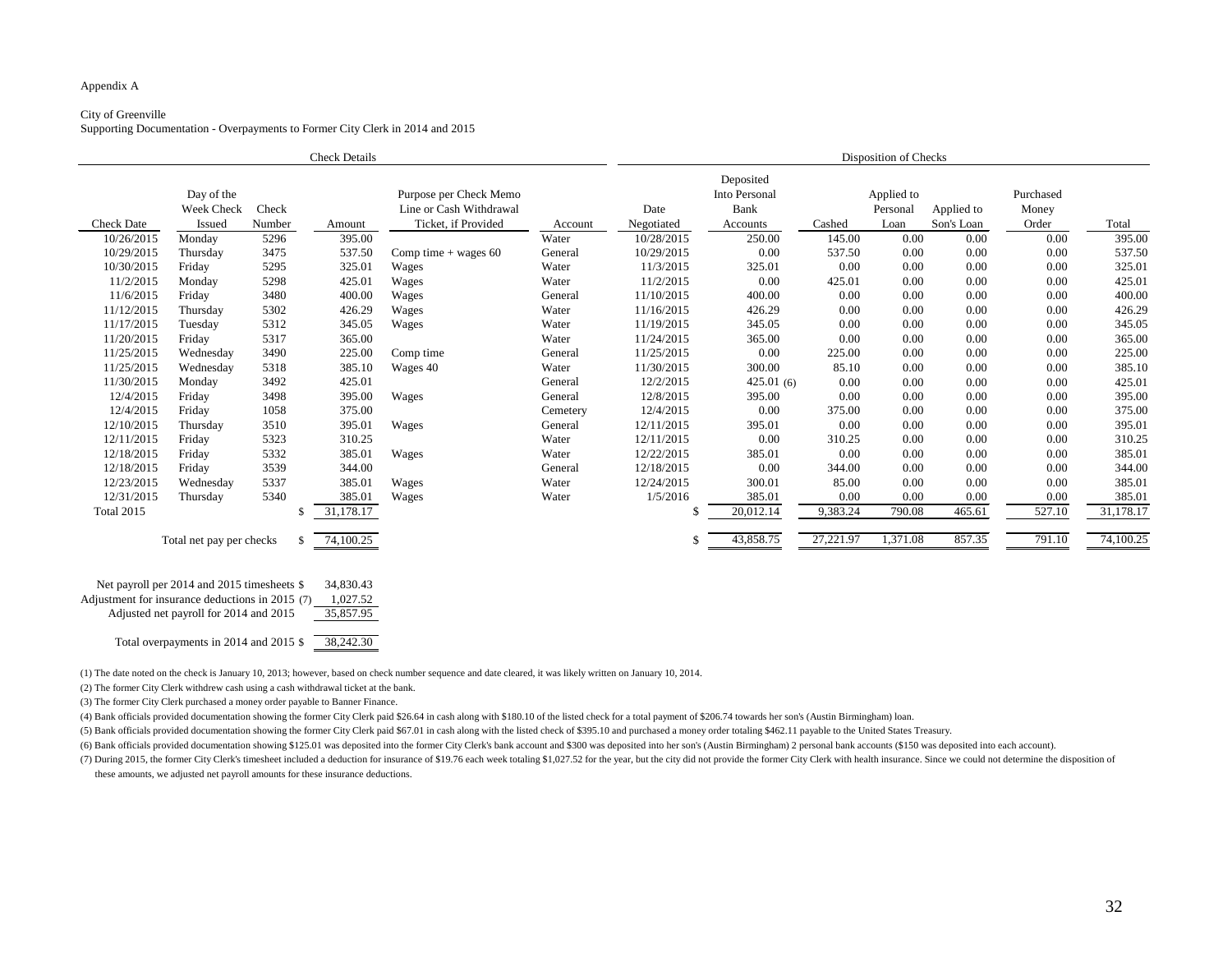#### Appendix B

#### City of Greenville

Supporting Documentation - Estimated Overpayments to Former City Clerk in 2016

(1) Final paychecks account for \$1,121.14 of the total overpayments - \$79.53 of check number 3668 and all of check number 3671. These 2 final paychecks were the only checks signed by both the former City Clerk and former M All other checks were only signed by the former City Clerk.

(2) The former City Clerk's total net pay for the period of January 1, 2016, through April 14, 2016, was estimated using weekly pay periods (Monday through Friday), and hourly rates and withholding information used during

|                   |                                    |                                | <b>Check Details</b>       |                                             |         | Disposition of Checks |                                            |          |                                |                          |           |  |
|-------------------|------------------------------------|--------------------------------|----------------------------|---------------------------------------------|---------|-----------------------|--------------------------------------------|----------|--------------------------------|--------------------------|-----------|--|
| <b>Check Date</b> | Day of the<br>Week Check<br>Issued | Check<br>Number                | Amount                     | Purpose per Check Memo<br>Line, if Provided | Account | Date<br>Negotiated    | Deposited Into<br>Personal Bank<br>Account | Cashed   | Applied to<br>Personal<br>Loan | Applied to<br>Son's Loan | Total     |  |
| 1/8/2016          | Friday                             | 3543                           | $\mathbb{S}$<br>385.10     | Wages                                       | General | $1/12/2016$ \$        | 385.10                                     | 0.00     | 0.00                           | 0.00                     | 385.10    |  |
| 1/8/2016          | Friday                             | 3547                           | 495.00                     | Comp vac hours                              | General | 1/8/2016              | 0.00                                       | 295.00   | 200.00                         | 0.00                     | 495.00    |  |
| 1/14/2016         | Thursday                           | 3550                           | 380.00                     | Comp hours                                  | General | 1/14/2016             | 0.00                                       | 380.00   | 0.00                           | 0.00                     | 380.00    |  |
| 1/15/2016         | Friday                             | 5350                           | 365.10                     | Wages                                       | Water   | 1/20/2016             | 365.10                                     | 0.00     | 0.00                           | 0.00                     | 365.10    |  |
| 1/19/2016         | Tuesday                            | 3555                           | 384.09                     | Wages                                       | General | 1/20/2016             | 384.09                                     | 0.00     | 0.00                           | 0.00                     | 384.09    |  |
| 1/22/2016         | Friday                             | 5366                           | 365.10                     |                                             | Water   | 1/26/2016             | 365.10                                     | 0.00     | 0.00                           | 0.00                     | 365.10    |  |
| 1/22/2016         | Friday                             | 3584                           | 315.49                     |                                             | General | 2/9/2016              | 315.49                                     | 0.00     | 0.00                           | 0.00                     | 315.49    |  |
| 1/25/2016         | Monday                             | 5372                           | 385.10                     |                                             | Water   | 1/26/2016             | 385.10                                     | 0.00     | 0.00                           | 0.00                     | 385.10    |  |
| 1/29/2016         | Friday                             | 5371                           | 385.00                     |                                             | Water   | 2/2/2016              | 385.00                                     | 0.00     | 0.00                           | 0.00                     | 385.00    |  |
| 2/1/2016          | Monday                             | 3575                           | 368.27                     | Vacation                                    | General | 2/1/2016              | 0.00                                       | 368.27   | 0.00                           | 0.00                     | 368.27    |  |
| 2/1/2016          | Monday                             | 3580                           | 289.25                     | Comp hours                                  | General | 2/3/2016              | 289.25                                     | 0.00     | 0.00                           | 0.00                     | 289.25    |  |
| 2/5/2016          | Friday                             | 5374                           | 401.25                     |                                             | Water   | 2/5/2016              | $0.00\,$                                   | 401.25   | 0.00                           | 0.00                     | 401.25    |  |
| 2/10/2016         | Wednesday                          | 5378                           | 398.25                     | Wages                                       | Water   | 2/11/2016             | 398.25                                     | 0.00     | 0.00                           | 0.00                     | 398.25    |  |
| 2/16/2016         | Tuesday                            | 5386                           | 390.00                     |                                             | Water   | 2/26/2016             | 0.00                                       | 61.47    | 0.00                           | 328.53                   | 390.00    |  |
| 2/17/2016         | Wednesday                          | 5383                           | 395.01                     | Wages                                       | Water   | 2/19/2016             | 395.01                                     | 0.00     | 0.00                           | 0.00                     | 395.01    |  |
| 2/19/2016         | Friday                             | 3600                           | 495.00                     |                                             | General | 2/19/2016             | 0.00                                       | 495.00   | 0.00                           | 0.00                     | 495.00    |  |
| 2/26/2016         | Friday                             | 5389                           | 365.05                     |                                             | Water   | 3/1/2016              | 365.05                                     | 0.00     | 0.00                           | 0.00                     | 365.05    |  |
| 2/29/2016         | Monday                             | 3608                           | 375.05                     | Wages 3-4-16                                | General | 3/1/2016              | 375.05                                     | 0.00     | 0.00                           | 0.00                     | 375.05    |  |
| 3/4/2016          | Friday                             | 5397                           | 375.01                     |                                             | Water   | 3/8/2016              | 375.01                                     | 0.00     | 0.00                           | 0.00                     | 375.01    |  |
| 3/8/2016          | Tuesday                            | 3613                           | 375.05                     |                                             | General | 3/9/2016              | 375.05                                     | 0.00     | 0.00                           | 0.00                     | 375.05    |  |
| 3/11/2016         | Friday                             | 5408                           | 365.05                     |                                             | Water   | 3/11/2016             | 0.00                                       | 365.05   | 0.00                           | 0.00                     | 365.05    |  |
| 3/18/2016         | Friday                             | 5421                           | 375.01                     | Wages                                       | Water   | 3/22/2016             | 375.01                                     | 0.00     | 0.00                           | 0.00                     | 375.01    |  |
| 3/24/2016         | Thursday                           | 3631                           | 385.01                     |                                             | General | 3/25/2016             | 320.01                                     | 65.00    | 0.00                           | 0.00                     | 385.01    |  |
| 4/1/2016          | Friday                             | 3637                           | 385.01                     | Wages                                       | General | 4/5/2016              | 385.01                                     | 0.00     | 0.00                           | 0.00                     | 385.01    |  |
| 4/8/2016          | Friday                             | 3651                           | 354.11                     | Wages                                       | General | 4/12/2016             | 354.11                                     | 0.00     | 0.00                           | 0.00                     | 354.11    |  |
| 4/14/2016         | Thursday                           | 3668<br>(1)                    | 357.87                     | Wages-32/1 day sick pay                     | General | 4/19/2016             | 357.87                                     | 0.00     | 0.00                           | 0.00                     | 357.87    |  |
| 4/14/2016         | Thursday                           | 3671<br>(1)                    | 1,041.61                   | 3 weeks/1 sick day                          | General | 4/19/2016             | 1,041.61                                   | 0.00     | 0.00                           | 0.00                     | 1,041.61  |  |
|                   |                                    | Total net pay per checks       | 10,950.84<br>$\mathcal{S}$ |                                             |         |                       | 7,991.27                                   | 2,431.04 | 200.00                         | 328.53                   | 10,950.84 |  |
|                   |                                    | Estimated net pay for 2016 (2) | 5,402.00                   |                                             |         |                       |                                            |          |                                |                          |           |  |
|                   |                                    | Total overpayments in 2016     | 5,548.84<br>-S             |                                             |         |                       |                                            |          |                                |                          |           |  |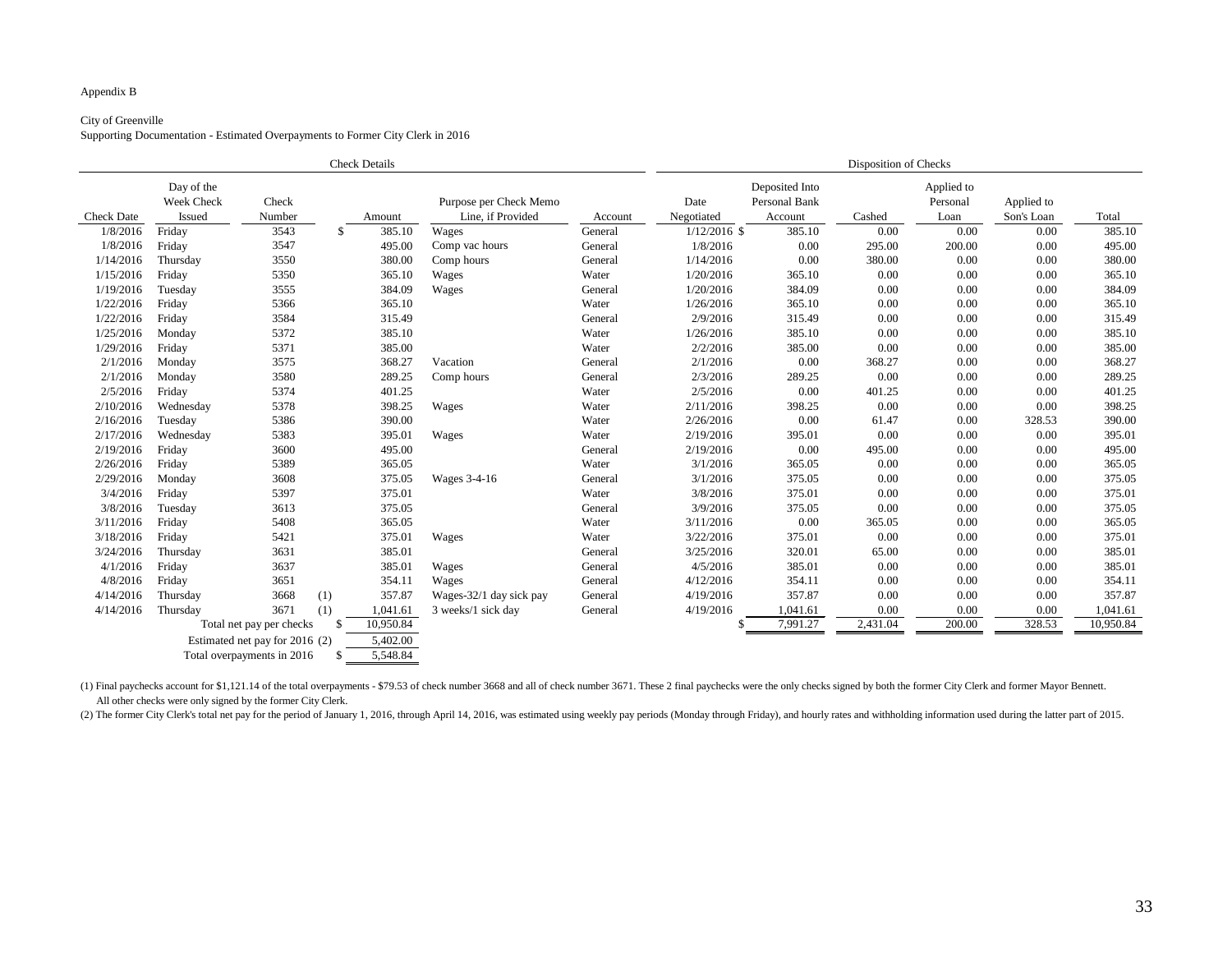#### Appendix C

#### City of Greenville

Supporting Documentation - Improper Uniform Allowance Payments to Former City Clerk

|                   | <b>Check</b>  |     |          |                                        |         |
|-------------------|---------------|-----|----------|----------------------------------------|---------|
| <b>Check Date</b> | <b>Number</b> |     | Amount   | Purpose per Check Memo Line            | Account |
| 1/24/2014         | 4819          | \$  | 264.48   | Uniform Allowance                      | Water   |
| 8/22/2014         | 4976          |     | 356.00   | Uniform Allowance-Jan Feb March        | Water   |
| 8/28/2014         | 4982          |     | 500.00   | Uniform Allowance-April May June       | Water   |
| 2/19/2015         | 5113          |     | 292.50   | Uniform Allowance - Oct Nov Dec        | Water   |
| 4/17/2015         | 5159          |     | 419.37   | Uniform Allowance-Jan Feb March 2015   | Water   |
| 7/14/2015         | 5210          |     | 340.24   | Uniform Allowance                      | Water   |
| 10/1/2015         | 3453          |     | 325.00   | Uniform Allowance                      | General |
| 1/8/2016          | 5347          |     | 369.00   | Uniform Allowance-Oct 2015 to Dec 2015 | Water   |
| 4/12/2016         | 3659          | (1) | 341.15   | Uniform Allowance-Jan Feb March 2016   | General |
|                   | Total         |     | 3,207.74 |                                        |         |

(1) This check was signed by the former City Clerk and former Mayor. All other checks listed were only signed by the former City Clerk.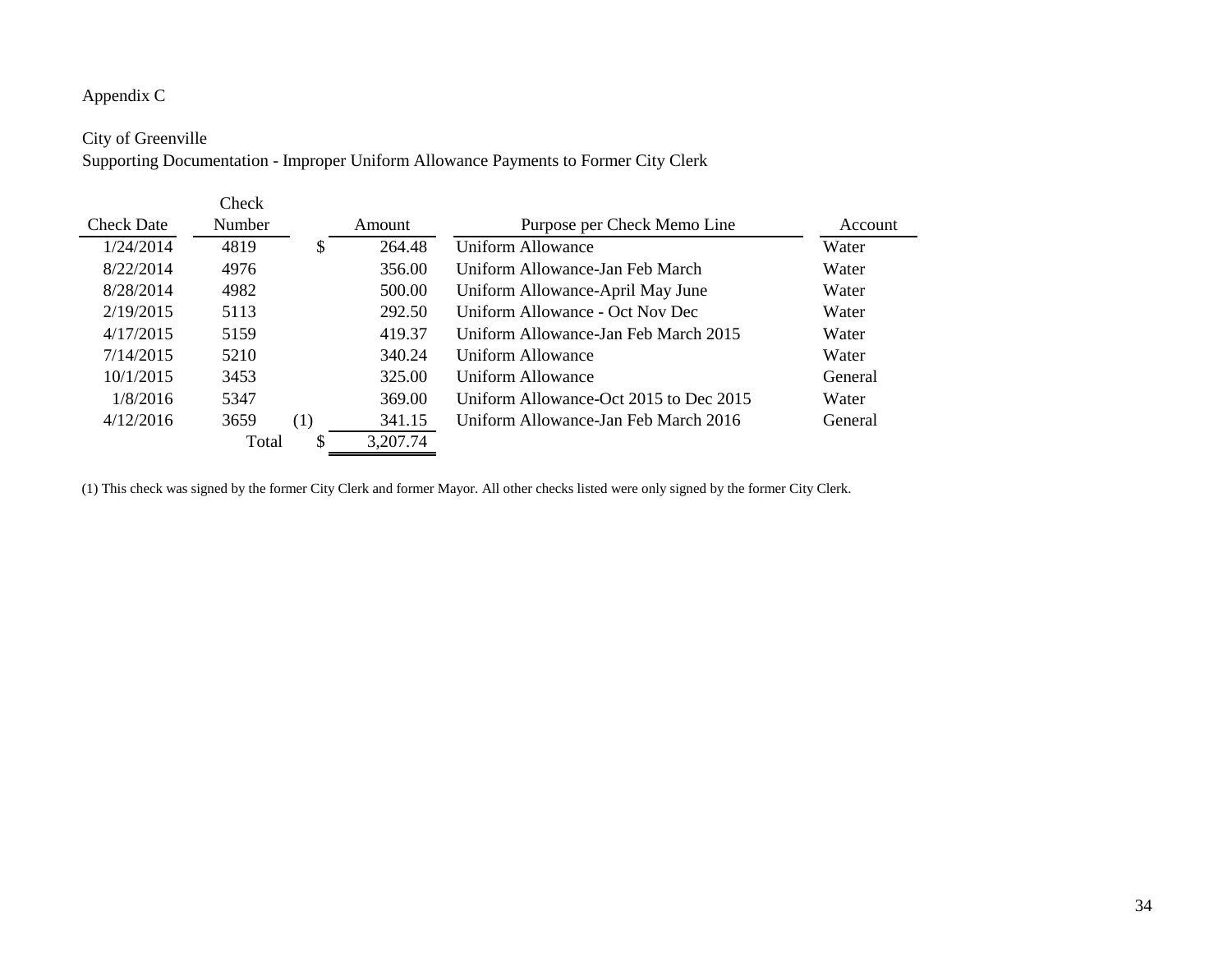### Appendix D

# City of Greenville

Supporting Documentation - Other Improper Payments to Former City Clerk

|                   | <b>Check Details</b> |    |          |                                                          |         |                    | Disposition of Checks                      |          |                                |                          |          |  |  |
|-------------------|----------------------|----|----------|----------------------------------------------------------|---------|--------------------|--------------------------------------------|----------|--------------------------------|--------------------------|----------|--|--|
| <b>Check Date</b> | Check<br>Number      |    | Amount   | Purpose per Check Memo Line or Cash<br>Withdrawal Ticket | Account | Date<br>Negotiated | Deposited Into<br>Personal Bank<br>Account | Cashed   | Applied to<br>Personal<br>Loan | Applied to<br>Son's Loan | Total    |  |  |
| $1/10/2014$ (1)   | 2744                 | \$ | 250.00   | <b>Supplies</b>                                          | General | $1/13/2014$ \$     | 0.00                                       | 250.00   | $0.00\,$                       | 0.00                     | 250.00   |  |  |
| 4/2/2014          | 2807                 |    | 350.00   | <b>Supplies</b>                                          | General | 4/3/2014           | 0.00                                       | 350.00   | 0.00                           | 0.00                     | 350.00   |  |  |
| 4/21/2014         | 2834                 |    | 400.00   | Reimb.                                                   | General | 4/23/2014          | 0.00                                       | 400.00   | 0.00                           | 0.00                     | 400.00   |  |  |
| 5/9/2014          | 4893                 |    | 350.00   | Reimb. supplies city                                     | Water   | 5/9/2014           | 0.00                                       | 150.00   | 200.00                         | 0.00                     | 350.00   |  |  |
| 5/15/2014         | 4900                 |    | 400.10   | Reimbursement supplies                                   | Water   | 5/16/2014          | 0.00                                       | 400.10   | 0.00                           | 0.00                     | 400.10   |  |  |
| 5/19/2014         | (2)                  |    | 200.00   | Pam Birmingham-Change                                    | Water   | 5/19/2014          | 0.00                                       | 200.00   | 0.00                           | 0.00                     | 200.00   |  |  |
| 5/19/2014         | 2873                 |    | 230.00   | Reimb. supplies                                          | General | 5/20/2014          | 230.00                                     | 0.00     | 0.00                           | 0.00                     | 230.00   |  |  |
| 7/4/2014          | 2948                 |    | 250.00   | Park                                                     | General | 7/7/2014           | 0.00                                       | 250.00   | 0.00                           | 0.00                     | 250.00   |  |  |
| 8/1/2014          | 2983                 |    | 310.00   | <b>Supplies</b>                                          | General | 8/5/2014           | 310.00                                     | 0.00     | 0.00                           | 0.00                     | 310.00   |  |  |
| 8/13/2014         | 3001                 |    | 300.00   | Reimb. supplies                                          | General | 8/13/2014          | 0.00                                       | 300.00   | 0.00                           | 0.00                     | 300.00   |  |  |
| 8/21/2014         | 3011                 |    | 250.00   | <b>Supplies</b>                                          | General | 8/21/2014          | 0.00                                       | 250.00   | 0.00                           | 0.00                     | 250.00   |  |  |
| 8/28/2014         | 3020                 |    | 350.00   | Supplies-city                                            | General | 9/2/2014           | 350.00                                     | 0.00     | 0.00                           | 0.00                     | 350.00   |  |  |
| 11/7/2014         | 5027                 |    | 256.78   | <b>Supplies</b>                                          | Water   | 11/10/2014         | 256.78                                     | 0.00     | 0.00                           | 0.00                     | 256.78   |  |  |
| 11/18/2014        | 5042                 |    | 250.00   | <b>Supplies</b>                                          | Water   | 11/21/2014         | 0.00                                       | 250.00   | 0.00                           | 0.00                     | 250.00   |  |  |
| 1/30/2015         | 5099                 |    | 225.00   | Comp and reimb. supplies                                 | Water   | 2/2/2015           | 0.00                                       | 29.13    | 0.00                           | 195.87                   | 225.00   |  |  |
| 3/20/2015         | 5141                 |    | 250.00   | <b>Supplies</b>                                          | Water   | 3/20/2015          | 0.00                                       | 250.00   | 0.00                           | 0.00                     | 250.00   |  |  |
| 8/17/2015         | (2)                  |    | 200.00   | Pam Birmingham-Petty Cash                                | General | 8/17/2015          | 0.00                                       | 200.00   | 0.00                           | 0.00                     | 200.00   |  |  |
| 10/2/2015         | 3458                 |    | 285.00   | <b>Supplies</b>                                          | General | 10/2/2015          | 0.00                                       | 285.00   | 0.00                           | 0.00                     | 285.00   |  |  |
|                   | Total                | S. | 5,106.88 |                                                          |         |                    | 1,146.78                                   | 3,564.23 | 200.00                         | 195.87                   | 5,106.88 |  |  |

(1) The date noted on the check is January 10, 2013; however, based on check number sequence and date cleared, it was likely written on January 10, 2014. The corrected date of January 10, 2014, is reflected on Appendix F.

(2) The former City Clerk withdrew cash using a cash withdrawal ticket at the bank.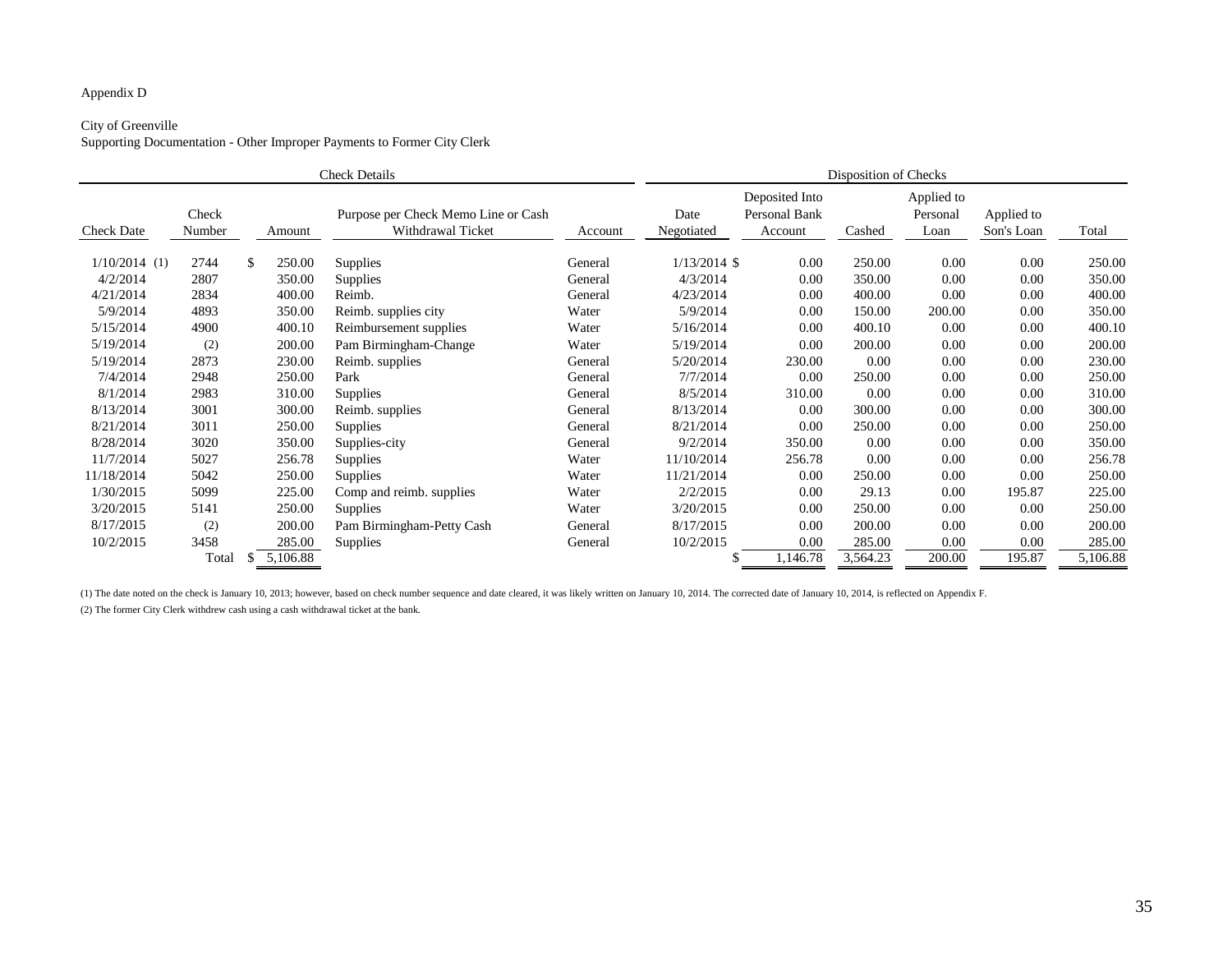# Appendix E

## City of Greenville Supporting Documentation - Improperly Negotiated City Checks

|                       |                 |              | <b>Check Details</b>                        |                          |                           |                                |  |
|-----------------------|-----------------|--------------|---------------------------------------------|--------------------------|---------------------------|--------------------------------|--|
| <b>Check Date</b>     | Check<br>Number | Amount       | Purpose per Check Memo Line,<br>if Provided | Account                  | Date<br>Negotiated<br>(1) | Disposition<br>of Check<br>(2) |  |
| 1/3/2014              | 1348            | \$<br>712.00 | 3 cases                                     | <b>Municipal Court</b>   | 1/3/2014                  | Cashed                         |  |
| 1/6/2014              | 4800            | 150.00       |                                             | Water                    | 1/6/2014                  | Cashed                         |  |
| 1/9/2014              | 1107            | 350.00       |                                             | Special Fund             | 1/9/2014                  | Cashed                         |  |
| 1/10/2014             | 4802            | 428.00       |                                             | Water                    | 1/13/2014                 | Cashed $(3)$                   |  |
| 1/10/2014             | 1349            | 735.00       | 4 cases                                     | <b>Municipal Court</b>   | 1/13/2014                 | Cashed                         |  |
| 1/13/2014             | 4804            | 200.00       |                                             | Water                    | 1/14/2014                 | Cashed                         |  |
| 1/24/2014             | 1350            | 320.00       | 1 case                                      | <b>Municipal Court</b>   | 1/27/2014                 | Cashed                         |  |
| 2/11/2014             | 1351            | 400.00       | 2 cases                                     | <b>Municipal Court</b>   | 2/12/2014                 | Cashed                         |  |
| 2/11/2014             | 4829            | 200.00       |                                             | Water                    | 2/12/2014                 | Cashed                         |  |
| 2/13/2014             | 1352            | 450.00       | 5 cases                                     | <b>Municipal Court</b>   | 2/13/2014                 | Cashed                         |  |
| 2/26/2014             | 1353            | 600.00       | 3 cases                                     | <b>Municipal Court</b>   | 2/27/2014                 | Cashed                         |  |
| 3/7/2014              | 2782            | 250.00       |                                             | General                  | 3/10/2014                 | Cashed                         |  |
| 3/10/2014             | 1354            | 200.00       | Reimb. Supplies                             | Municipal Court          | 4/22/2014                 | Cashed                         |  |
| 3/10/2014             | 4851            | 450.00       |                                             | Water                    | 3/11/2014                 | Cashed                         |  |
| 3/13/2014             | 1355            | 350.00       | 1 case                                      | <b>Municipal Court</b>   | 3/14/2014                 | Cashed                         |  |
| 3/24/2014             | 1356            | 600.00       | 3 cases                                     | <b>Municipal Court</b>   | 3/24/2014                 | Cashed                         |  |
| 3/24/2014             | 4870            | 200.00       | Petty cash                                  | Water                    | 3/24/2014                 | Cashed                         |  |
| 3/28/2014             | 1357            | 350.00       | 2 cases                                     | <b>Municipal Court</b>   | 3/28/2014                 | Cashed                         |  |
|                       | 4886            | 250.00       |                                             | Water                    | 4/1/2014                  | Cashed                         |  |
| 3/31/2014<br>4/3/2014 | 1986            | 551.34       |                                             |                          | 4/4/2014                  | Cashed                         |  |
| 4/17/2014             | 1358            | 650.00       | 4 cases                                     | <b>Police Department</b> |                           | Cashed                         |  |
|                       | 1359            | 450.00       |                                             | <b>Municipal Court</b>   | 4/18/2014                 |                                |  |
| 4/21/2014             | 4880            |              | 2 cases                                     | <b>Municipal Court</b>   | 4/21/2014                 | Cashed                         |  |
| 4/21/2014             |                 | 100.00       | Petty cash                                  | Water                    | 4/21/2014                 | Cashed                         |  |
| 4/28/2014             | 1360            | 284.24       |                                             | <b>Municipal Court</b>   | 4/28/2014                 | (4)                            |  |
| 4/28/2014             | 4882            | 429.00       | Taxes                                       | Water                    | 4/28/2014                 | (4)                            |  |
| 4/29/2014             | 1361            | 680.00       | 4 cases                                     | <b>Municipal Court</b>   | 4/29/2014                 | Cashed                         |  |
| 4/30/2014             | 4883            | 300.00       |                                             | Water                    | 4/30/2014                 | Cashed                         |  |
| 5/1/2014              | 1108            | 300.00       | <b>Supplies</b>                             | Special Fund             | 5/2/2014                  | Cashed (5)                     |  |
| 5/6/2014              | 4890            | 200.00       | Petty cash                                  | Water                    | 5/6/2014                  | Cashed                         |  |
| 5/9/2014              | 1362            | 550.00       | 3 cases                                     | <b>Municipal Court</b>   | 5/9/2014                  | Cashed                         |  |
| 5/16/2014             | 1363            | 350.00       | 2 cases                                     | <b>Municipal Court</b>   | 5/16/2014                 | Cashed                         |  |
| 5/19/2014             | 2008            | 797.00       | Taxes                                       | <b>Police Department</b> | 5/19/2014                 | Cashed                         |  |
| 5/23/2014             | 2884            | 350.00       |                                             | General                  | 5/23/2014                 | Cashed                         |  |
| 5/28/2014             | 1364            | 250.00       | 1 case                                      | <b>Municipal Court</b>   | 5/28/2014                 | Cashed                         |  |
| 5/30/2014             | 1365            | 200.00       | 1 case                                      | <b>Municipal Court</b>   | 5/30/2014                 | Cashed                         |  |
| 6/6/2014              | 1367            | 475.00       | 2 cases                                     | <b>Municipal Court</b>   | 6/6/2014                  | Cashed                         |  |
| 6/6/2014              | 4911            | 350.00       | Supplies                                    | Water                    | 6/6/2014                  | Cashed                         |  |
| 6/13/2014             | 4916            | 350.00       |                                             | Water                    | 6/13/2014                 | Cashed                         |  |
| 6/17/2014             | 2909            | 525.00       |                                             | General                  | 6/17/2014                 | Cashed                         |  |
| 6/19/2014             | 1368            | 320.00       | 1 case                                      | Municipal Court          | 6/19/2014                 | Cashed                         |  |
| 6/27/2014             | 1369            | 588.00       | 2 cases                                     | <b>Municipal Court</b>   | 6/27/2014                 | Cashed                         |  |
| 7/1/2014              | 1111            | 350.00       |                                             | Special Fund             | 7/1/2014                  | Cashed                         |  |
| 7/2/2014              | 1370            | 425.00       | 1 case                                      | <b>Municipal Court</b>   | 7/2/2014                  | Cashed                         |  |
| 7/3/2014              | 2945            | 100.00       | Change                                      | General                  | 7/7/2014                  | Cashed                         |  |
| 7/5/2014              | 2947            | 100.00       | Change                                      | General                  | 7/8/2014                  | Cashed (6)                     |  |
| 7/8/2014              | 1371            | 526.00       | 3 cases                                     | <b>Municipal Court</b>   | 7/8/2014                  | Cashed                         |  |
| 7/11/2014             | 2956            | 90.00        |                                             | General                  | 7/11/2014                 | Cashed                         |  |
| 7/11/2014             | 4929            | 250.00       |                                             | Water                    | 7/11/2014                 | Cashed                         |  |
| 7/15/2014             | 1372            | 350.00       | 2 cases                                     | <b>Municipal Court</b>   | 7/16/2014                 | Cashed                         |  |
| 7/18/2014             | 4933            | 300.00       |                                             | Water                    | 7/21/2014                 | Cashed                         |  |
| 7/21/2014             | 4934            | 250.00       |                                             | Water                    | 7/21/2014                 | Cashed                         |  |
| 7/31/2014             | 4942            | 200.00       |                                             | Water                    | 7/31/2014                 | Cashed $(3)$                   |  |
| 8/7/2014              | 4947            | 350.00       | Petty cash                                  | Water                    | 8/8/2014                  | Cashed (3)                     |  |
| 8/12/2014             | 4959            | 300.00       |                                             | Water                    | 8/12/2014                 | Cashed                         |  |
| 8/18/2014             | 4967            | 200.00       |                                             | Water                    | 8/19/2014                 | Cashed                         |  |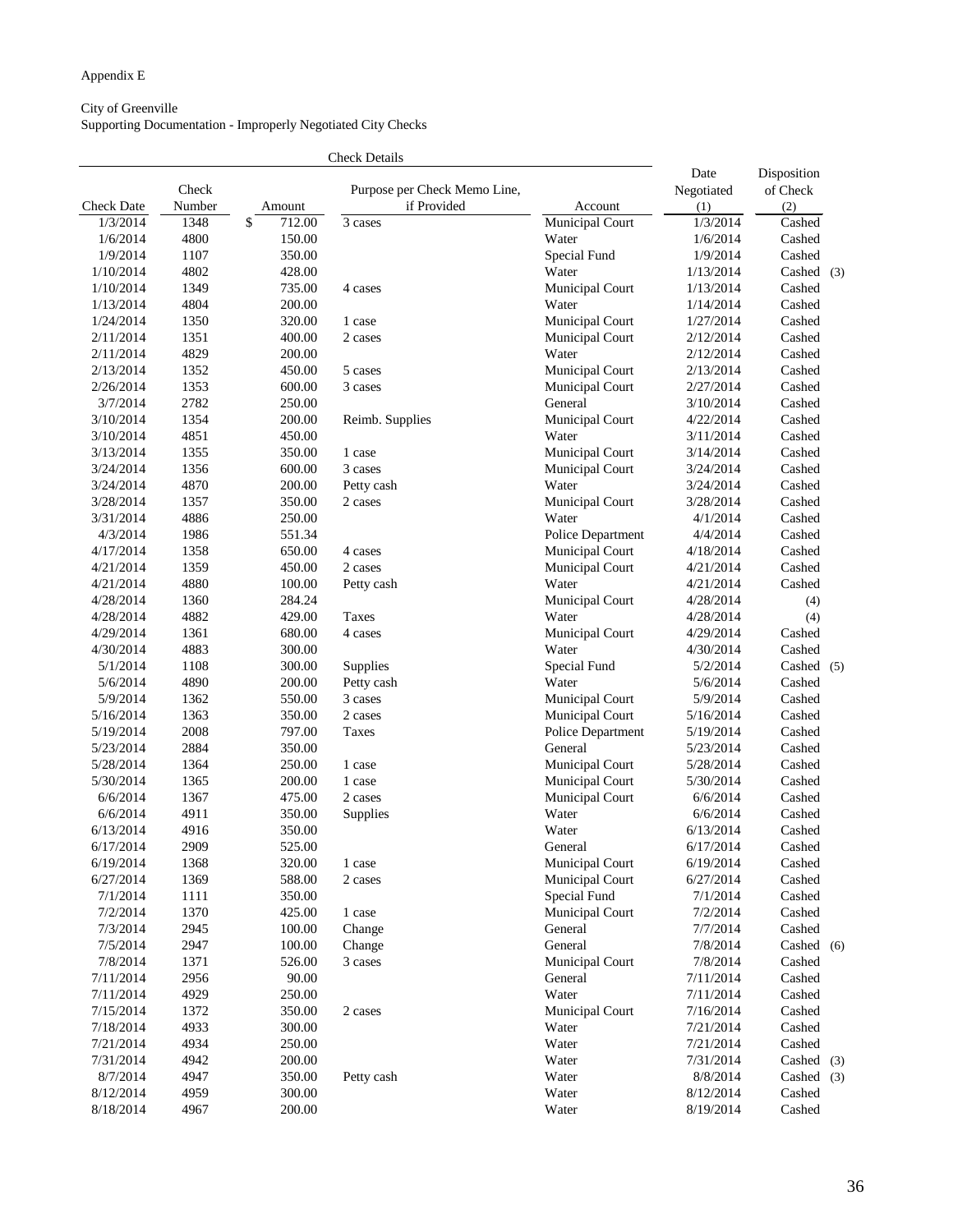# Appendix E

#### City of Greenville Supporting Documentation - Improperly Negotiated City Checks

|                   |                 |        | <b>Check Details</b>                        |                          |                           |                                |  |
|-------------------|-----------------|--------|---------------------------------------------|--------------------------|---------------------------|--------------------------------|--|
| <b>Check Date</b> | Check<br>Number | Amount | Purpose per Check Memo Line,<br>if Provided | Account                  | Date<br>Negotiated<br>(1) | Disposition<br>of Check<br>(2) |  |
| 8/22/2014         | 4975            | 150.00 |                                             | Water                    | 8/22/2014                 | Cashed                         |  |
| 8/26/2014         | 3014            | 250.00 |                                             | General                  | 8/26/2014                 | Cashed                         |  |
| 9/2/2014          | 3021            | 200.00 |                                             | General                  | 9/2/2014                  | Cashed                         |  |
| 9/8/2014          | 3032            | 300.00 | <b>Taxes</b>                                | General                  | 9/9/2014                  | Cashed                         |  |
| 9/8/2014          | 4984            | 200.00 | Petty cash                                  | Water                    | 9/9/2014                  | Cashed                         |  |
| 9/19/2014         | 4992            | 300.00 |                                             | Water                    | 9/19/2014                 | Cashed                         |  |
| 9/23/2014         | 5000            | 200.00 |                                             | Water                    | 9/23/2014                 | Cashed                         |  |
| 10/3/2014         | 3066            | 100.00 | Bounce house                                | General                  | 10/6/2014                 | Cashed                         |  |
| 10/20/2014        | 5019            | 400.00 |                                             | Water                    | 10/20/2014                | Cashed                         |  |
| 10/21/2014        |                 |        |                                             |                          |                           |                                |  |
|                   | 3087            | 400.00 |                                             | General                  | 10/22/2014                | Cashed $(5)$                   |  |
| 10/24/2014        | 1380            | 400.00 | 2 cases                                     | Municipal Court          | 10/24/2014                | Cashed                         |  |
| 11/14/2014        | 3104            | 225.00 |                                             | General                  | 11/14/2014                | Cashed                         |  |
| 11/17/2014        | 5033            | 125.00 |                                             | Water                    | 11/17/2014                | Cashed                         |  |
| 11/19/2014        | 3110            | 550.00 | Supplies                                    | General                  | 11/19/2014                | Cashed                         |  |
| 11/20/2014        | 3111            | 200.00 |                                             | General                  | 11/21/2014                | Cashed (5)                     |  |
| 11/21/2014        | 5044            | 100.00 |                                             | Water                    | 11/21/2014                | Cashed                         |  |
| 12/1/2014         | 5051            | 250.00 | Petty cash                                  | Water                    | 12/2/2014                 | Cashed                         |  |
| 12/8/2014         | 3125            | 400.00 | Supplies                                    | General                  | 12/8/2014                 | Cashed                         |  |
| 12/8/2014         | 5055            | 150.00 |                                             | Water                    | 12/8/2014                 | Cashed                         |  |
| 12/17/2014        | 5069            | 525.00 |                                             | Water                    | 12/17/2014                | Cashed                         |  |
| 12/18/2014        | 3140            | 350.00 | X-mas                                       | General                  | 12/19/2014                | Cashed                         |  |
| 1/6/2015          | 5076            | 250.00 | Petty cash                                  | Water                    | 1/6/2015                  | Cashed                         |  |
| 1/16/2015         | 5080            | 525.00 | Supplies                                    | Water                    | 1/20/2015                 | Cashed                         |  |
| 1/20/2015         | 5081            | 250.00 | Petty cash                                  | Water                    | 1/20/2015                 | Cashed                         |  |
| 1/23/2015         | 3205            | 300.00 |                                             | General                  | 1/23/2015                 | Cashed                         |  |
| 1/27/2015         | 5095            | 495.00 |                                             | Water                    | 1/27/2015                 | Cashed                         |  |
| 2/3/2015          | 3223            | 200.00 |                                             | General                  | 2/3/2015                  | Cashed                         |  |
| 3/17/2015         | 5133            | 250.00 |                                             | Water                    | 3/18/2015                 | Cashed                         |  |
| 4/2/2015          | 5152            | 400.00 | Petty cash                                  | Water                    | 4/3/2015                  | Cashed                         |  |
| 4/2/2015          | 3259            | 200.00 | <b>Supplies</b>                             | General                  | 4/6/2015                  | Cashed $(5)$                   |  |
| 4/16/2015         | 3279            | 250.00 |                                             | General                  | 4/16/2015                 | Cashed                         |  |
| 4/17/2015         | 3284            | 350.00 | Supplies                                    | General                  | 4/20/2015                 | Cashed                         |  |
| 5/6/2015          | 5168            | 250.00 | Petty cash                                  | Water                    | 5/6/2015                  | Cashed                         |  |
| 5/28/2015         | 5183            | 425.00 |                                             | Water                    | 5/28/2015                 | Cashed                         |  |
| 6/30/2015         | 3367            | 107.03 | (7) Supplies                                | General                  | 6/30/2015                 | Cashed                         |  |
| 7/2/2015          | 5205            | 150.00 |                                             | Water                    | 7/2/2015                  | Cashed                         |  |
| 8/3/2015          | 5229            | 250.00 |                                             | Water                    | 8/3/2015                  | Cashed                         |  |
| 8/6/2015          | 5231            | 200.00 | Supplies                                    | Water                    | 8/6/2015                  | Cashed                         |  |
| 8/25/2015         | 5248            | 300.00 | Petty cash                                  | Water                    | 8/25/2015                 | Cashed                         |  |
| 9/1/2015          | 3409            | 300.00 | Petty cash                                  | General                  | 9/1/2015                  | Cashed                         |  |
| 9/24/2015         | 5269            | 300.00 |                                             | Water                    | 9/24/2015                 | Cashed                         |  |
| 10/6/2015         | 5287            | 500.00 | Supplies/Petty cash                         | Water                    | 10/6/2015                 | Cashed                         |  |
| 10/16/2015        | 5286            | 200.00 | Supplies                                    | Water                    | 10/16/2015                | Cashed                         |  |
| 10/19/2015        | 3462            | 275.00 | Petty cash                                  | General                  | 10/19/2015                | Cashed                         |  |
| 10/23/2015        | 5297            | 600.00 | Candy, supplies, x-mas decorations          | Water                    | 10/23/2015                | Cashed                         |  |
| 10/23/2015        | 2208            | 150.00 | Supplies                                    | <b>Police Department</b> | 10/23/2015                | Cashed                         |  |
| 10/26/2015        | 3470            | 150.00 | Petty cash                                  | General                  | 10/28/2015                | Cashed (5)                     |  |
| 11/3/2015         | 3477            | 250.00 |                                             | General                  | 11/4/2015                 | Cashed (5)                     |  |
| 11/6/2015         | 5300            | 350.00 |                                             | Water                    | 11/6/2015                 | Cashed                         |  |
| 11/12/2015        | 5303            | 225.00 | Petty cash                                  | Water                    | 11/12/2015                | Cashed                         |  |
| 12/4/2015         | 3499            | 150.00 | Petty cash                                  | General                  | 12/8/2015                 | Cashed $(5)$                   |  |
| 12/18/2015        | 5330            | 287.00 |                                             | Water                    | 12/23/2015                | Cashed                         |  |
| 12/23/2015        | 3541            | 250.00 |                                             | General                  | 1/5/2016                  | Cashed                         |  |
| 1/15/2016         | 5354            | 585.00 | Taxes/Supplies                              | Water                    | 1/15/2016                 | Cashed                         |  |
|                   |                 |        |                                             |                          |                           |                                |  |
| 1/19/2016         | 5362            | 300.00 | Petty cash                                  | Water                    | 1/20/2016                 | Cashed (5)                     |  |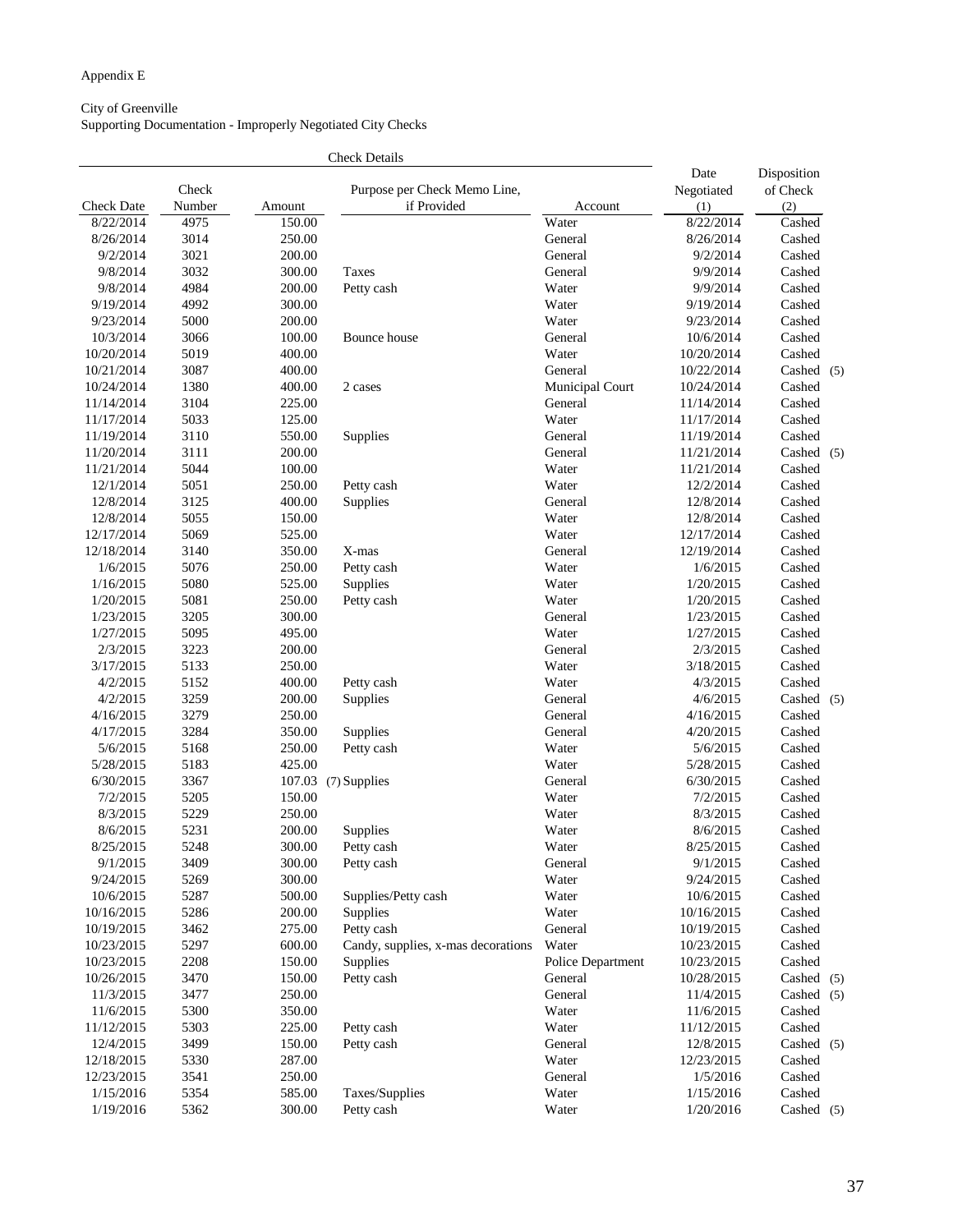#### Appendix E

### City of Greenville Supporting Documentation - Improperly Negotiated City Checks

| <b>Check Date</b> | Check<br>Number | Amount          | Purpose per Check Memo Line,<br>if Provided | Account | Date<br>Negotiated<br>(1) | Disposition<br>of Check<br>(2) |  |
|-------------------|-----------------|-----------------|---------------------------------------------|---------|---------------------------|--------------------------------|--|
| 1/27/2016         | 3557            | 300.00          | <b>Supplies</b>                             | General | 2/2/2016                  | Cashed $(5)$                   |  |
| 1/28/2016         | 3574            | 483.00          |                                             | General | 1/28/2016                 | Cashed                         |  |
| 1/29/2016         | 5369            | 443.00          | Petty cash                                  | Water   | 1/29/2016                 | Cashed                         |  |
| 2/5/2016          | 3581            | 250.00          | Petty cash                                  | General | 2/9/2016                  | Cashed $(5)$                   |  |
| 2/11/2016         | 3592            | 325.00          |                                             | General | 2/11/2016                 | Cashed                         |  |
| 2/19/2016         | 5384            | 150.00          | Petty cash                                  | Water   | 2/19/2016                 | Cashed                         |  |
| 2/26/2016         | 3604            | 150.00          | Petty cash                                  | General | 2/26/2016                 | Cashed                         |  |
| 2/29/2016         | 3606            | 200.00          |                                             | General | 3/1/2016                  | Cashed $(5)$                   |  |
| 3/7/2016          | 5400            | 450.00          |                                             | Water   | 3/8/2016                  | Cashed                         |  |
| 3/16/2016         | 3626            | 250.00          |                                             | General | 3/16/2016                 | Cashed                         |  |
| 3/18/2016         | 3629            | 350.00          | <b>Supplies</b>                             | General | 3/22/2016                 | Cashed $(5)$                   |  |
| 3/21/2016         | 5422            | 150.00          |                                             | Water   | 3/21/2016                 | Cashed                         |  |
| 4/4/2016          | 3639            | 200.00          | Petty cash                                  | General | 4/4/2016                  | Cashed                         |  |
|                   | Total           | 39,535.61<br>\$ |                                             |         |                           |                                |  |

(1) Check was endorsed "City of Greenville Pam Birmingham" written in the former City Clerk's scripted handwriting unless otherwise indicated by (3) or (6).

(2) Check was negotiated at the city's bank, People's Community Bank, unless otherwise indicated by (5) or (6).

(3) Check was not endorsed.

(4) Checks were used to purchase a money order in the amount of \$713.24 made payable to a dental provider for personal dental services of the former City Clerk.

(5) Check was negotiated at First Midwest Bank, where the former City Clerk maintains a personal bank account.

(6) Check was initially endorsed "City of Greenville Pam Birmingham," but that endorsement was marked through and the restrictive endorsement of a local gas station applied.

(7) The check was issued for \$300 and \$192.97 of this amount was supported by invoices for an Independence Day park event; leaving \$107.03 considered as improper.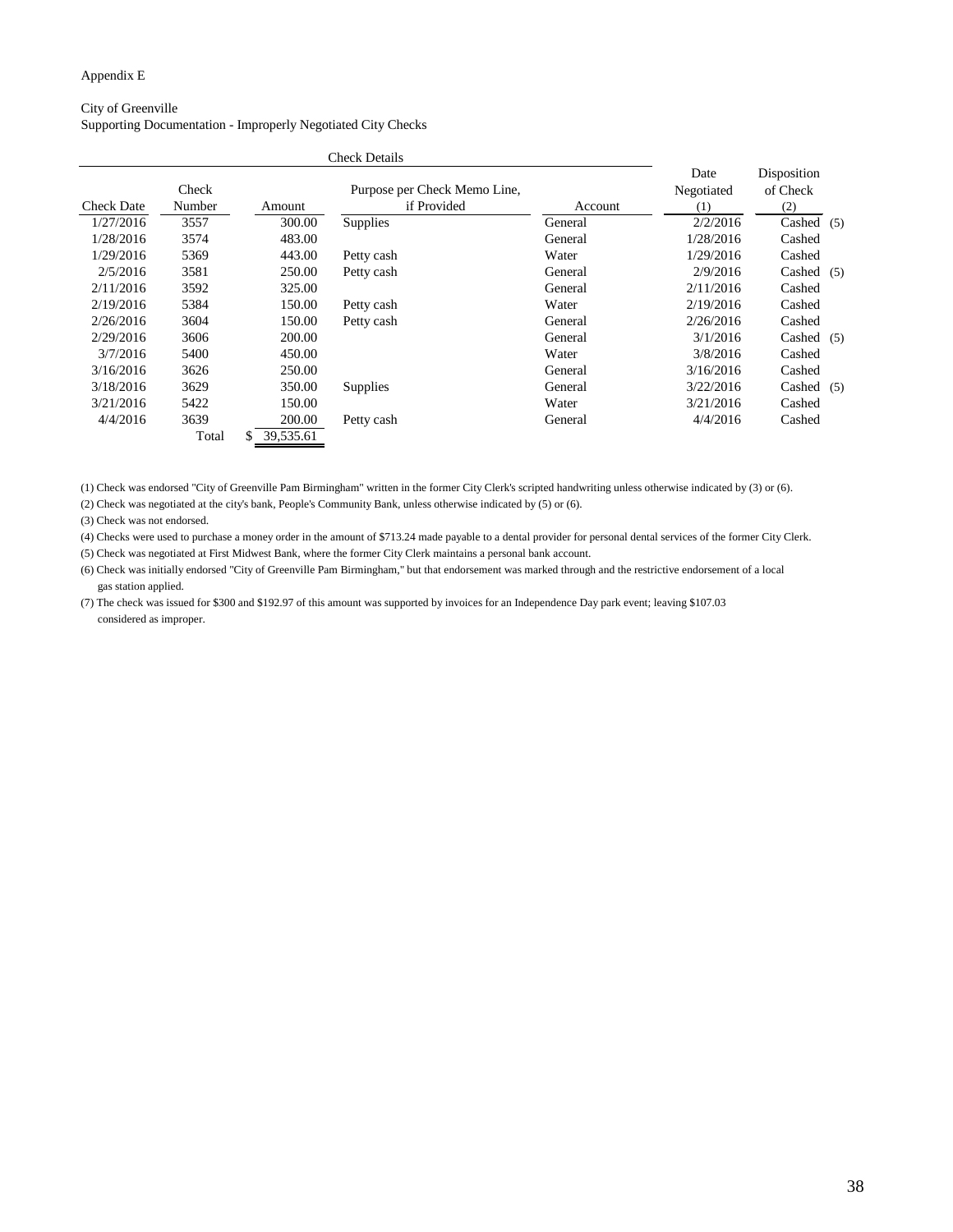### Appendix F

#### City of Greenville Supporting Documentation - Falsified Records

|                   |           |                  | Per Listing Provided to Board |                                        |                   | Differences Identified on the Actual Cleared Check |        |                    |                  |
|-------------------|-----------|------------------|-------------------------------|----------------------------------------|-------------------|----------------------------------------------------|--------|--------------------|------------------|
|                   | Check     |                  |                               |                                        |                   | Check                                              |        |                    |                  |
| <b>Check Date</b> | Number    | Amount           | Account                       | Payee $(1)$                            | <b>Check Date</b> | Number                                             | Amount | Payee              |                  |
| 1/10/2014         | 2744 \$   | 250.00           | General                       | Division of Employment                 |                   | \$                                                 |        | Pam Birmingham     | (See Appendix D) |
| 1/10/2014         | 4802      | 428.00           | Water                         | Mo dept of Rev/4 th qtr Taxes          |                   |                                                    |        | City of Greenville | (See Appendix E) |
| 1/10/2014         | 4803      | 389.50           | Water                         | <b>Hoffcomb Chemicals</b>              |                   |                                                    |        | Pam Birmingham     | (See Appendix A) |
| 1/24/2014         | 2753      | 399.50           | General                       | Midwest Meter                          |                   |                                                    |        | Pam Birmingham     | (See Appendix A) |
| 1/29/2014         | 2757      | 389.50           | General                       | <b>USA Blue Book</b>                   |                   |                                                    |        | Pam Birmingham     | (See Appendix A) |
| 2/7/2014          | 4828      | 349.10           | Water                         | Midwest Meter                          |                   |                                                    |        | Pam Birmingham     | (See Appendix A) |
| 2/14/2014         | 2763      | 380.50           | General                       | Mo Department of Revenue               |                   |                                                    |        | Pam Birmingham     | (See Appendix A) |
| 2/21/2014         | 4837      | 380.50           | Water                         | Hoffcomb                               | 2/18/2014         |                                                    |        | Pam Birmingham     | (See Appendix A) |
| 2/28/2014         | 4845      | 389.50           | Water                         | City of Greenville/Taxes               | 2/27/2014         |                                                    |        | Pam Birmingham     | (See Appendix A) |
| 3/7/2014          | 2781      | 380.00           | General                       | Midwest Meter                          |                   |                                                    | 380.50 | Pam Birmingham     | (See Appendix A) |
| 3/10/2014         | 2784      | 350.00           | General                       | Mo Dept of Revenue                     |                   |                                                    |        | Pam Birmingham     | (See Appendix A) |
| 3/14/2014         | 2787      | 389.50           | General                       | Division of Employment                 |                   |                                                    |        | Pam Birmingham     | (See Appendix A) |
| 3/21/2014         | 2792      | 389.50           | General                       | Department of Tresury                  |                   |                                                    |        | Pam Birmingham     | (See Appendix A) |
| 3/21/2014         | 4863      | 350.00           | Water                         | Hoffcomp                               |                   |                                                    |        | Pam Birmingham     | (See Appendix A) |
| 4/2/2014          | 2807      | 350.00           | General                       | Midwest Meter                          |                   |                                                    |        | Pam Birmingham     | (See Appendix D) |
| 4/11/2014         | 2822      | 450.00           | General                       | Hoffcomp                               |                   |                                                    |        | Pam Birmingham     | (See Appendix A) |
| 4/23/2014         | 4881      | 359.00           | Water                         | <b>USA Blue Book</b>                   |                   |                                                    |        | Pam Birmingham     | (See Appendix A) |
| 4/25/2014         | 2841      | 400.50           | General                       | Colemans                               |                   |                                                    |        | Pam Birmingham     | (See Appendix A) |
| 5/1/2014          | 2851      | 420.00           | General                       | <b>USA Blue Book</b>                   | 4/30/2014         |                                                    |        | Pam Birmingham     | (See Appendix A) |
| 5/2/2014          | 4887      | 400.97           | Water                         | Midwest Meter                          |                   |                                                    |        | Pam Birmingham     | (See Appendix A) |
| 5/9/2014          | 4893      | 350.00           | Water                         | Hoffcomb                               |                   |                                                    |        | Pam Birmingham     | (See Appendix D) |
| 5/16/2014         | 4895      | 400.09           | Water                         | Mo Department of Rev/941 Taxes/1st Qtr | 5/9/2014          |                                                    |        | Pam Birmingham     | (See Appendix A) |
| 5/19/2014         | 2874      | 420.10           | General                       | Mo Department of Rev                   |                   |                                                    |        | Pam Birmingham     | (See Appendix A) |
| 5/28/2014         | 4900      | 400.10           | Water                         | <b>USA Blue Book</b>                   | 5/15/2014         |                                                    |        | Pam Birmingham     | (See Appendix D) |
| 5/30/2014         | 4905      | 420.10           | Water                         | Division of Employment Tax 1st Qtr     |                   |                                                    |        | Pam Birmingham     | (See Appendix A) |
| 6/6/2014          | 4911      | 350.00           | Water                         | Hoffcomb                               |                   |                                                    |        | City of Greenville | (See Appendix E) |
| 6/9/2014          | 2904      | 401.25           | General                       | Division of Employment/Taxes           |                   |                                                    |        | Pam Birmingham     | (See Appendix A) |
| 6/13/2014         | 4916      | 350.00           | Water                         | Mo Department of Rev/Taxes/Employees   |                   |                                                    |        | City of Greenville | (See Appendix E) |
| 6/17/2014         | 2909      | 525.00           | General                       | Mo Department of Rev                   |                   |                                                    |        | City of Greenville | (See Appendix E) |
| 6/19/2014         | 4924      | 396.00           | Water                         | <b>USA Blue Book</b>                   |                   |                                                    |        | Pam Birmingham     | (See Appendix A) |
| 7/11/2014         | 4928      | 410.25           | Water                         | Midwest Meter                          |                   |                                                    |        | Pam Birmingham     | (See Appendix A) |
| 7/11/2014         | 2956      | 90.00            | General                       | Saw Shop                               |                   |                                                    |        | City of Greenville | (See Appendix E) |
| 7/15/2014         | 4930      | 300.00           | Water                         | Hoffcomb                               |                   |                                                    |        | Pam Birmingham     | (See Appendix A) |
| 7/18/2014         | 4933/4934 | 550.00 (2) Water |                               | Mo Department of Revenue               |                   | 4933                                               | 300.00 | City of Greenville | (See Appendix E) |
|                   |           |                  |                               |                                        | 7/21/2014         | 4934                                               | 250.00 | City of Greenville | (See Appendix E) |
| 7/31/2014         | 4942      | 200.00           | Water                         | Mo Department of Rev/Mo-941            |                   |                                                    |        | City of Greenville | (See Appendix E) |
| 8/1/2014          | 2978      | 450.00           | General                       | Div of Employment Taxes                | 7/31/2014         |                                                    |        | Pam Birmingham     | (See Appendix A) |
| 8/7/2014          | 4947      | 350.00           | Water                         | Mo Department of Revenue/Taxes         |                   |                                                    |        | City of Greenville | (See Appendix E) |
| 8/12/2014         | 4959      | 300.00           | Water                         | <b>USA Blue Book</b>                   |                   |                                                    |        | City of Greenville | (See Appendix E) |
| 8/13/2014         | 3001      | 300.00           | General                       | <b>USA Blue Book</b>                   |                   |                                                    |        | Pam Birmingham     | (See Appendix D) |
| 8/18/2014         | 4967      | 200.00           | Water                         | Division of Employment/Taxes           |                   |                                                    |        | City of Greenville | (See Appendix E) |
| 8/20/2014         | 4970      | 450.00           | Water                         | Midwest Meter                          |                   |                                                    |        | Pam Birmingham     | (See Appendix A) |
| 8/22/2014         | 3011      | 0.00             | General                       | Voided Check                           | 8/21/2014         |                                                    | 250.00 | Pam Birmingham     | (See Appendix D) |

| (See Appendix D) |  |
|------------------|--|
| (See Appendix E) |  |
| (See Appendix A) |  |
| (See Appendix A) |  |
| (See Appendix A) |  |
| (See Appendix A) |  |
| (See Appendix A) |  |
| (See Appendix A) |  |
| (See Appendix A) |  |
| (See Appendix A) |  |
| (See Appendix A) |  |
| (See Appendix A) |  |
| (See Appendix A) |  |
| (See Appendix A) |  |
| (See Appendix D) |  |
| (See Appendix A) |  |
| (See Appendix A) |  |
| (See Appendix A) |  |
| (See Appendix A) |  |
| (See Appendix A) |  |
| (See Appendix D) |  |
| (See Appendix A) |  |
| (See Appendix A) |  |
| (See Appendix D) |  |
| (See Appendix A) |  |
| (See Appendix E) |  |
| (See Appendix A) |  |
| (See Appendix E) |  |
| (See Appendix E) |  |
| (See Appendix A) |  |
| (See Appendix A) |  |
| (See Appendix E) |  |
| (See Appendix A) |  |
| (See Appendix E) |  |
| (See Appendix E) |  |
| (See Appendix E) |  |
| (See Appendix A) |  |
| (See Appendix E) |  |
| (See Appendix E) |  |
| (See Appendix D) |  |
| (See Appendix E) |  |
| (See Appendix A) |  |
| (See Appendix D) |  |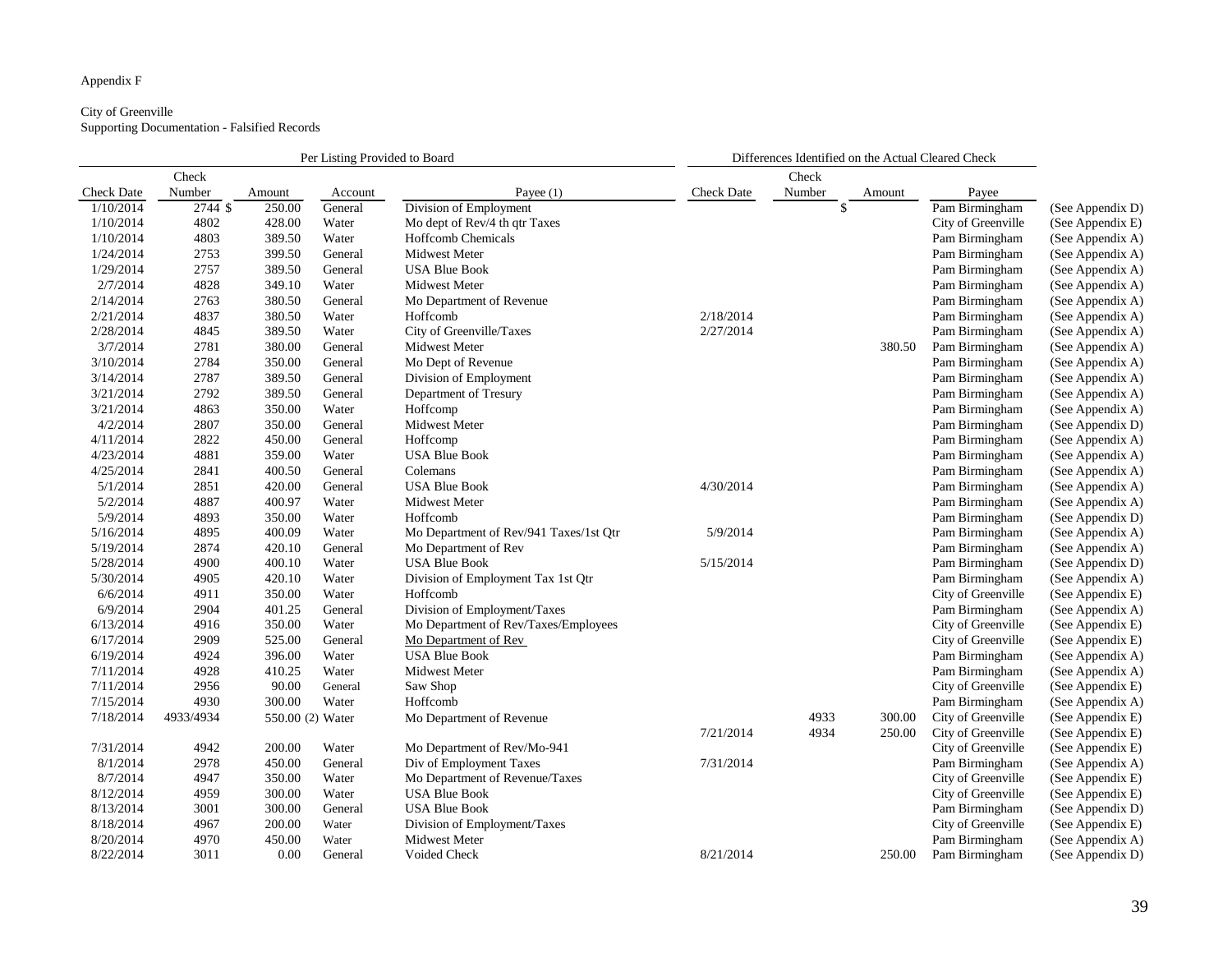#### Appendix F

#### City of Greenville Supporting Documentation - Falsified Records

|                   |           |                      | Per Listing Provided to Board |                                           |                   | Differences Identified on the Actual Cleared Check |          |                    |                  |
|-------------------|-----------|----------------------|-------------------------------|-------------------------------------------|-------------------|----------------------------------------------------|----------|--------------------|------------------|
|                   | Check     |                      |                               |                                           |                   | Check                                              |          |                    |                  |
| <b>Check Date</b> | Number    | Amount               | Account                       | Payee $(1)$                               | <b>Check Date</b> | Number                                             | Amount   | Payee              |                  |
| 8/22/2014         | 4975      | 150.00               | Water                         | Dept of Revenue/Mo 941 Taxes              |                   |                                                    |          | City of Greenville | (See Appendix E) |
| 8/28/2014         | 3014      | 378.32               | General                       | Duane Eads/Wages                          | 8/26/2014         |                                                    | 250.00   | City of Greenville | (See Appendix E) |
| 10/17/2014        | 5017      | 410.25               | Water                         | <b>USA Blue Book</b>                      |                   |                                                    |          | Pam Birmingham     | (See Appendix A) |
| 10/20/2014        | 5019      | 400.00               | Water                         | Mo Dept of Rev/Mo 941                     |                   |                                                    |          | City of Greenville | (See Appendix E) |
| 10/21/2014        | 3087      | 400.00               | General                       | Mo Dept of Rev Mo-941                     |                   |                                                    |          | City of Greenville | (See Appendix E) |
| 10/22/2014        | 3089      | 250.00               | General                       | Midwest Meter                             |                   |                                                    |          | Pam Birmingham     | (See Appendix A) |
| 10/24/2014        | 5024      | 396.58               | Water                         | Division of Unemployment                  |                   |                                                    |          | Pam Birmingham     | (See Appendix A) |
| 11/7/2014         | 3102      | 450.00               | General                       | Mo Department of Rev-941 Tax              |                   |                                                    |          | Pam Birmingham     | (See Appendix A) |
| 11/7/2014         | 5027      | 256.78               | Water                         | Office Depot                              |                   |                                                    |          | Pam Birmingham     | (See Appendix D) |
| 11/14/2014        | 3104      | 225.00               | General                       | Midwest Meter                             |                   |                                                    |          | City of Greenville | (See Appendix E) |
| 11/18/2014        | 5042      | 250.00               | Water                         | Hoffcomb                                  |                   |                                                    |          | Pam Birmingham     | (See Appendix D) |
| 11/20/2014        | 3110      | 0.00                 | General                       | Voided Check                              | 11/19/2014        |                                                    | 550.00   | City of Greenville | (See Appendix E) |
| 11/20/2014        | 3111      | 200.00               | General                       | <b>Usa Blue Book</b>                      |                   |                                                    |          | City of Greenville | (See Appendix E) |
| 11/21/2014        | 5044      | 100.00               | Water                         | Refunded Deposit/A. Allen                 |                   |                                                    |          | City of Greenville | (See Appendix E) |
| 11/26/2014        | 5046      | 450.00               | Water                         | Mo Department of Revenue                  | 11/19/2014        |                                                    |          | Pam Birmingham     | (See Appendix A) |
| 2/3/2015          | 3223      | 200.00               | General                       | Division of Employment                    |                   |                                                    |          | City of Greenville | (See Appendix E) |
| 8/3/2015          | 5229      | 250.00               | Water                         | Midwest Meter/Supplies                    |                   |                                                    |          | City of Greenville | (See Appendix E) |
| 8/4/2015          | 5230      | 350.00               | Water                         | <b>Hoffcomp Chemicals</b>                 |                   |                                                    |          | Pam Birmingham     | (See Appendix A) |
| 8/6/2015          | 3393      | 395.10               | General                       | Midwest Meter                             | 8/3/2015          |                                                    |          | Pam Birmingham     | (See Appendix A) |
| 8/10/2015         | 3405/3406 | 1,755.01 (3) General |                               | <b>Black River Electric</b>               | 8/21/2015         | 3405                                               | 255.01   | Pam Birmingham     | (See Appendix A) |
|                   |           |                      |                               |                                           | 8/24/2015         | 3406                                               | 1,500.00 |                    |                  |
| 8/11/2015         | 5234      | 320.00               | Water                         | <b>USA Blue Book</b>                      |                   |                                                    |          | Pam Birmingham     | (See Appendix A) |
| 8/17/2015         | 5244      | 350.00               | Water                         | <b>USA Blue Book</b>                      |                   |                                                    |          | Pam Birmingham     | (See Appendix A) |
| 8/25/2015         | 5248      | 300.00               | Water                         | Midwest Meter/Supplies                    |                   |                                                    |          | City of Greenville | (See Appendix E) |
| 9/4/2015          | 3412      | 285.38               | General                       | <b>Liberty National</b>                   |                   |                                                    |          | Pam Birmingham     | (See Appendix A) |
| 9/4/2015          | 3409      | 0.00                 | General                       | Voided Check                              | 9/1/2015          |                                                    | 300.00   | City of Greenville | (See Appendix E) |
| 9/30/2015         | 3448      | 197.34               | General                       | Mike Allen/Wages/Ins                      | 9/24/2015         |                                                    | 280.25   | Pam Birmingham     | (See Appendix A) |
| 9/24/2015         | 5269      | 300.00               | Water                         | Division of Unemployment/Employees        |                   |                                                    |          | City of Greenville | (See Appendix E) |
| 11/2/2015         | 5298      | 425.01               | Water                         | Mo Depoartment of Rev/941 Taxes employees |                   |                                                    |          | Pam Birmingham     | (See Appendix A) |
| 11/6/2015         | 5295      | 325.01               | Water                         | Midwest Meter                             | 10/30/2015        |                                                    |          | Pam Birmingham     | (See Appendix A) |
| 11/6/2015         | 5300      | 350.00               | Water                         | Hoffcomp/Chemicals                        |                   |                                                    |          | City of Greenville | (See Appendix E) |
| 11/16/2015        | 5302      | 426.29               | Water                         | <b>Black River Electric</b>               | 11/12/2015        |                                                    |          | Pam Birmingham     | (See Appendix A) |
| 11/25/2015        | 3490      | 225.00               | General                       | Hoffcomp                                  |                   |                                                    |          | Pam Birmingham     | (See Appendix A) |
|                   |           | 25,979.53            |                               |                                           |                   |                                                    |          |                    |                  |

(1) The payee indicated is exactly as it is shown on the disbursement listing provided to the Board, with no corrections for spelling errors or unusual formatting.

(2) The listing presented to the Board indicated checks 4933/4934 were issued to Mo. Department of Revenue for a total of \$550, but did not indicate the amount for each check.

(3) The listing presented to the Board indicated checks 3405/3406 were issued to Black River Electric for a total of \$1,755.01, but did not indicate the amount for each check.

| (See Appendix E) |  |
|------------------|--|
| (See Appendix E) |  |
| (See Appendix A) |  |
| (See Appendix E) |  |
| (See Appendix E) |  |
| (See Appendix A) |  |
| (See Appendix A) |  |
| (See Appendix A) |  |
| (See Appendix D) |  |
| (See Appendix E) |  |
| (See Appendix D) |  |
| (See Appendix E) |  |
| (See Appendix E) |  |
| (See Appendix E) |  |
| (See Appendix A) |  |
| (See Appendix E) |  |
| (See Appendix E) |  |
| (See Appendix A) |  |
| (See Appendix A) |  |
| (See Appendix A) |  |
|                  |  |
| (See Appendix A) |  |
| (See Appendix A) |  |
| (See Appendix E) |  |
| (See Appendix A) |  |
| (See Appendix E) |  |
| (See Appendix A) |  |
| (See Appendix E) |  |
| (See Appendix A) |  |
| (See Appendix A) |  |
| (See Appendix E) |  |
|                  |  |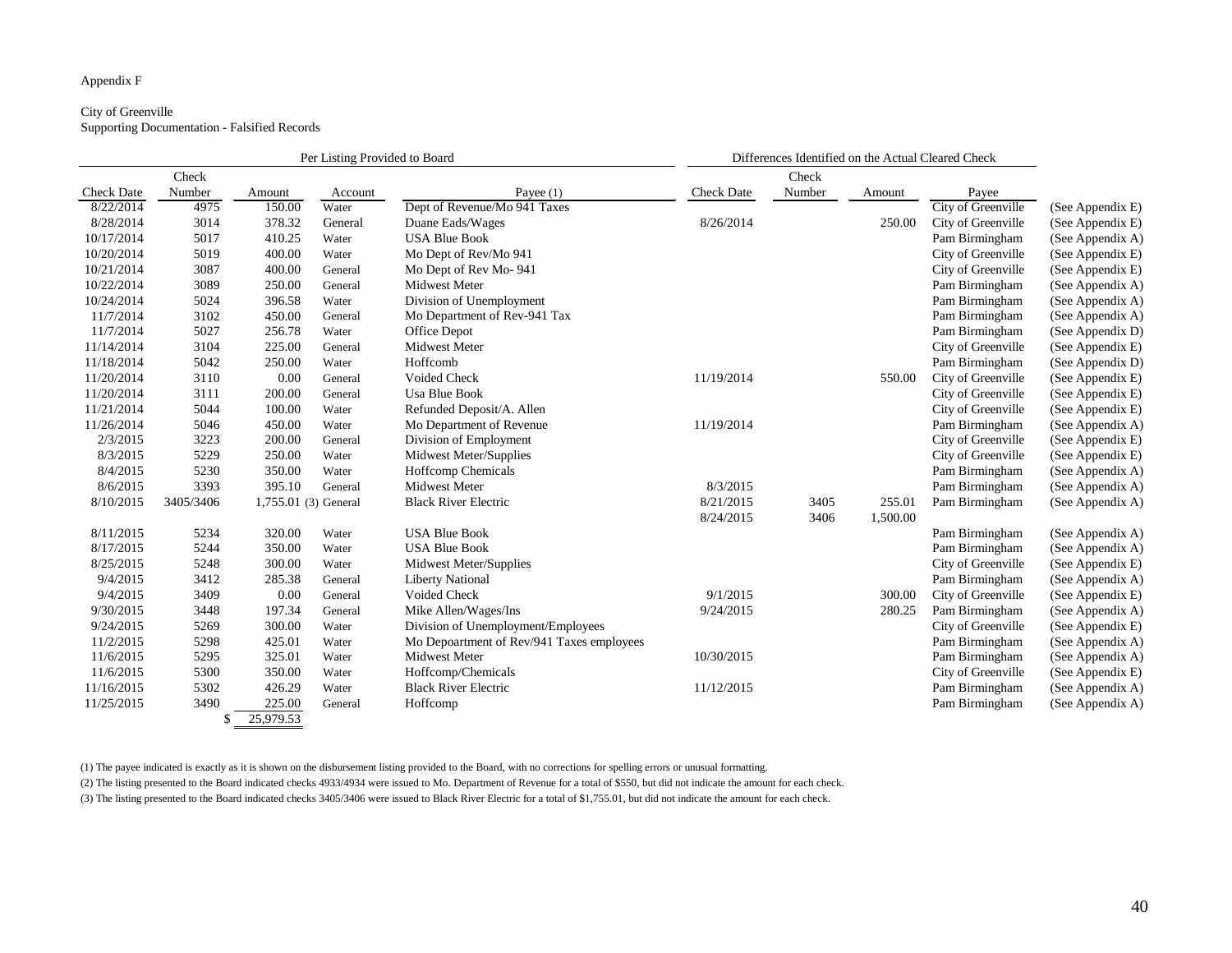# Appendix G

# City of Greenville

Supporting Documentation - Undeposited Utility Receipts

|               | Recorded       | Recorded Check  |              |          |           | Checks and          |           |              |              |              |
|---------------|----------------|-----------------|--------------|----------|-----------|---------------------|-----------|--------------|--------------|--------------|
| Deposit       | Cash           | and Money Order | Unrecorded   | Total    | Cash      | <b>Money Orders</b> | Total     | Cash         | Checks       | Total        |
| Date          | Receipts $(1)$ | Receipts $(1)$  | Checks $(1)$ | Receipts | Deposited | Deposited           | Deposited | Long/(Short) | Long/(Short) | Undeposited* |
| $1/3/2014$ \$ | 0.00           | 0.00            | 200.51       | 200.51   | 0.00      | 200.51              | 200.51    | 0.00         | 0.00         | 0.00         |
| 1/6/2014      | 0.00           | 183.47          | 60.88        | 244.35   | 0.00      | 244.35              | 244.35    | 0.00         | 0.00         | 0.00         |
| 1/13/2014     | 256.00         | 169.23          | 26.61        | 451.84   | 0.00      | 195.84              | 195.84    | (256.00)     | 0.00         | (256.00)     |
| 1/14/2014     | 115.81         | 380.99          | 0.00         | 496.80   | 0.00      | 380.99              | 380.99    | (115.81)     | 0.00         | (115.81)     |
| 1/17/2014     | 781.58         | 1,857.86        | 0.00         | 2,639.44 | 0.00      | 1,857.86            | 1,857.86  | (781.58)     | 0.00         | (781.58)     |
| 1/27/2014     | 173.14         | 2,427.58        | 0.00         | 2,600.72 | 0.00      | 2,427.58            | 2,427.58  | (173.14)     | 0.00         | (173.14)     |
| 1/29/2014     | 31.01          | 539.42          | 0.00         | 570.43   | 0.00      | 539.42              | 539.42    | (31.01)      | 0.00         | (31.01)      |
| 2/10/2014     | 367.17         | 432.21          | 42.50        | 841.88   | 0.00      | 474.71              | 474.71    | (367.17)     | 0.00         | (367.17)     |
| 2/10/2014     | 154.82         | 235.42          | 0.00         | 390.24   | 0.00      | 235.42              | 235.42    | (154.82)     | 0.00         | (154.82)     |
| 2/12/2014     | 359.72         | 1,545.63        | 0.00         | 1,905.35 | 0.05      | 1,545.63            | 1,545.68  | (359.67)     | 0.00         | (359.67)     |
| 2/13/2014     | 138.26         | 1,703.47        | 15.72        | 1,857.45 | 0.00      | 1,719.19            | 1,719.19  | (138.26)     | 0.00         | (138.26)     |
| 2/26/2014     | 1,003.39       | 3,413.27        | 30.00        | 4,446.66 | 0.12      | 3,443.27            | 3,443.39  | (1,003.27)   | 0.00         | (1,003.27)   |
| 3/7/2014      | 716.81         | 933.81          | $0.00\,$     | 1,650.62 | 0.00      | 933.81              | 933.81    | (716.81)     | 0.00         | (716.81)     |
| 3/11/2014     | 305.92         | 1,097.98        | 0.00         | 1,403.90 | 0.00      | 1,097.98            | 1,097.98  | (305.92)     | 0.00         | (305.92)     |
| 3/17/2014     | 491.43         | 3,345.15        | 0.00         | 3,836.58 | 0.00      | 3,345.15            | 3,345.15  | (491.43)     | 0.00         | (491.43)     |
| 3/24/2014     | 458.20         | 1,083.54        | 0.00         | 1,541.74 | 0.00      | 1,083.54            | 1,083.54  | (458.20)     | 0.00         | (458.20)     |
| 3/28/2014     | 0.00           | 475.29          | 0.00         | 475.29   | 0.00      | 475.29              | 475.29    | 0.00         | 0.00         | 0.00         |
| 4/7/2014      | 167.40         | 204.43          | 0.00         | 371.83   | 0.00      | 204.43              | 204.43    | (167.40)     | 0.00         | (167.40)     |
| 4/11/2014     | 676.87         | 3,239.01        | 0.00         | 3,915.88 | 0.00      | 3,239.01            | 3,239.01  | (676.87)     | 0.00         | (676.87)     |
| 4/18/2014     | 429.74         | 1,707.57        | 5.00         | 2,142.31 | 0.00      | 1,712.27            | 1,712.27  | (429.74)     | (0.30)       | (430.04)     |
| 4/28/2014     | 106.58         | 184.87          | 66.58        | 358.03   | 0.00      | 251.45              | 251.45    | (106.58)     | 0.00         | (106.58)     |
| 5/1/2014      | 0.00           | 364.26          | $0.00\,$     | 364.26   | 0.00      | 364.26              | 364.26    | 0.00         | 0.00         | 0.00         |
| 5/2/2014      | 292.49         | 570.28          | 0.00         | 862.77   | 0.00      | 570.28              | 570.28    | (292.49)     | 0.00         | (292.49)     |
| 5/6/2014      | 95.02          | 364.04          | 0.00         | 459.06   | 0.00      | 364.04              | 364.04    | (95.02)      | 0.00         | (95.02)      |
| 5/9/2014      | 214.73         | 791.16          | 0.00         | 1,005.89 | 0.00      | 791.16              | 791.16    | (214.73)     | 0.00         | (214.73)     |
| 5/15/2014     | 189.77         | 1,152.08        | 0.00         | 1,341.85 | 0.00      | 1,152.08            | 1,152.08  | (189.77)     | 0.00         | (189.77)     |
| 5/15/2014     | 178.88         | 2,568.29        | 0.00         | 2,747.17 | 0.00      | 2,568.33            | 2,568.33  | (178.88)     | 0.04         | (178.84)     |
| 5/16/2014     | 26.45          | 391.50          | 0.00         | 417.95   | 0.00      | 391.50              | 391.50    | (26.45)      | 0.00         | (26.45)      |
| 5/19/2014     | 26.00          | 1,557.47        | 0.00         | 1,583.47 | 0.00      | 1,557.47            | 1,557.47  | (26.00)      | 0.00         | (26.00)      |
| 5/23/2014     | 217.97         | 584.88          | 0.00         | 802.85   | 0.00      | 584.88              | 584.88    | (217.97)     | 0.00         | (217.97)     |
| 5/28/2014     | 36.33          | 501.72          | 0.00         | 538.05   | 0.00      | 501.34              | 501.34    | (36.33)      | (0.38)       | (36.71)      |
| 6/4/2014      | 356.32         | 191.91          | 0.00         | 548.23   | 0.00      | 191.91              | 191.91    | (356.32)     | 0.00         | (356.32)     |
| 6/5/2014      | 466.35         | 101.86          | 250.00       | 818.21   | 0.00      | 351.86              | 351.86    | (466.35)     | 0.00         | (466.35)     |
| 6/10/2014     | 333.57         | 1,139.27        | 0.00         | 1,472.84 | 0.00      | 1,139.36            | 1,139.36  | (333.57)     | 0.09         | (333.48)     |
| 6/12/2014     | 26.61          | 1,717.78        | 0.00         | 1,744.39 | 0.00      | 1,717.78            | 1,717.78  | (26.61)      | $0.00\,$     | (26.61)      |
| 6/13/2014     | 389.35         | 1,112.12        | 0.00         | 1,501.47 | 0.00      | 1,112.12            | 1,112.12  | (389.35)     | 0.00         | (389.35)     |
| 6/18/2014     | 112.64         | 790.42          | 0.00         | 903.06   | 0.00      | 790.42              | 790.42    | (112.64)     | 0.00         | (112.64)     |
| 6/19/2014     | 60.00          | 135.49          | 0.00         | 195.49   | 0.00      | 135.49              | 135.49    | (60.00)      | 0.00         | (60.00)      |
| 6/24/2014     | 108.12         | 339.09          | 0.00         | 447.21   | 0.00      | 339.09              | 339.09    | (108.12)     | 0.00         | (108.12)     |
| 6/27/2014     | 26.35          | 67.96           | 0.00         | 94.31    | 0.00      | 67.96               | 67.96     | (26.35)      | 0.00         | (26.35)      |
| 6/27/2014     | 0.00           | 550.35          | 0.00         | 550.35   | 0.00      | 550.35              | 550.35    | 0.00         | 0.00         | 0.00         |
| 7/2/2014      | 103.61         | 89.50           | $0.00\,$     | 193.11   | 0.00      | 89.50               | 89.50     | (103.61)     | 0.00         | (103.61)     |
| 7/11/2014     | 560.99         | 2,988.72        | 81.60        | 3,631.31 | 0.00      | 3,069.78            | 3,069.78  | (560.99)     | (0.54)       | (561.53)     |
| 7/16/2014     | 214.31         | 2,095.40        | 0.00         | 2,309.71 | 0.00      | 2,096.08            | 2,096.08  | (214.31)     | 0.68         | (213.63)     |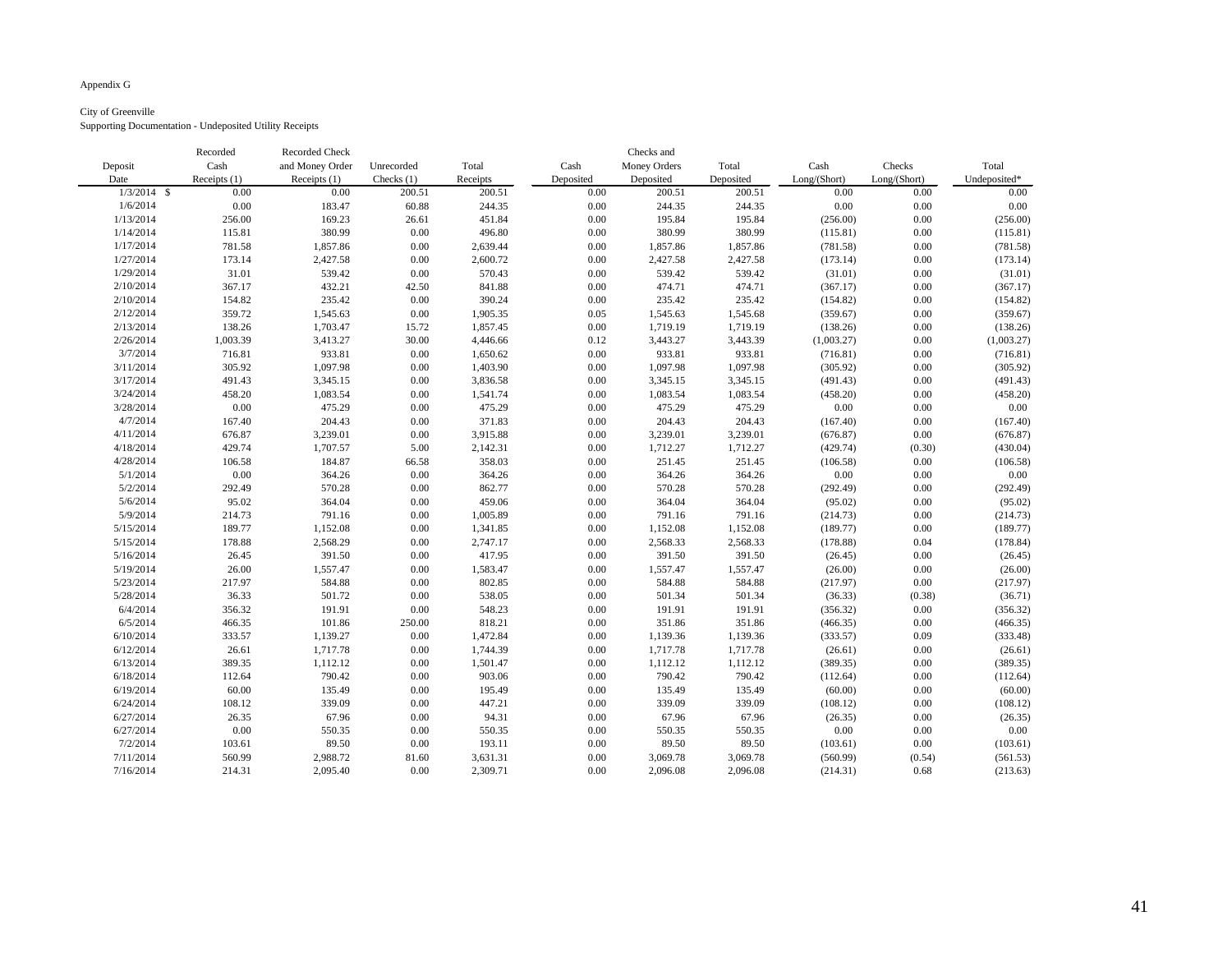# Appendix G

# City of Greenville

Supporting Documentation - Undeposited Utility Receipts

| Cash<br>and Money Order<br>Total<br>Cash<br><b>Money Orders</b><br>Total<br>Cash<br>Deposit<br>Unrecorded                         | Checks       | Total        |
|-----------------------------------------------------------------------------------------------------------------------------------|--------------|--------------|
| Checks $(1)$<br>Deposited<br>Long/(Short)<br>Date<br>Receipts $(1)$<br>Receipts $(1)$<br>Receipts<br>Deposited<br>Deposited       | Long/(Short) | Undeposited* |
| 142.42<br>730.93<br>588.51<br>7/17/2014<br>588.51<br>0.00<br>0.00<br>588.51<br>(142.42)                                           | 0.00         | (142.42)     |
| 77.90<br>159.26<br>7/21/2014<br>159.26<br>0.00<br>237.16<br>0.00<br>159.26<br>(77.90)                                             | $0.00\,$     | (77.90)      |
| 7/25/2014<br>228.87<br>427.35<br>0.00<br>656.22<br>0.00<br>427.35<br>427.35<br>(228.87)                                           | $0.00\,$     | (228.87)     |
| 0.00<br>7/31/2014<br>354.67<br>0.00<br>354.67<br>0.00<br>354.67<br>354.67<br>0.00                                                 | 0.00         | 0.00         |
| $0.00\,$<br>0.00<br>$0.00\,$<br>8/1/2014<br>50.00<br>0.00<br>50.00<br>50.00<br>50.00                                              | 0.00         | 0.00         |
| 8/8/2014<br>162.30<br>45.00<br>0.00<br>207.30<br>0.00<br>162.01<br>162.01<br>(45.00)                                              | (0.29)       | (45.29)      |
| 8/8/2014<br>556.14<br>556.14<br>26.05<br>0.00<br>582.19<br>0.00<br>556.14<br>(26.05)                                              | $0.00\,$     | (26.05)      |
| 8/8/2014<br>322.04<br>412.92<br>322.04<br>322.04<br>90.88<br>0.00<br>0.00<br>(90.88)                                              | $0.00\,$     | (90.88)      |
| 8/8/2014<br>356.09<br>201.86<br>0.00<br>557.95<br>0.00<br>201.86<br>201.86<br>(356.09)                                            | 0.00         | (356.09)     |
| 8/8/2014<br>42.52<br>437.29<br>473.33<br>515.87<br>0.00<br>473.33<br>(42.52)<br>36.06                                             | (0.02)       | (42.54)      |
| 8/12/2014<br>437.20<br>2,172.11<br>0.00<br>2,609.31<br>0.00<br>2,171.81<br>2,171.81<br>(437.20)                                   | (0.30)       | (437.50)     |
| 8/13/2014<br>180.95<br>1,732.66<br>1,551.71<br>1,551.71<br>1,551.71<br>0.00<br>0.00<br>(180.95)                                   | $0.00\,$     | (180.95)     |
| 8/19/2014<br>250.15<br>1,052.95<br>1,313.10<br>0.00<br>1,062.95<br>1,062.95<br>10.00<br>(250.15)                                  | $0.00\,$     | (250.15)     |
| 8/19/2014<br>0.00<br>0.00<br>471.47<br>471.47<br>471.47<br>0.00<br>471.47<br>0.00                                                 | 0.00         | 0.00         |
| $0.00\,$<br>8/21/2014<br>$0.00\,$<br>458.19<br>458.19<br>0.00<br>458.19<br>0.00<br>458.19                                         | $0.00\,$     | $0.00\,$     |
| 8/26/2014<br>358.78<br>213.53<br>145.25<br>213.53<br>0.00<br>0.00<br>213.53<br>(145.25)                                           | $0.00\,$     | (145.25)     |
| 9/5/2014<br>520.25<br>2,111.29<br>1,591.12<br>1,591.12<br>1,591.04<br>0.00<br>0.00<br>(520.25)                                    | $0.08\,$     | (520.17)     |
| 9/9/2014<br>185.06<br>1,156.73<br>1,351.79<br>0.00<br>1,166.73<br>1,166.73<br>10.00<br>(185.06)                                   | 0.00         | (185.06)     |
| 9/15/2014<br>31.77<br>919.57<br>919.57<br>919.57<br>0.00<br>951.34<br>0.00<br>(31.77)                                             | 0.00         | (31.77)      |
| 9/15/2014<br>391.50<br>2,569.73<br>3,042.29<br>0.00<br>2,650.76<br>2,650.76<br>(391.50)<br>81.06                                  | (0.03)       | (391.53)     |
| 9/19/2014<br>271.96<br>574.64<br>5.00<br>851.60<br>0.00<br>579.64<br>579.64<br>(271.96)                                           | 0.00         | (271.96)     |
| 9/23/2014<br>0.00<br>117.41<br>117.41<br>117.41<br>117.41<br>0.00<br>0.00<br>0.00                                                 | $0.00\,$     | 0.00         |
| 9/23/2014<br>0.00<br>439.04<br>439.04<br>439.04<br>$0.00\,$<br>439.04<br>0.00<br>0.00                                             | $0.00\,$     | 0.00         |
| 10/7/2014<br>846.46<br>1,683.83<br>0.00<br>2,530.29<br>0.00<br>1,683.83<br>1,683.83<br>(846.46)                                   | $0.00\,$     | (846.46)     |
| 10/14/2014<br>138.94<br>1,285.50<br>0.00<br>1,424.44<br>0.00<br>1,285.50<br>1,285.50<br>(138.94)                                  | $0.00\,$     | (138.94)     |
| 10/14/2014<br>512.35<br>921.45<br>0.00<br>1,433.80<br>0.00<br>512.35<br>512.35<br>(921.45)                                        | 0.00         | (921.45)     |
| 10/16/2014<br>2,002.05<br>142.57<br>341.30<br>2,485.92<br>0.00<br>2,343.35<br>2,343.35<br>(142.57)                                | 0.00         | (142.57)     |
| 10/20/2014<br>0.00<br>0.00<br>264.25<br>264.25<br>264.25<br>$0.00\,$<br>264.25<br>0.00                                            | $0.00\,$     | 0.00         |
| 10/23/2014<br>0.00<br>229.84<br>0.00<br>229.84<br>0.00<br>229.84<br>229.84<br>0.00                                                | 0.00         | 0.00         |
| 10/24/2014<br>$0.00\,$<br>0.00<br>605.93<br>605.93<br>0.00<br>605.93<br>605.93<br>0.00                                            | $0.00\,$     | 0.00         |
| 10/31/2014<br>0.00<br>814.57<br>814.57<br>814.57<br>814.57<br>0.00<br>0.00<br>0.00                                                | 0.00         | 0.00         |
| 11/7/2014<br>858.08<br>258.39<br>258.39<br>599.69<br>258.39<br>0.00<br>0.00<br>(599.69)                                           | 0.00         | (599.69)     |
| 11/13/2014<br>1,063.10<br>3,898.90<br>4,992.53<br>0.02<br>3,929.60<br>3,929.62<br>(1,063.08)<br>30.53                             | 0.17         | (1,062.91)   |
| 11/17/2014<br>239.24<br>2,384.92<br>2,624.16<br>0.00<br>0.00<br>2,386.58<br>2,386.58<br>(239.24)                                  | 1.66         | (237.58)     |
| 156.02<br>310.00<br>466.02<br>310.00<br>310.00<br>11/19/2014<br>0.00<br>0.00<br>(156.02)                                          | $0.00\,$     | (156.02)     |
| 11/26/2014<br>296.44<br>722.10<br>425.66<br>375.66<br>50.00<br>0.00<br>425.66<br>(296.44)                                         | 0.00         | (296.44)     |
| 395.59<br>395.59<br>12/2/2014<br>65.53<br>0.00<br>461.12<br>395.59<br>(65.53)<br>0.00                                             | 0.00         | (65.53)      |
| 713.72<br>12/5/2014<br>269.31<br>444.41<br>0.00<br>0.00<br>444.51<br>444.51<br>(269.31)                                           | 0.10         | (269.21)     |
| 727.93<br>12/8/2014<br>40.00<br>687.93<br>687.91<br>687.91<br>(40.00)<br>0.00<br>0.00                                             | (0.02)       | (40.02)      |
| 12/12/2014<br>501.39<br>2,637.84<br>2,136.45<br>0.00<br>0.00<br>2,136.44<br>2,136.44<br>(501.39)                                  | (0.01)       | (501.40)     |
| 12/17/2014<br>293.70<br>1,947.11<br>1,947.11<br>1,947.11<br>0.00<br>2,240.81<br>0.00<br>(293.70)                                  | 0.00         | (293.70)     |
| 829.72<br>797.40<br>829.72<br>1,627.12<br>829.72<br>12/30/2014<br>0.00<br>(797.40)<br>0.00                                        | 0.00         | (797.40)     |
| Total 2014<br>$\mathcal{S}$<br>20,564.77<br>80,734.47<br>0.19<br>84,284.97<br>84,285.16<br>3,549.57<br>104,848.81<br>(20, 564.58) | 0.93         | (20, 563.65) |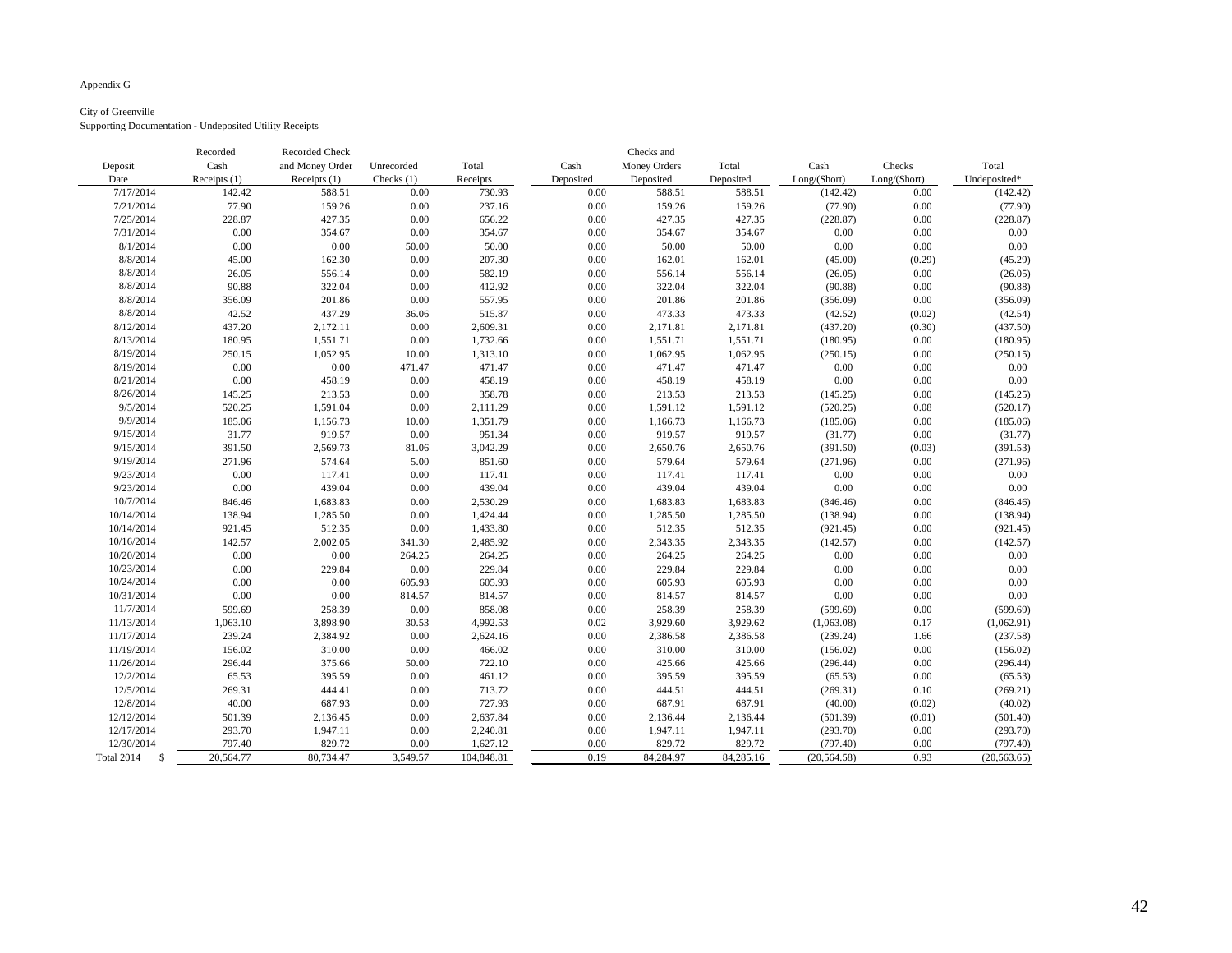Appendix G

#### City of Greenville

Supporting Documentation - Undeposited Utility Receipts

|                         | Recorded        | Recorded Check  |              |            |           | Checks and          |            |              |                  |              |
|-------------------------|-----------------|-----------------|--------------|------------|-----------|---------------------|------------|--------------|------------------|--------------|
| Deposit                 | Cash            | and Money Order | Unrecorded   | Total      | Cash      | <b>Money Orders</b> | Total      | Cash         | Checks           | Total        |
| Date                    | Receipts $(1)$  | Receipts $(1)$  | Checks $(1)$ | Receipts   | Deposited | Deposited           | Deposited  | Long/(Short) | Long/(Short)     | Undeposited* |
| 1/6/2015                | 155.31          | 742.50          | 5.00         | 902.81     | 0.00      | 747.50              | 747.50     | (155.31)     | 0.00             | (155.31)     |
| 1/20/2015               | 565.29          | 2,882.11        | 124.50       | 3,571.90   | 1.07      | 3,005.65            | 3,006.72   | (564.22)     | (0.96)           | (565.18)     |
| 1/20/2015               | 0.00            | 500.22          | 0.00         | 500.22     | 0.00      | 500.22              | 500.22     | 0.00         | 0.00             | 0.00         |
| 1/20/2015               | 367.02          | 990.34          | 0.00         | 1,357.36   | 0.00      | 990.34              | 990.34     | (367.02)     | 0.00             | (367.02)     |
| 1/23/2015               | 82.31           | 377.58          | 0.00         | 459.89     | 0.00      | 377.58              | 377.58     | (82.31)      | 0.00             | (82.31)      |
| 1/23/2015               | 0.00            | 858.44          | 45.00        | 903.44     | 0.00      | 903.57              | 903.57     | 0.00         | 0.13             | 0.13         |
| 2/2/2015                | 536.66          | 615.62          | 152.42       | 1,304.70   | 0.00      | 768.04              | 768.04     | (536.66)     | 0.00             | (536.66)     |
| 3/17/2015               | 67.18           | 1,628.72        | 522.47       | 2,218.37   | 0.00      | 2,151.19            | 2,151.19   | (67.18)      | $0.00\,$         | (67.18)      |
| 3/30/2015               | 193.40          | 640.92          | 482.37       | 1,316.69   | 0.00      | 1,123.29            | 1,123.29   | (193.40)     | 0.00             | (193.40)     |
| 4/3/2015                | 202.77          | 477.55          | 0.00         | 680.32     | 0.00      | 477.55              | 477.55     | (202.77)     | 0.00             | (202.77)     |
| 4/7/2015                | 576.92          | 727.16          | 0.00         | 1,304.08   | 0.00      | 727.16              | 727.16     | (576.92)     | 0.00             | (576.92)     |
| 4/14/2015               | 634.70          | 2,379.81        | 46.19        | 3,060.70   | 0.00      | 2,425.82            | 2,425.82   | (634.70)     | (0.18)           | (634.88)     |
| 4/16/2015               | 97.98           | 1,035.66        | 5.00         | 1,138.64   | 0.00      | 1,040.58            | 1,040.58   | (97.98)      | (0.08)           | (98.06)      |
| 4/17/2015               | 36.79           | 908.58          | 680.00       | 1,625.37   | 0.00      | 1,588.58            | 1,588.58   | (36.79)      | 0.00             | (36.79)      |
| 4/22/2015               | 0.00            | 809.88          | 0.00         | 809.88     | 0.00      | 809.88              | 809.88     | 0.00         | $0.00\,$         | 0.00         |
| 4/22/2015               | 41.00           | 844.67          | 0.00         | 885.67     | 0.00      | 844.67              | 844.67     | (41.00)      | 0.00             | (41.00)      |
| 4/30/2015               | 412.84          | 766.15          | 40.00        | 1,218.99   | 0.00      | 806.15              | 806.15     | (412.84)     | 0.00             | (412.84)     |
| December 2015 $(3)$     | 6,537.91<br>(2) | 6,428.06        | 242.10       | 13,208.07  | 0.00      | 6,670.16            | 6,670.16   | (6, 537.91)  | (0.00)           | (6,537.91)   |
| <b>Total 2015</b><br>-S | 10,508.08       | 23,613.97       | 2,345.05     | 36,467.10  | 1.07      | 25,957.93           | 25,959.00  | (10,507.01)  | (1.09)           | (10,508.10)  |
| January 2016 (3)        | 2,839.02        | 6,969.95        | 85.53        | 9,894.50   | 0.00      | 6,594.64            | 6,594.64   | (2,839.02)   | $(460.84)$ (4)   | (3,299.86)   |
| February 2016 $(3)$     | 3,303.66        | 7,259.08        | 226.74       | 10,789.48  | 0.00      | 7,319.94            | 7,319.94   | (3,303.66)   | $(165.88)$ (4)   | (3,469.54)   |
| March 2016 (3)          | 1,979.21        | 8,210.29        | 105.00       | 10,294.50  | 0.00      | 6,867.61            | 6,867.61   | (1,979.21)   | $(1,447.68)$ (4) | (3,426.89)   |
| April 2016 (3)          | 2,328.17        | 5,571.21        | 80.53        | 7,979.91   | 0.00      | 5,651.74            | 5,651.74   | (2,328.17)   | (0.00)           | (2,328.17)   |
| <b>Total 2016</b>       | 10,450.06       | 28,010.53       | 497.80       | 38,958.39  | 0.00      | 26,433.93           | 26,433.93  | (10, 450.06) | (2,074.40)       | (12, 524.46) |
|                         |                 |                 |              |            |           |                     |            |              |                  |              |
| Total<br><sup>S</sup>   | 41,522.91       | 132,358.97      | 6,392.42     | 180,274.30 | 1.26      | 136,676.83          | 136,678.09 | (41,521.65)  | (2,074.56)       | (43,596.21)  |

\* The table provides supporting documentation for the undeposited utility receipts totaling \$43,596.21 for the year ended December 31, 2014; periods of 2015 including January 1 through February 2, March 17 through April 30, and December 5 through December 31, 2015; and the period January 1, 2016, through April 18, 2016; the time periods during which utility reports, payment logs, and/or manual receipts slips were available.

(1) Method of payment was not recorded on payment logs, utility reports, and some of the manual receipt slips. Therefore, the method of payment was determined to be cash based on a comparison of payment records to the cont

(2) The former City Clerk recorded payments totaling \$5,387.18 to seven old, inactive accounts on December 21, 2015, that were unusually large amounts, not typical of a monthly utility payment.

(3) Receipt activity was summarized for December 2015 and January, February, March, and April of 2016 because initial receipt records were not available and utility payments were not posted in the computerized utility syst (4) Computerized utility records indicate payments were received on these accounts. For previous months reviewed these utility customers paid their utility bills by check. However, check payments for January through March

located in deposits and are missing.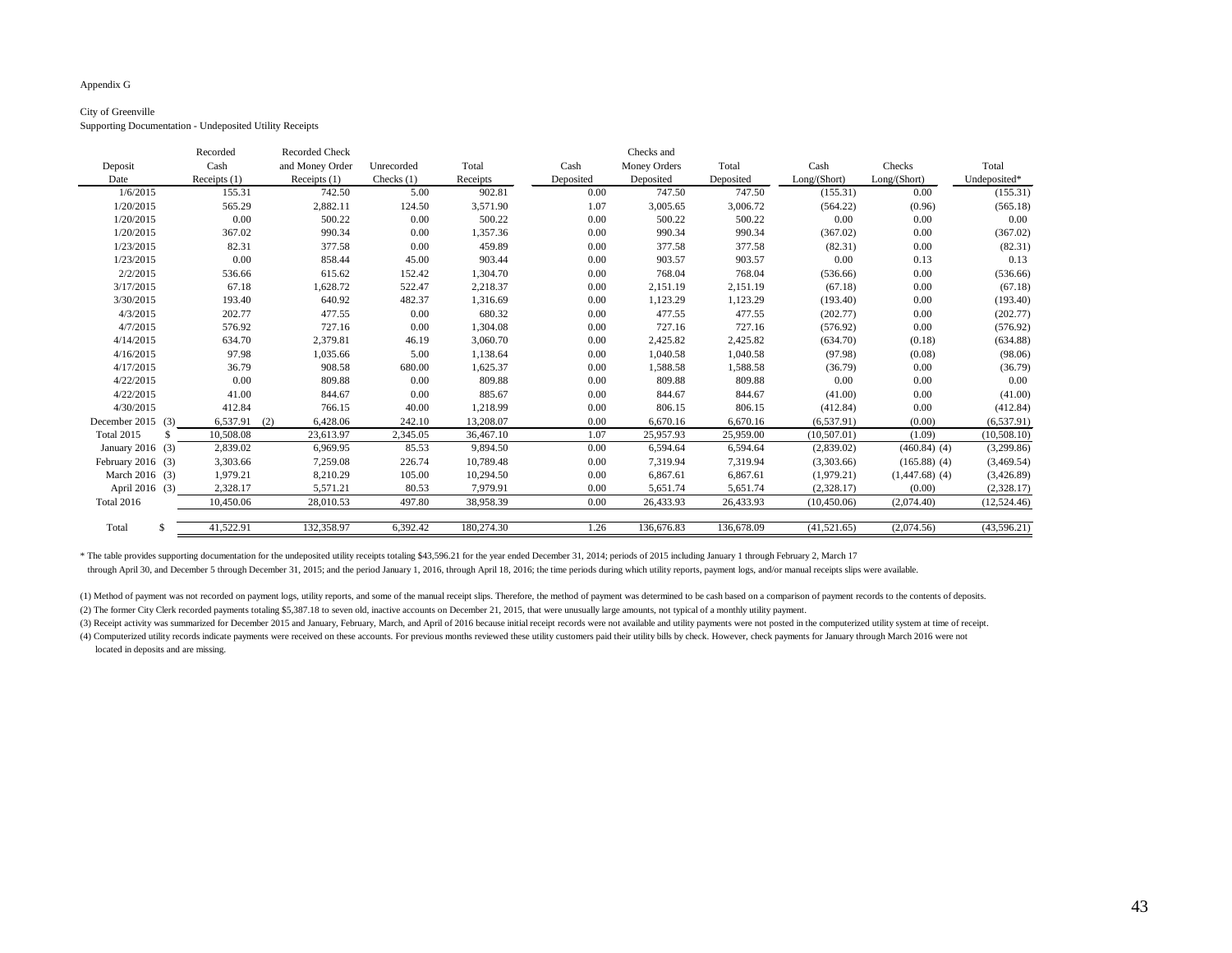# Appendix H

# City of Greenville

Supporting Documentation - Undeposited Municipal Division Receipts

|                   | Manual Receipt Slip          |               |                      |              |
|-------------------|------------------------------|---------------|----------------------|--------------|
| Receipt Date or   | Number or Other              | Method of     |                      |              |
| <b>Court Date</b> | Source                       | Payment       | <b>Ticket Number</b> | Amount       |
| 1/7/14            | 732686                       | Not indicated | 30075751             | \$<br>183.00 |
| 1/10/14           | 732690                       | Not indicated | 30075776             | 183.00       |
| 1/14/14           | 732694                       | Not indicated | 30075650             | 283.00       |
| 1/16/14           | 732695                       | Not indicated | 30075810             | 267.50       |
| 2/28/14           | 42909                        | Not indicated | 30075738             | 96.50        |
| 2/28/14           | 42910                        | Not indicated | 30075737             | 146.50       |
| 3/19/14           | Agreement To Pay Form        | Not indicated | 30075649             | 40.00        |
| 3/20/14           | <b>Agreement To Pay Form</b> | Not indicated | 30075709             | 70.00        |
| 3/20/14           | Case File                    | Not indicated | 30075781             | 183.00       |
| 3/26/14           | 42933                        | Not indicated | 30075787             | 230.00       |
| 3/31/14           | 42936                        | Cash          | 30075793             | 10.00        |
| 4/30/14           | 42943                        | Cash          | 30075732             | 204.50       |
| 5/6/14            | 42950                        | Not indicated | 30075789 & 30075790  | 74.00        |
| 5/14/14           | <b>Agreement To Pay Form</b> | Not indicated | 30075709             | 162.50       |
| 5/15/14           | <b>Agreement To Pay Form</b> | Not indicated | 30075803             | 100.00       |
| 5/15/14           | 42956                        | Cash          | 30075791             | 200.00       |
| 5/15/14           | Ticket and Case File         | Not indicated | 30075715             | 232.50       |
| 5/15/14           | Ticket and Case File         | Not indicated | 30075721             | 88.00        |
| 5/22/14           | 42959                        | Cash          | 30075800             | 183.00       |
| 6/24/14           | Agreement To Pay Form        | Not indicated | 30075803             | 432.50       |
| 7/16/14           | 42998                        | Not indicated | 30075826             | 133.00       |
| 9/17/14           | 953840                       | Cash          | 30075782             | 432.50       |
| 9/18/14           | Case File                    | Not indicated | 30075818             | 182.50       |
| 11/5/14           | 953873                       | Not indicated | 30075893             | 232.50       |
| 11/6/14           | 953875                       | Not indicated | 30075795             | 50.00        |
| 11/13/14          | (1)                          | Not indicated | 30075795             | 82.50        |
| 11/12/14          | <b>Agreement To Pay Form</b> | Not indicated | 30075894             | 20.00        |
| 11/13/14          | Case File                    | Not indicated | 30075906             | 120.50       |
| 12/30/14          | 323419                       | Cash          | 30075794             | 267.00       |
| 1/13/15           | 323428                       | Cash          | 30075919             | 183.00       |
| 1/13/15           | <b>Agreement To Pay Form</b> | Not indicated | 30075895             | 5.00         |
| 1/15/15           | 525438                       | Not indicated | 30075910             | 233.00       |
| 3/17/15           | 323469                       | Cash          | 30075851             | 226.00       |
| 3/18/15           | 323468                       | Cash          | 30075894             | 100.50       |
| 4/20/15           | Case File                    | Not indicated | 30075915             | 10.00        |
| 5/13/15           | 323513                       | Cash          | 30075932             | 176.00       |
| 5/13/15           | Agreement To Pay Form        | Not indicated | 30075915             | 10.00        |
| 6/23/15           | 323551                       | Cash          | 30075814             | 257.50       |
| <b>July 2015</b>  | Case File                    | Not indicated | 30075853             | 165.50       |
| 7/9/15            | <b>Agreement To Pay Form</b> | Not indicated | 30075915             | 60.00        |
| 7/15/15           | Agreement To Pay Form        | Not indicated | 30075933             | 100.00       |
|                   |                              |               |                      |              |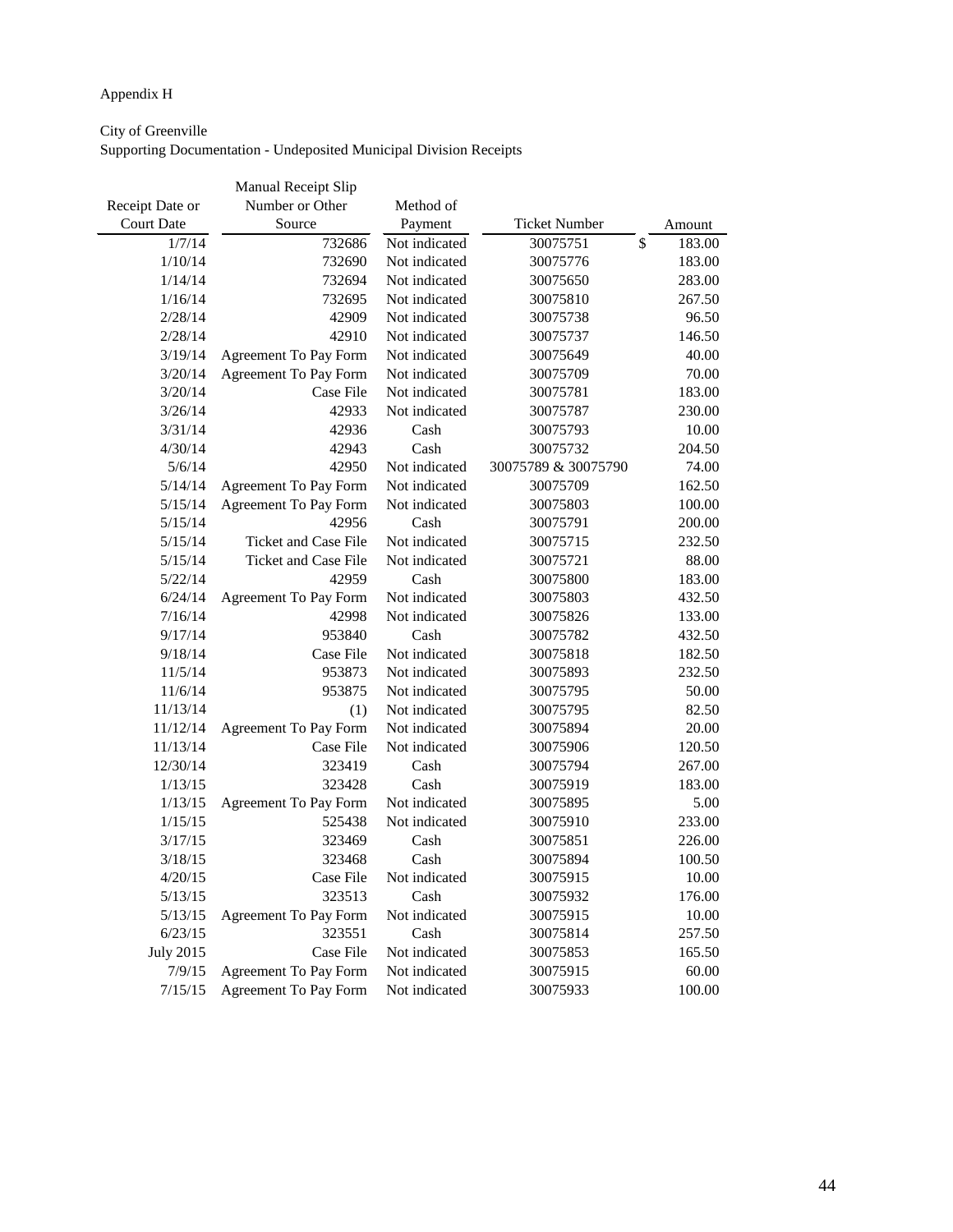#### Appendix H

#### City of Greenville

Supporting Documentation - Undeposited Municipal Division Receipts

|                   | Manual Receipt Slip          |               |                      |                |
|-------------------|------------------------------|---------------|----------------------|----------------|
| Receipt Date or   | Number or Other              | Method of     |                      |                |
| <b>Court Date</b> | Source                       |               | <b>Ticket Number</b> | Amount         |
| 7/20/15           | 323570                       | Cash          | 30076014             | 326.00         |
| 8/11/15           | Agreement To Pay Form        | Not indicated | 30075915             | 50.00          |
| 9/17/15           | 142410                       | Cash          | 30075964             | 89.50          |
| 9/17/15           | 142411                       | Not indicated | 30076021             | 226.00         |
| 9/21/15           | <b>Agreement To Pay Form</b> | Not indicated | 30076018             | 76.00          |
| 9/21/15           | Agreement To Pay Form        | Not indicated | 30075957             | 125.00         |
| 10/5/15           | Agreement To Pay Form        | Not indicated | 30075915             | 50.00          |
| 10/30/15          | 142434                       | Cash          | (2)                  | 20.00          |
| 10/30/15          | 142436                       | Not indicated | 30075817             | 30.00          |
| 11/1/15           | 142435                       | Cash          | (2)                  | 20.00          |
| November 2015     | Case File                    | Not indicated | 30075802             | 183.00         |
| 11/04/15          | 142445                       | Not indicated | 30076017             | 226.00         |
| 11/06/15          | Agreement To Pay Form        | Not indicated | 30075965             | 125.50         |
| 11/09/15          | Agreement To Pay Form        | Not indicated | 30076018             | 50.00          |
| 11/09/15          | 142448                       | Cash          | 30075969             | 276.00         |
| 11/16/15          | Agreement To Pay Form        | Not indicated | 30075971             | 113.50         |
| 11/17/15          | <b>Agreement To Pay Form</b> | Not indicated | 30075957             | 101.00         |
| 11/18/15          | Agreement To Pay Form        | Not indicated | 30075871             | 92.87          |
| 12/31/15          | 142477                       | Cash          | 30075817             | 50.00          |
| 01/04/16          | 142481                       | Cash          | 30076102             | 260.50         |
| 02/29/16          | Agreement To Pay Form        | Not indicated | 30075895             | 195.00         |
| 03/04/16          | 553802                       | Cash          | 30075817             | 50.00          |
| 03/10/16          | Agreement to Pay Form        | Not indicated | 30076018             | 50.00          |
| 03/29/16          | 142515                       | Cash          | (2)                  | 125.50         |
| 03/31/16          | 553818                       | Cash          | 30075817             | 200.00         |
| 03/31/16          | 553820                       | Cash          | (2)                  | 139.50         |
|                   |                              |               | Total                | \$<br>9,667.37 |

 due of \$32.50. The case file was marked paid with a date of November 13, 2014; therefore, the remaining \$82.50 (\$50+\$32.50) was shown receipted on this date. (1) The case file indicated \$132.50 was assessed. Receipt slip number 953875 was issued for \$50 and showed a balance

 the ticket offense. (2) A case file or ticket was not retained; however, a manual receipt slip was issued indicating it was for a ticket or noted